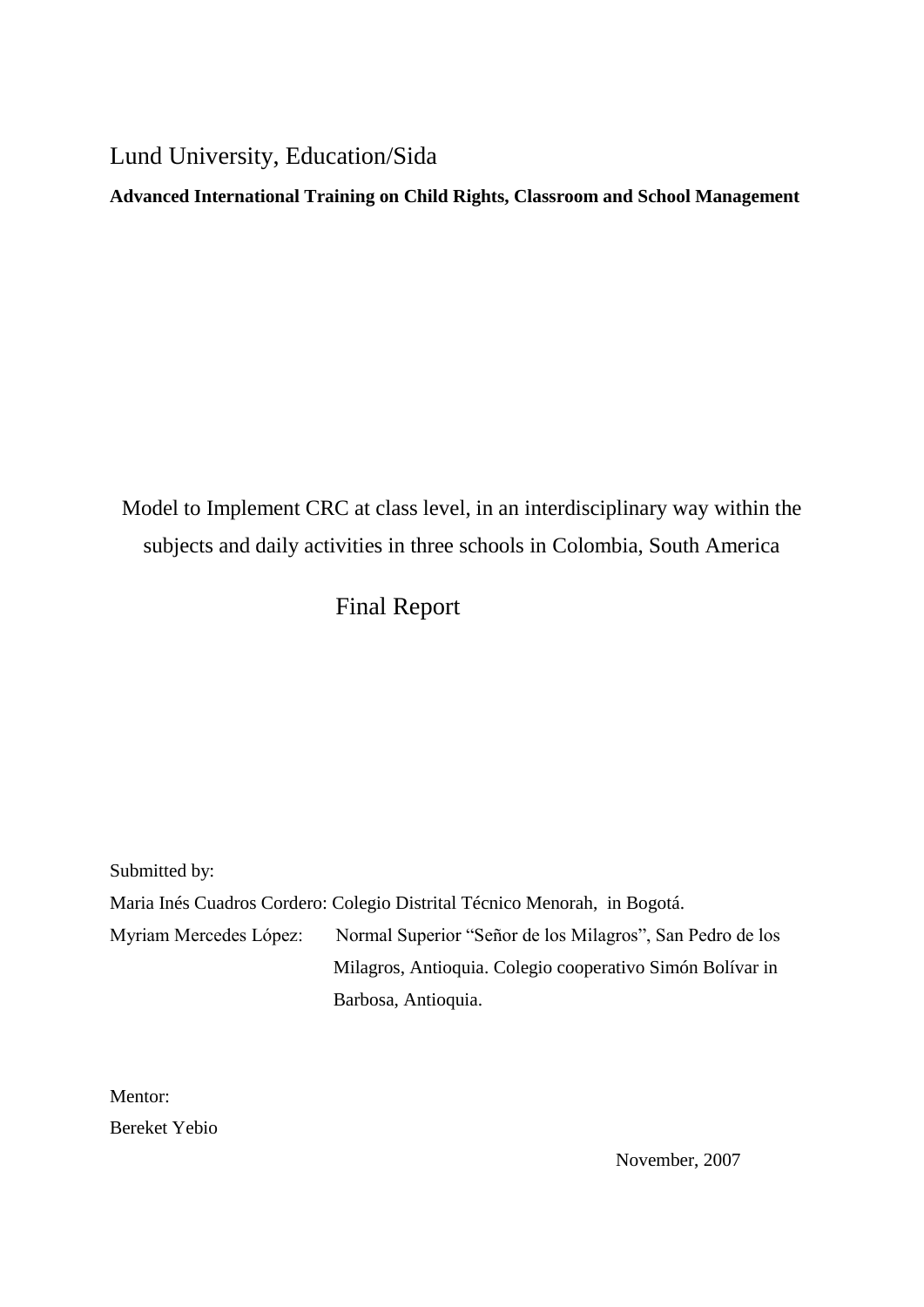# TABLE OF CONTENTS

| <b>FOREWORD</b> |                                                                  | 4  |
|-----------------|------------------------------------------------------------------|----|
| 1.              | <b>LOCAL BACKGROUND TO THE PROJECT</b>                           | 6  |
| 1.1.            | Colombia a Country of Contrast                                   | 6  |
| 1.2.            | The education System in Colombia                                 | 7  |
| 1.2.1.          | Structure of the school system                                   | 7  |
| 1.2.2.          | Some statistical data                                            | 9  |
| 1.3.            | Children's rights protection in the country                      | 11 |
| 2.              | DESCRIPTION OF PROBLEMS AND OBJECTIVES                           | 13 |
| 3.              | <b>IMPLEMENTATION STRATEGIES for Colegio Distrital</b>           |    |
|                 | Técnico Menorah in Bogotá.                                       | 15 |
| 3.1.            | Local background                                                 | 15 |
| 3.2.            | Defining the Task, Target group(s) and Limitations               |    |
| 3.2.1.          | Main activities                                                  | 16 |
| 3.2.2.          | Target groups                                                    | 19 |
| 3.2.3.          | Barriers to implementation of CRC at the school level            | 20 |
| 3.3.            | <b>Choice of Methods</b>                                         | 20 |
| 3.4.            | <b>Collection of Data/Material</b>                               | 21 |
| 3.5.            | Participants in the Project Work                                 | 21 |
| 3.6.            | Resources for the Project                                        | 22 |
| 3.7.            | Drawing up a Work Plan and a Time Table                          | 22 |
| 3.8.            | Outcomes of the project.                                         | 22 |
| 4.              | <b>IMPLEMENTATION STRATEGIES for Normal Superior "Señor de</b>   |    |
|                 | los Milagros" and Colegio Cooperativo Simón Bolívar en Antioquia | 25 |
| 4.1.            | Local background.                                                | 25 |
| 4.2.            | Defining the Task, Target group(s) and Limitations               | 26 |
| 4.2.1.          | Main activities                                                  | 26 |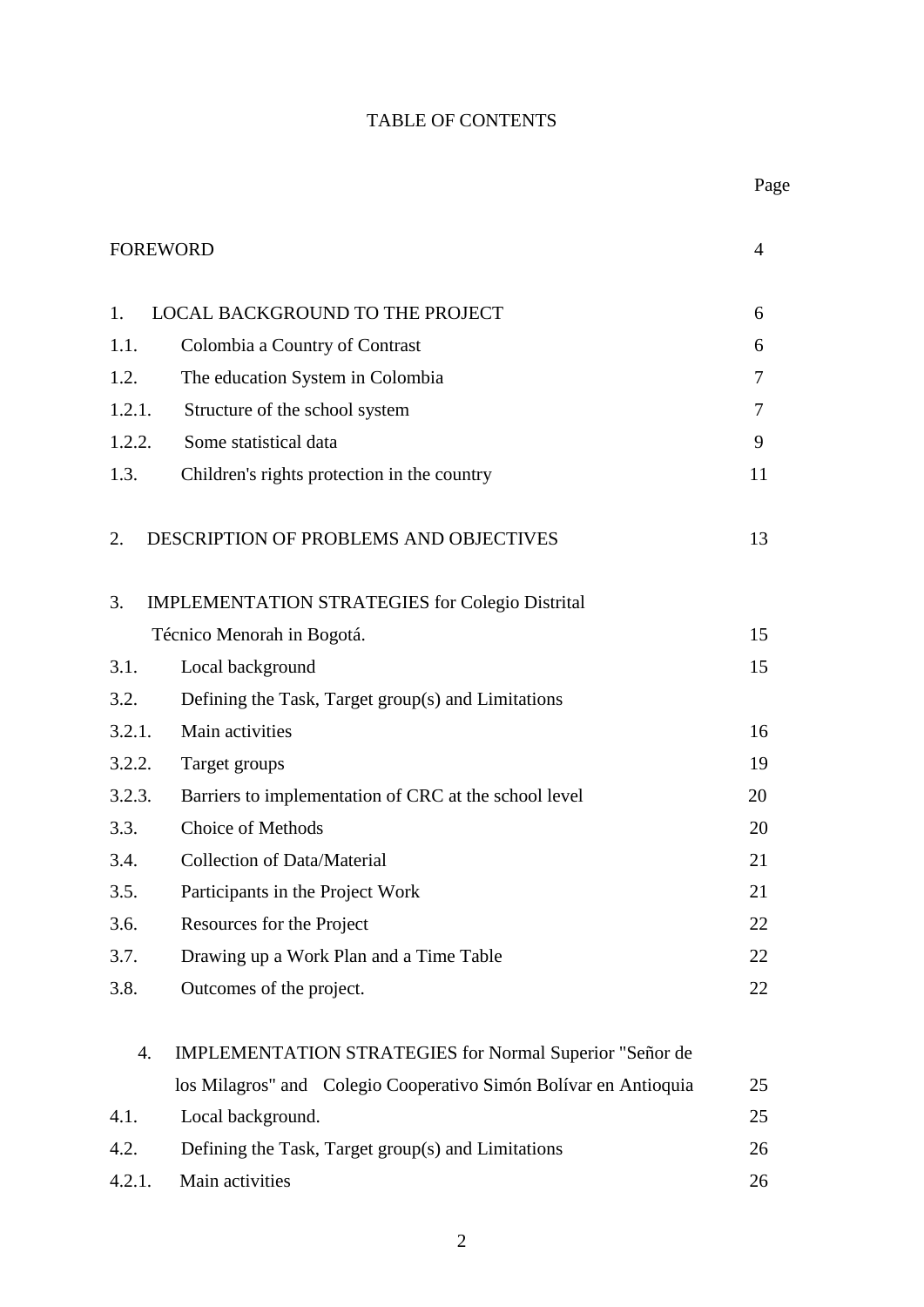| 29 |
|----|
|    |
| 29 |
| 29 |
| 30 |
| 30 |
| 30 |
| 30 |
|    |
| 32 |
|    |
| 33 |
|    |
| 35 |
|    |
| 36 |
| 36 |
| 36 |
| 36 |
| 37 |
| 39 |
| 40 |
| 40 |
| 45 |
|    |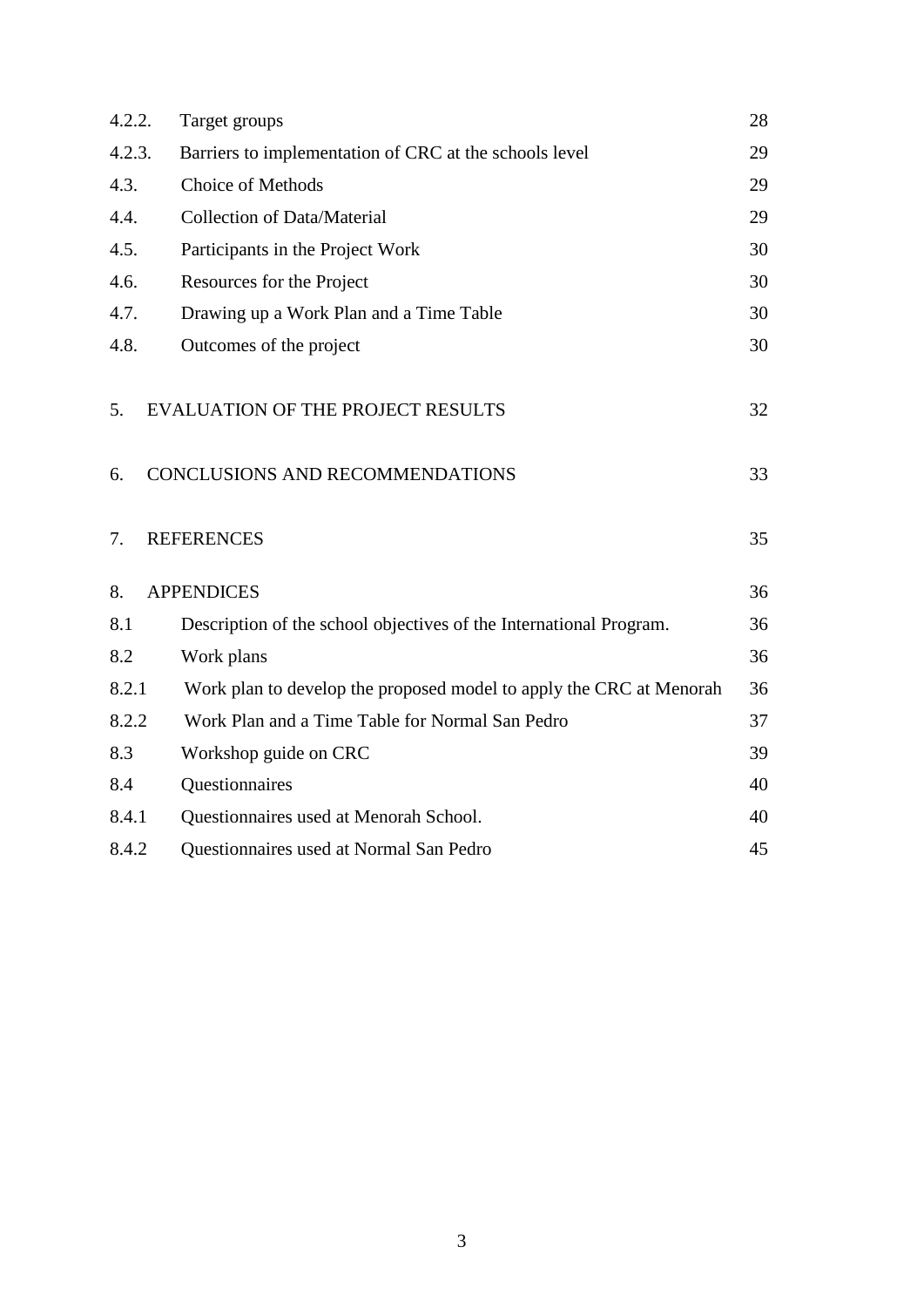#### FOREWORD

The Swedish International Development Cooperation Agency (Sida), in co-operation with Lund University, has developed a program covering Children's Rights as well as Classroom and School Management. The principle that guides the course and the training program is the education right that every child should have. The program also tries to develop an educational approach based on the children's rights. It is designed to give opportunities to compare and share experiences with participants from other countries while taking into consideration the Children's Rights Convention, Education for all and other international treaties. A child rights based approach has the potential of contributing to the broader efforts of improving educational quality and efficiency, which is the goal of most developing countries.

The training program consists of three phases. The first phase took place during 3 weeks in Sweden in September-October 2006. The main content of the first phase consisted of studies in the subject area, combined with visits to relevant Swedish institutions, including different schools. The training was aimed at stimulating the transformation of conventional top down approaches to teaching and learning for those that are participatory, rights based, learner friendly and gender sensitive. One of the objectives under this form of the training was for the participants to develop skills, understanding and attitudes in favour of child rights based education at classroom and school level. By the end of this phase participants outlined a workable project to be developed in their countries upon their return. As the members of the Colombian team, we decided to focus on Implementation of CRC at class level in three schools, in an interdisciplinary way within the subjects and daily activities.

The second phase consisted of a follow up seminar to present the progress in the development of the project work during 2 weeks in Vietnam in March-April of 2007.

The third and last phase was a visit by our Mentor from Lund University in July 2007, when we together, visited some key people in government and non-government organizations, reported the outcomes of our pilot project and appealed for support for the continuation of the activities initiated by the pilot project.

We are grateful to the participating institutions in all of the Regional State bodies for all arrangements and accommodations that made it possible for us to undergo the training in child rights, classroom and school management. We acknowledge the help rendered by the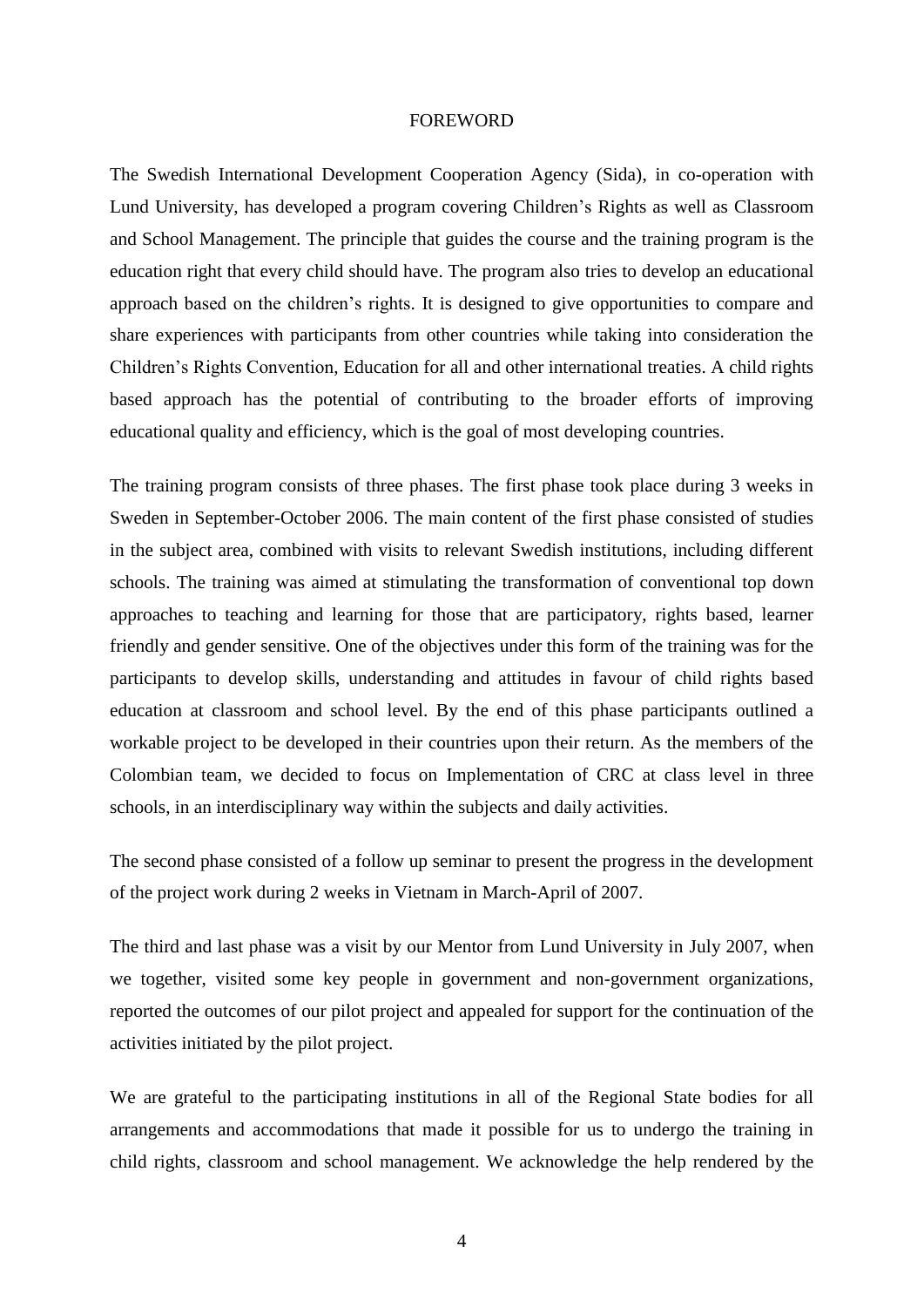Secretaries of Education from Bogotá and Antioquia in the implementation of this Project. We also acknowledge the support rendered to us by management staff, teachers and parents to take time off from our daily duties to perform follow up activities in the schools regarding CRC.

We are very grateful to Swedish International Development Co-operational Agency (Sida) for offering us the opportunity to this training. We also acknowledge Mr. Bereket Yebio, our mentor for his valuable orientations to fulfil our project.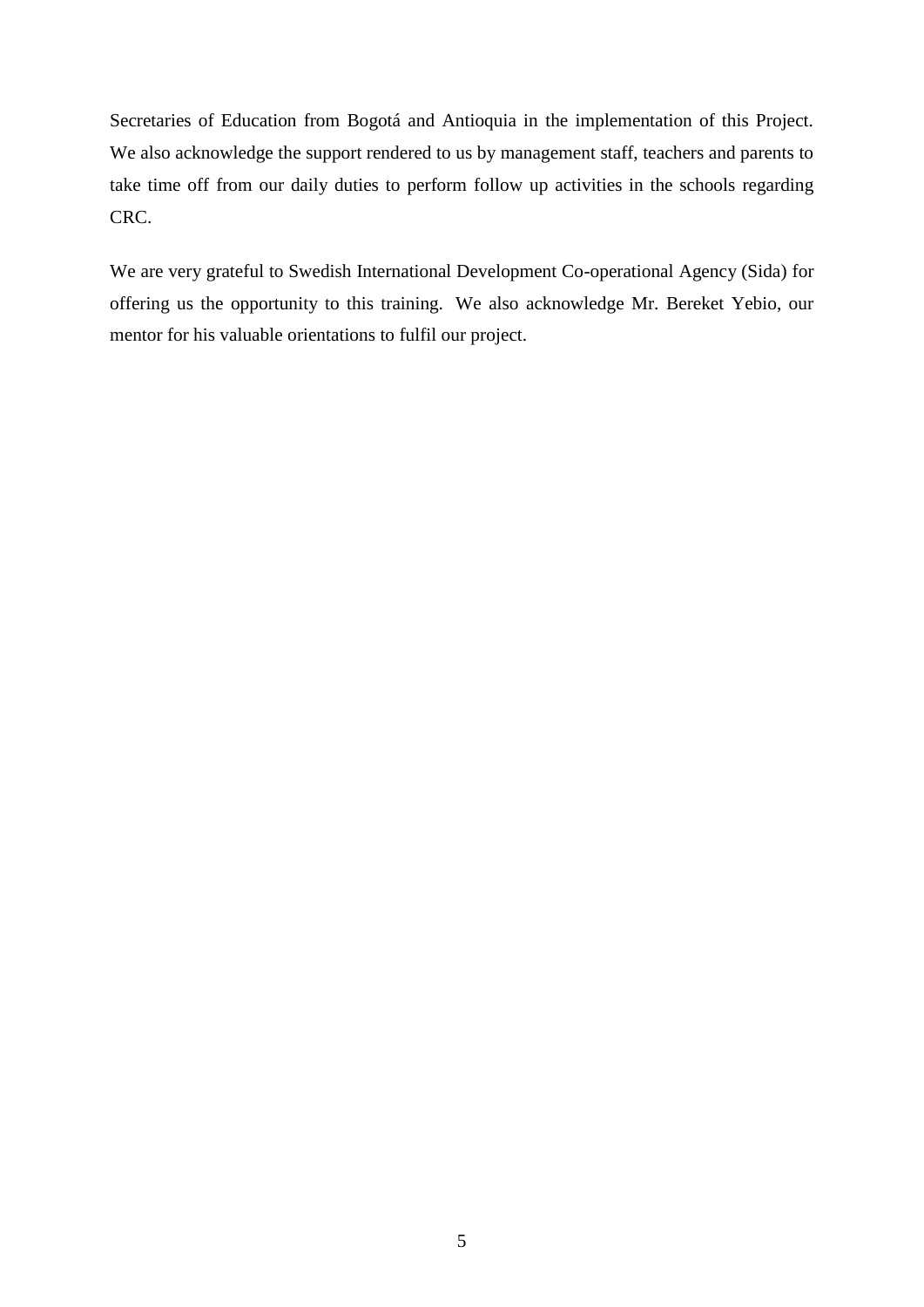### 1. LOCAL BACKGROUND TO THE PROJECT

#### **1.1. Colombia a Country of Contrasts**

Colombia is located on the northwestern corner of South America, and bordered by Venezuela, Brazil, Peru, Ecuador, Panama, the Caribbean Sea and Pacific Ocean. Its Capital city is Bogotá, which has a population of about 9 million people. Colombia's population rises close to forty-three million people. It got its independence from the Spaniards domination on July  $20<sup>th</sup>$  1810. Its native language is Spanish and its currency is the Colombian peso. It is a country of contrasts, from snowy white peaks to brilliant coral reefs; and has an extraordinary array of biological diversity, climates, cultures and people. Colombia's biological diversity is due to its privileged geographical position. It is the only South American country with shores on both the Caribbean and Pacific Ocean. Its climate has many variations due to a wide variety of elevations. The Andes mountain range runs north to south and divides the country into several regions: the tropical Andes, Caribbean, grasslands and Amazonian. Colombia offers stunningly beautiful landscapes for the visitors to enjoy. Major points of interest include its Caribbean coastlines replete with sandy beaches and historic Spanish cities such as Cartagena, Santa Marta, Barranquilla and Rioacha. Because of the climate variations, Colombia has a wide variety of tourist places, people, customs, food, festivities, folklore, beliefs, music, culture and much more<sup>1</sup>. According to the international Student guide:

*Colombia is a beautiful country of contrasts in geography and culture. It features sprawling coastlines on the Pacific Ocean as well as the Atlantic-Caribbean Sea. The country's interior has the mountainous ranges of the Andes; snow covered volcanoes, and lowland jungles. Colombia is endowed with large natural resources in oil, natural gas, gold, silver, platinum, emeralds, flowers etc. The country also has gifted scientists who have made worldwide contributions, such as Dr. Patarollo who found the cure for malaria, and Dr. Ruiz who developed laser eye surgery. Colombia has produced Nobel Prize winners in literature, such as Gabriel Garcia* 

<u>.</u>

<sup>1</sup> Information taken from "The nature conservancy in Colombia, places we work". <http://www.nature.org/success/art15924.html>July  $31^{st}$  2007-08-05.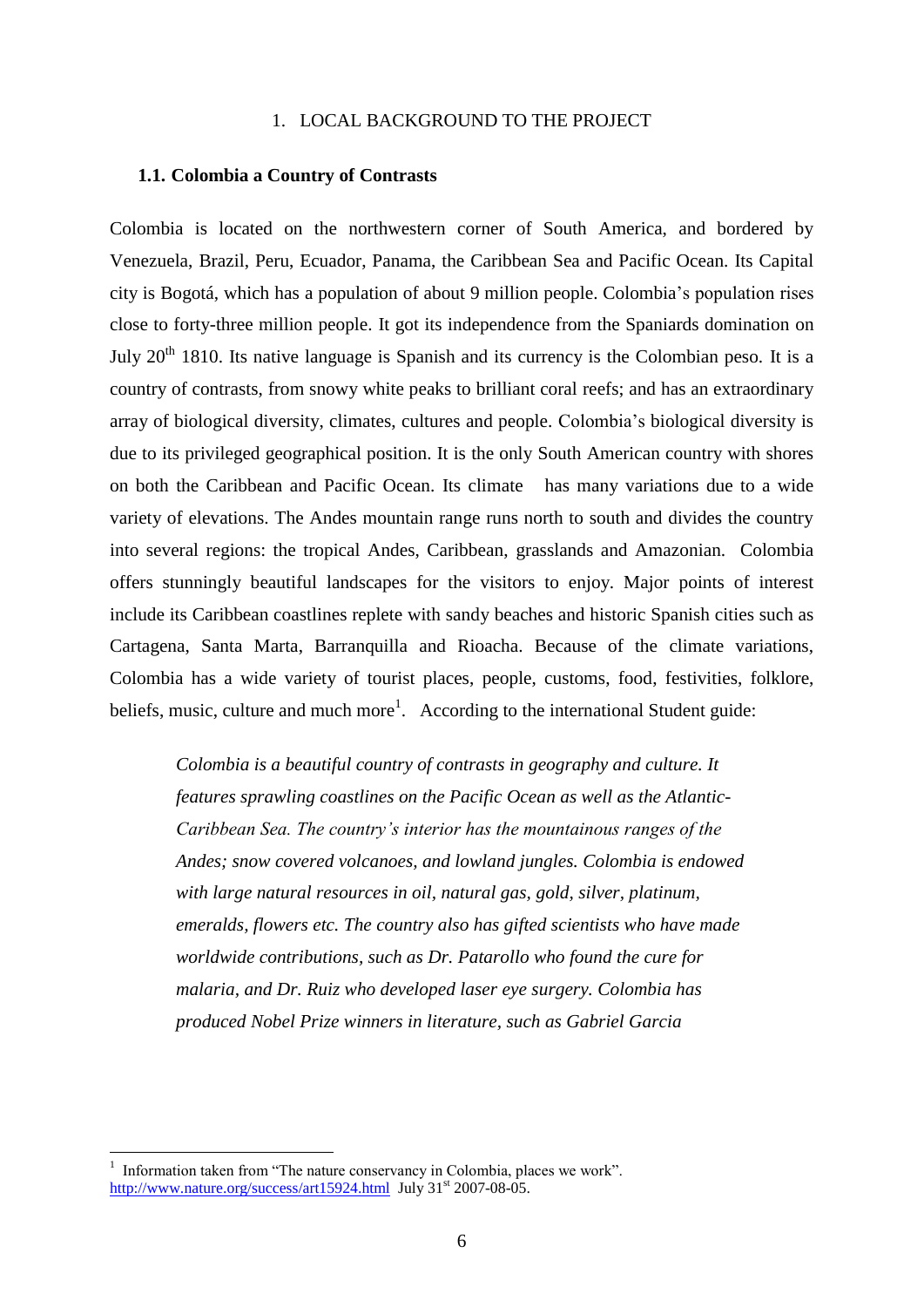*Marquez, and great artists highly recognized in the world, such as Fernando Botero<sup>2</sup> .* 

#### **1.2. The education System in Colombia**

1.2.1. Structure of the school system

The Colombian Constitution defines education as a public service with a social function. Education is under the jurisdiction of the Ministry of National education. The ministry sets the standards for both public and private education at all levels. The Colombian government finances about 80% of elementary education, 60% of secondary education and 40% of higher education. The education system is centralized in the Ministry of Education even though there is a certain degree of decentralization that consists of 32 secretaries of education and 4 main districts. The districts are located in Bogotá which is the capital city, Medellín the second largest city in the country, Cartagena in the Atlantic coast and Cali in the southern part of the country.

Education in Colombia is divided into the following levels of education: Preschool education, elementary education, secondary education and higher education<sup>3</sup>. For both primary and secondary levels there are public and private schools. Private schools fees are most of the time very expensive compared with the ones in public schools. Therefore only families with good socioeconomic conditions can afford a private school. The rest of the population uses the public districts, which in some areas are not plentiful enough. Excellent and expensive private schools are most of the time bilingual and/or offer international baccalaureate (a diploma that is valid in many countries).

The main difference between private schools and the public ones, especially in big cities as Bogotá, is that the daily time dedicated to be at school in a public school is shorter than in a private school. In public schools it is necessary to have two and in some cases three shifts. Generally the first one is in the morning, the second in the afternoon and the third, which is mainly for adults, is in the evening. In private schools there is only one shift ending at midafternoon or later.

<u>.</u>

<sup>&</sup>lt;sup>2</sup> According to the international Student guide from the Universidad Autónoma de Occidente. Also found at [http://bach.uao.edu.co](http://bach.uao.edu.co/)

<sup>&</sup>lt;sup>3</sup> Information that can be found visiting the web site of the MEN: <http://www.mineducacion.gov.co/1621/channel.html>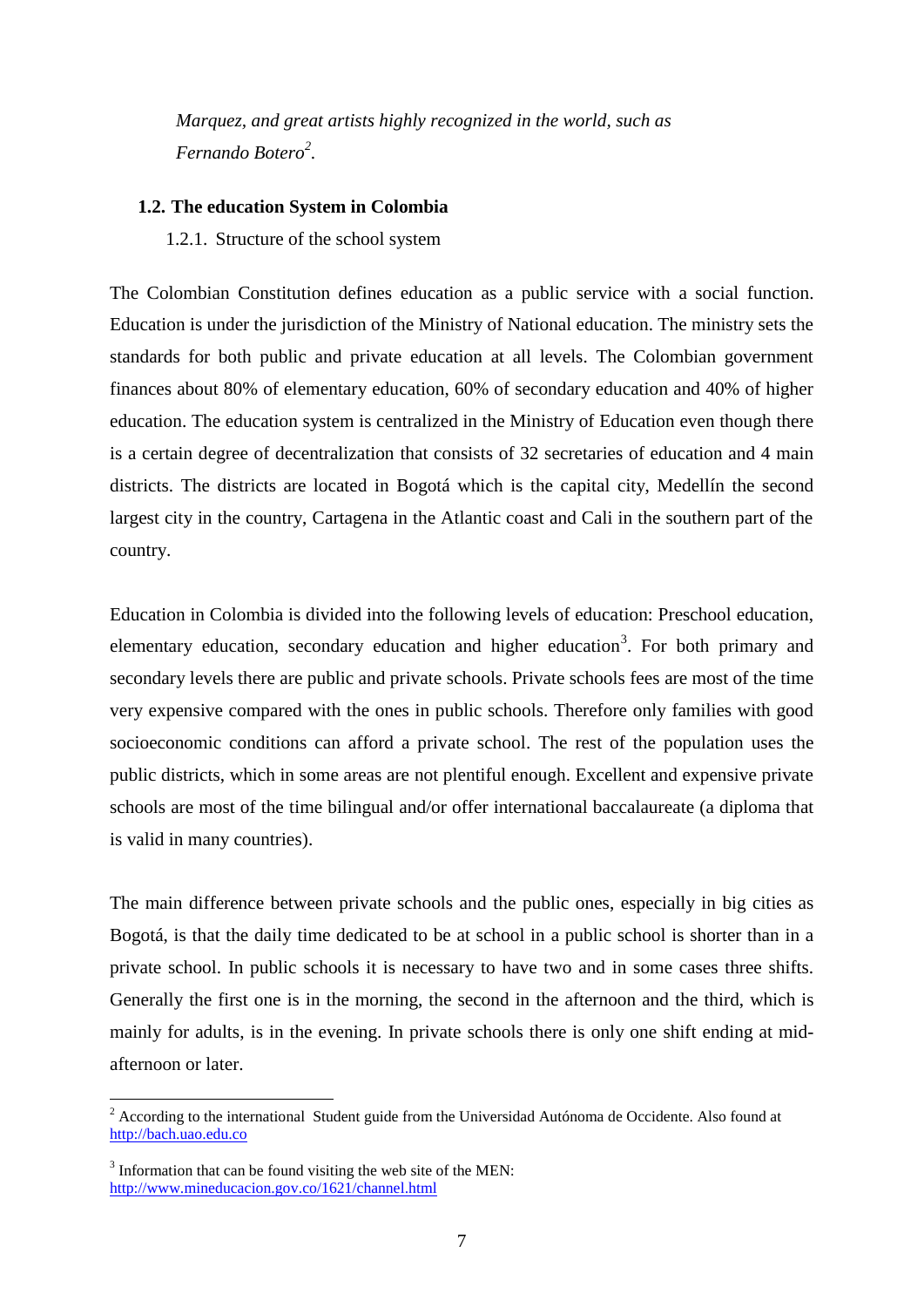We are encouraged to know that the government agencies are working hard every year to improve the school system. In the current government's plan they are working to achieve goals such as total inclusion and plan to improve the quality and efficiency in the educational system as it is stated in the web site of the MEN. For this reason we are placing emphasizes on flexible methodologies, use of technology in education and in improving national exam results (SABER- ICFES), among other strategies. A discussion on educational system of Colombia with a description of different levels of schooling; the pre- 1974 and current secondary-school curricula and grading systems, and undergraduate admissions, credits, transfer practices, examinations, degrees, and diplomas can be found visiting the web site of USC center for global education $4$ .

The suture of the School System in Colombia is shown in the table 1 which includes all levels of education from kindergarten to university level.

|                                               | Pre-                                                                                                                      | Elementary                                     | Middle/high School                                                                                                                                                                 | University/Higher                                                                                                           |
|-----------------------------------------------|---------------------------------------------------------------------------------------------------------------------------|------------------------------------------------|------------------------------------------------------------------------------------------------------------------------------------------------------------------------------------|-----------------------------------------------------------------------------------------------------------------------------|
|                                               | elementary                                                                                                                |                                                |                                                                                                                                                                                    | education                                                                                                                   |
| Type of school<br>providing this<br>education | Kindergar<br>$\bullet$<br>ten<br>Nursery<br>$\bullet$<br>Schools<br>Preschool<br>programs<br>Child/day<br>Care<br>Centres | Elementa<br>$\bullet$<br>ry<br>Schools         | Middle Schools<br>$\bullet$<br><b>High Schools</b><br>$\bullet$<br>Technical<br>$\bullet$<br>schools<br>International<br>baccalaureate<br><b>Bilingual</b><br>$\bullet$<br>schools | Technical and<br>technological<br>institutions. Private<br>and public<br>universities.                                      |
| Length of<br>program in<br>years              | $2 - 3$<br>years                                                                                                          | 5 years                                        | 6 years                                                                                                                                                                            | 4-6 years                                                                                                                   |
| Age level                                     | From 3 to 6                                                                                                               | From 6 to<br>11                                | From 11-17                                                                                                                                                                         | 17 and up                                                                                                                   |
| Certificate/dipl<br>oma awarded               | Pre-<br>$\bullet$<br>school<br>diploma                                                                                    | Elementa<br>$\bullet$<br>ry school<br>diploma. | <b>High School</b><br>Diploma<br>(Regular/Standa<br>rd Vocational,<br>Honor/Regents,<br>College                                                                                    | Associate<br>$\bullet$<br>Degree<br>Bachelor degree<br>$\bullet$<br>Advanced<br>$\bullet$<br>Certificate<br>Master's Degree |

Table 1: Structure of the Educational System in Colombia.

 $4$  Visit the web site<http://www.lmu.edu/globaled/ro/abstracts/abstract752.html>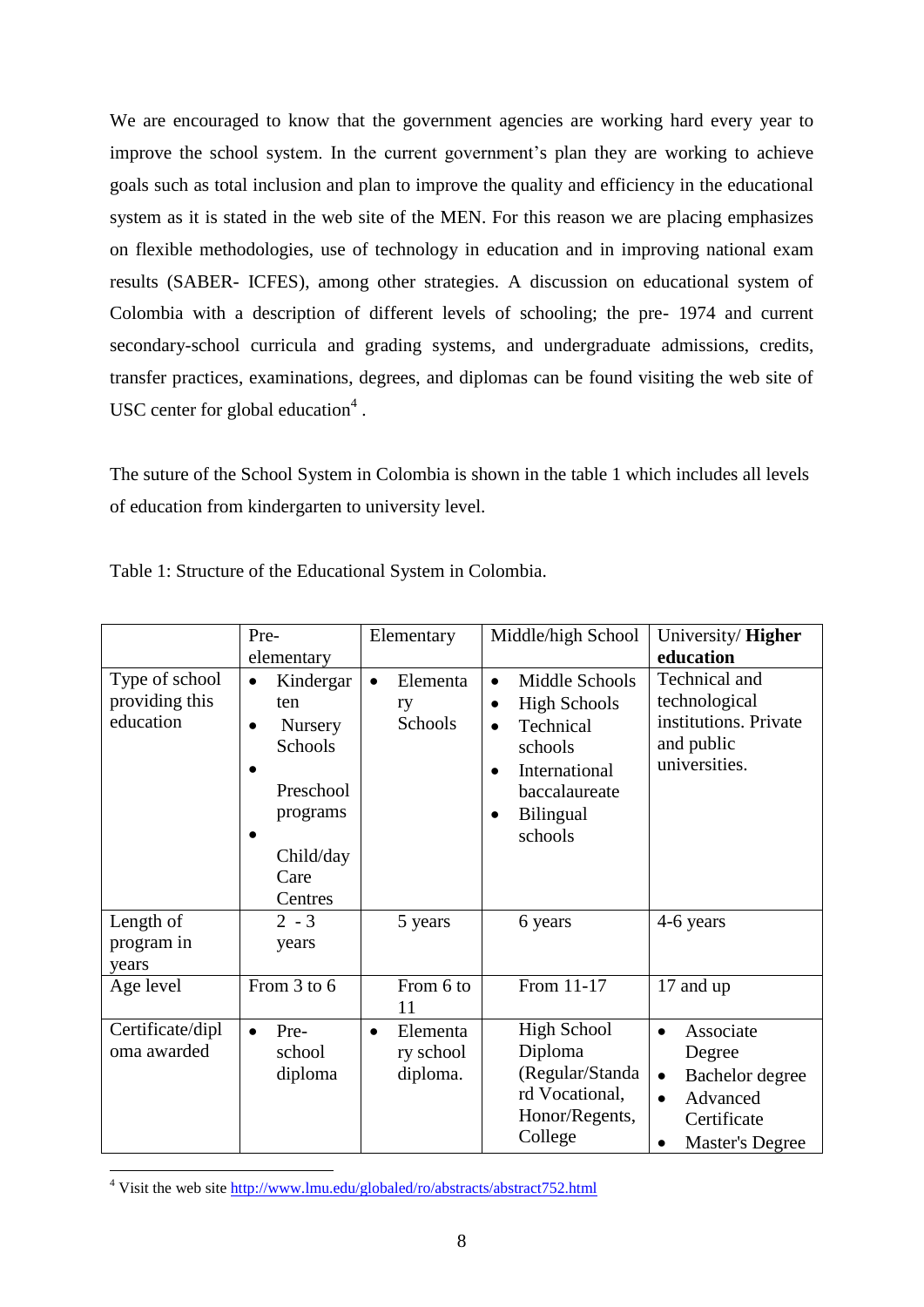| Preparatory) | $\bullet$ | Post-Master's |
|--------------|-----------|---------------|
|              |           | Degree        |
|              |           | Diploma or    |
|              |           | Certificate   |
|              |           | PhD.          |

The country has had many educational reforms according to the political party that is in power. One of the most important changes came after the reform of the Colombian Constitution (1991). An analysis of several of these reforms is presented by Montenegro (1995) who states that "the educational reform effort brought before the Constitutional Assembly was directed at obtaining two specific objectives. First, to ensure that general norms on education (contained in Title II of the Constitution, About Rights, Guarantees, and Obligations) would concur with the Government's ideas. In this area, however, the political tasks were mostly defensive; they centered on avoiding the approval of populist proposals such as the one that would establish free and mandatory public education for all Colombians and other similar initiatives."

#### 1.2.2. Some statistical data

According to the date published by Nationmaster.com, the following are the numbers that somehow define the education system in Colombia: Average years of schooling of adults is 5.3 which means that the years of formal schooling received, on average; by adults over age 15 is a little over 5 years. Colombia is number 63 compared with many counties like the United States where the average is 12. The duration of compulsory education is 8 years placing the country as 121st in the number of grades (or years) that a child must legally be enrolled in school. The first country is the Netherlands with 13 years and behind Colombia there are several countries where the compulsory education expands from 4 to 7 years. In relation with the Government Education Expenditure or the education spending of the country, Colombia is placed as number 52 spending 5.2% of their internal revenue in education. There are countries like Cuba that spend 19% and countries like Ecuador and others that spend only 1% on Education

The following are also indicators of the current situation of the education system in Colombia:

- 38% of children are enrolled in pre-primary school; about 85% of girls and 84% of boys are in primary school.
- $\geq 60\%$  of girls and 58% of boys are in secondary school.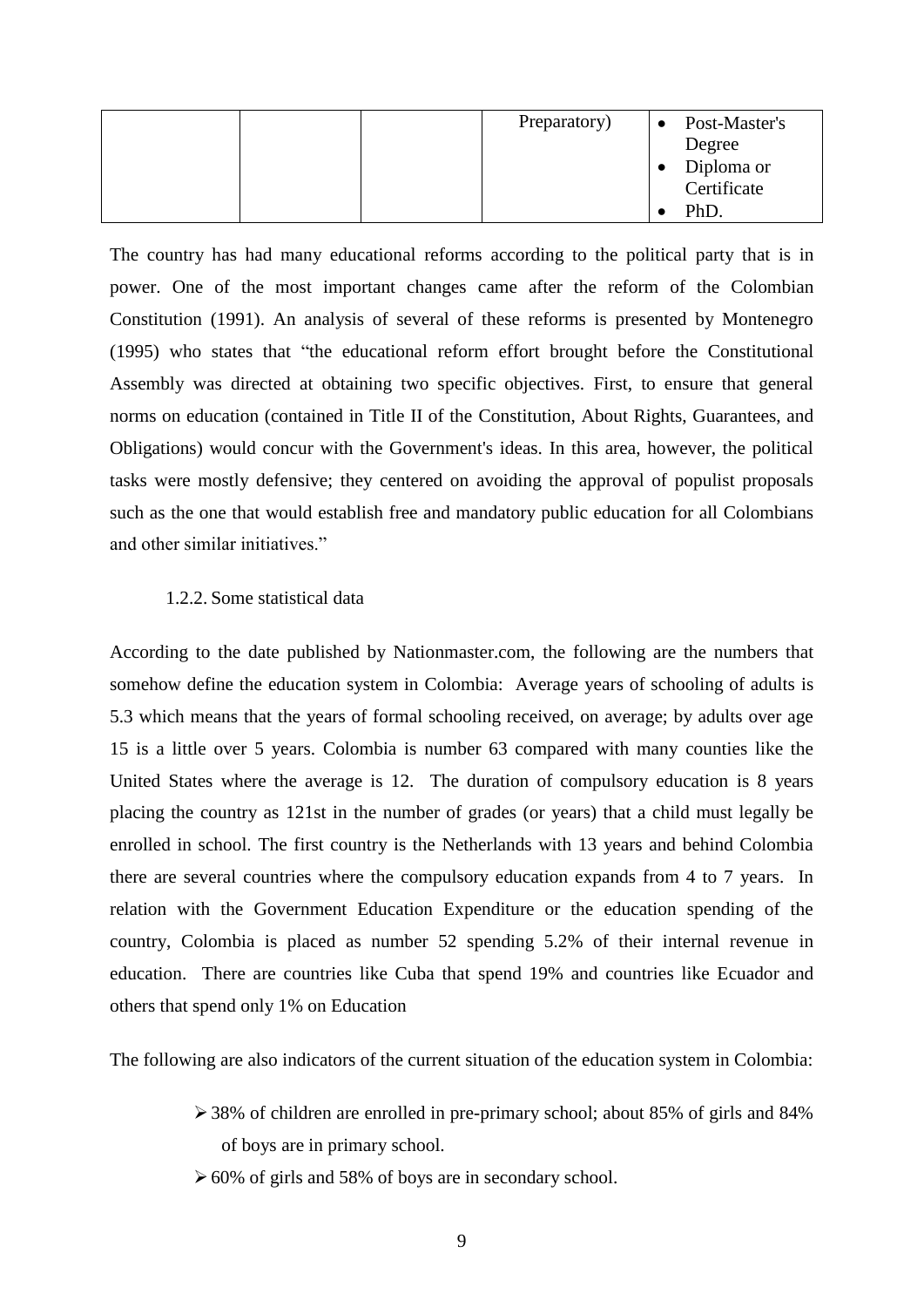95% of children complete full course of primary.

94% of adults and 98% of youth are literate.

According to the human report on human rights practices published by the United States Department of State in March 8, 2006,

*The Colombian government generally was committed to children's rights and welfare. ICBF oversees all government child protection and welfare programs and also funds nongovernmental programs that benefit children. Public schooling is provided up to age 18, and is universal, compulsory, and free up to age 15. The National Department of Statistics (DANE) estimated that more than 8 million children between ages 6 and 15 attended school. The government covered the basic costs of primary education, although many families struggled with additional expenses such as matriculation fees after age 15, books, school supplies, and transportation costs that often were prohibitive, particularly for the rural poor<sup>5</sup> .*

In Colombia, the concepts of democracy, participation and cooperation as well as tolerance are being discussed as part of humanistic approaches. There is a tendency to let parents become involved in some fields concerning their school along with teachers and administrative staff. The country is working towards making the entire community understand how important are communication and active participation among teachers, students and parents in order to increase motivation by all partners and to improve the education.

Some main issues that are being implemented in Education in Colombia are: Extending school time, especially in public education so the education improves in quality and quantity; unification of the educational system with the goal of closing the gap between primary school, secondary school and higher education. At the same time we are trying to integrate the school into the work market. We hope everybody will understand that Education is the key to the development of the country. Also, there is a project that is being implemented in all districts with the organization of students and parents' councils in order to give more participation to all members of the school community.

<sup>&</sup>lt;sup>5</sup> For more on this topic visit the web site  $\frac{http://www.state.gov/g/drl/rls/hrrpt/2005/61721.html}{$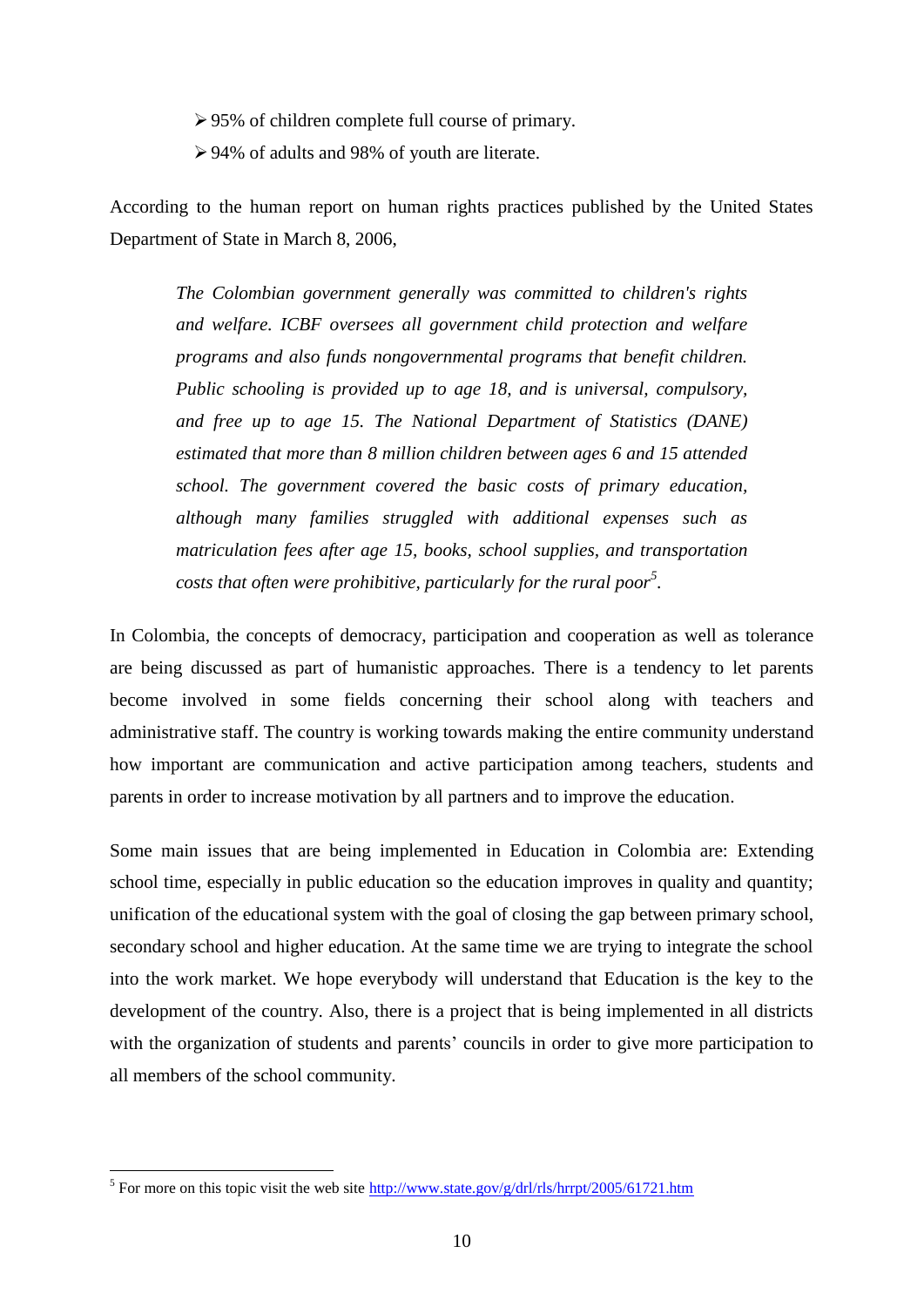#### **1.3 Children's rights protection in the country**

The Colombian Constitution<sup>6</sup> of 1991 establishes that the fundamental children's rights are: the right to the life, physical integrability, health and social security. They are also entitled to food, name and nationality as well as to have a family and not to be separated from them. Their care, protection, love, education and culture, recreation and free opinion are also part of their rights. It also says that they have to be protected from any kind of abandonment, physical or moral violence, kidnapping, or be sold for sexual abuse, economic or job exploitation. It also establishes that it is the responsibility of the family, the society and the government to protect and help them so that they can get harmony in their development and they can enjoy their rights. It states that children's rights are above the rights of any other person.

It is clear that these three institutions (family, society and government) have the responsibility to protect and promote children's rights and their implementation. To accomplish this there are some governmental and non-governmental organizations which help in this endeavor, such as: Colombian Institution of family Welfare (ICBF), control institutions from the government<sup>7</sup>, and other private institutions which work with schools and universities in order to promote children's rights.

Moreover, the study of Children's rights is included as a subject in the curriculum of elementary and secondary school and it involves not only students but also parents and community participation in the class and in the school project. This fact is stated in several reports published in the web site of the MEN.

Recently, on November  $8<sup>th</sup>$  2006 the Senate of the Republic passed the new code for children and adolescents, (Law number 1098). This new code marks the beginning of a new phase for the Colombia's 18 million children and adolescents. This way the country has updated its legislation on children, adjusting it to the 1989 Convention on Children's Rights. The 217 articles make children the subjects of rights and not objects of protection. Some of the most significant changes the law introduces are: child labor, operation of adoption agencies,

 $6$  The Colombian Constitution of 1991 can be found visiting the web site: [http://abc.senado.gov.co/prontus\\_senado/site/artic/20050708/asocfile/constitucion\\_politica.pdf](http://abc.senado.gov.co/prontus_senado/site/artic/20050708/asocfile/constitucion_politica.pdf)

As the one that oversees the public institutions: la personería. It can be found at [www.personeriadebogota.gov.co](http://www.personeriadebogota.gov.co/)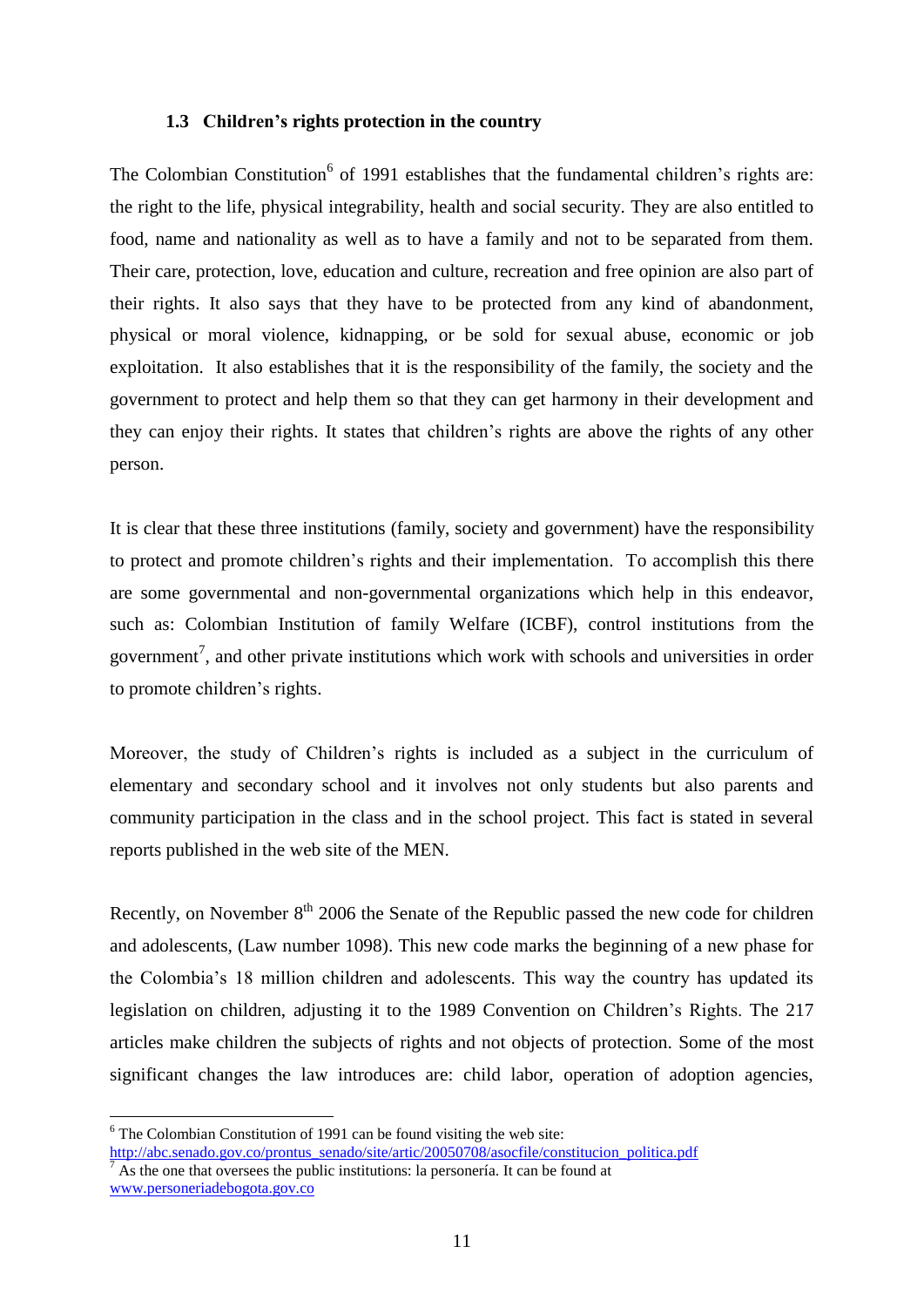sentences for crimes committed against children, the restoration of rights and State support for provision of health and education services for persons under the age of  $18<sup>8</sup>$ .

In terms of health and education the new code stipulates obligatory attention for children from socio-economic strata one, two and three in all country's hospitals and clinics. Similarly the State guarantees these children free access to education through ninth grade. This way Colombia becomes a State that recognizes its children and adolescents as a major responsibility.

There are many laws in Colombia that protect the rights of children and as it is stated in the economist (2002) in an article in which Colombia's internal conflict is analyzed,

> "*Colombia's normative framework, which is founded on the principles of a Social State governed by the rule of law, is highly developed, and the work of the Constitutional Court is impressive. Despite this normative framework, there remains a wide gulf between formal guarantees and reality. This gap between words and deeds was expressed by President Uribe, who described Colombia as a legalistic but lawless State"<sup>9</sup>*

It is clear that in Colombia there exists a set of laws that protect children's rights. However, as it happens in many places around the world there are many people that, despite the knowledge of the laws, infringe on it without thinking of the welfare of the young generations.

<sup>&</sup>lt;sup>8</sup> Ley 1098 de Noviembre 8 de 2006. (New child and adolelescents code). Also found visiting the web site [http://www.scslat.org/web/actualidad/interna\\_noti.php?xfontmore=2&xleng=i&xid=320](http://www.scslat.org/web/actualidad/interna_noti.php?xfontmore=2&xleng=i&xid=320)

<sup>9</sup> "Colombia's conflicts: more order and less law", *The Economist*, 9 November 2002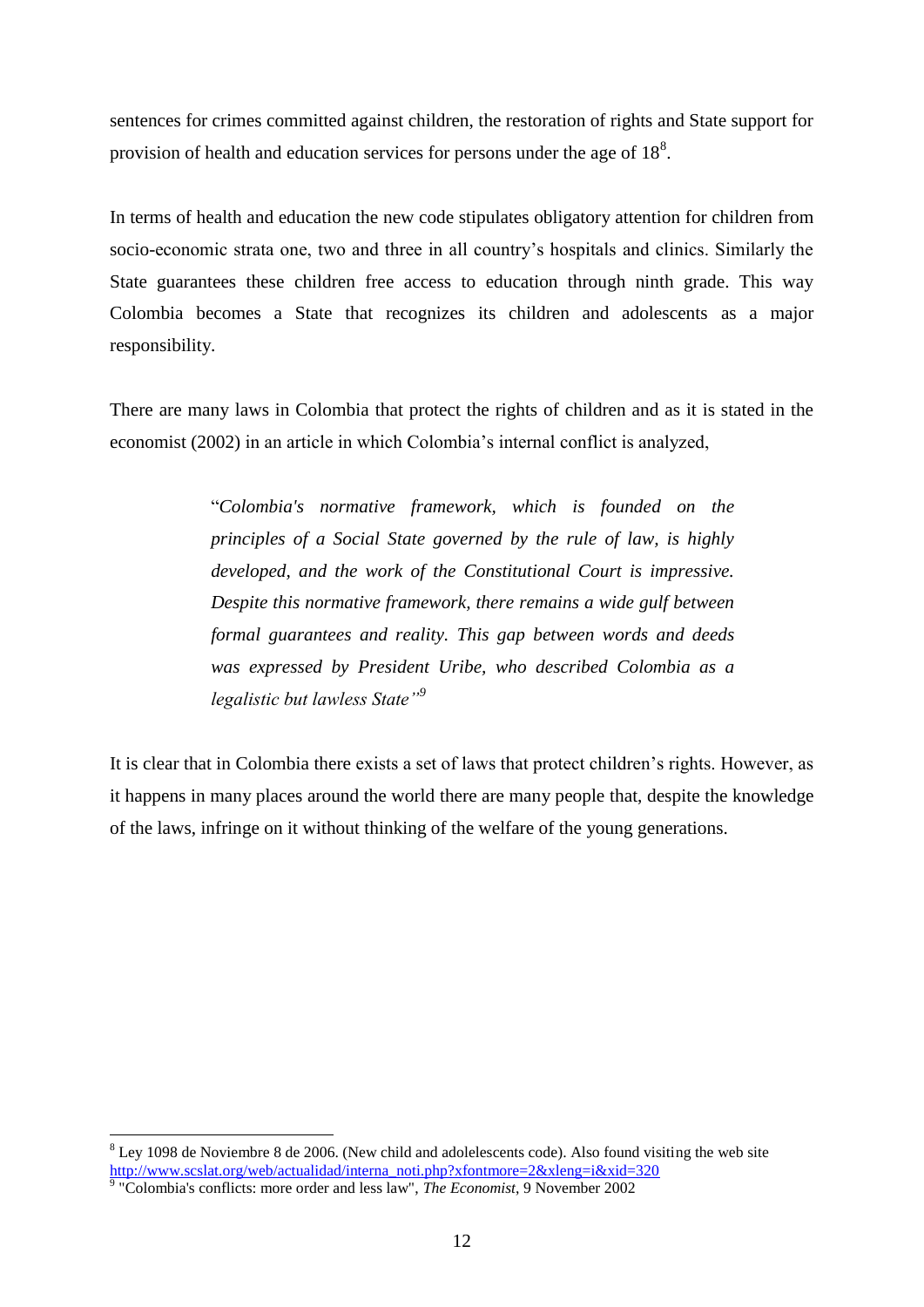### 2. DESCRIPTION OF PROBLEMS AND OBJECTIVES

As it is known, Colombia is a developing country and consequently our school systems face many problems not only due to the lack of economical resources but also due to the shortness of educational opportunities for faculty and staff. Also, there are not too many possibilities for parents and the entire school community to get together to openly discuss the topics related to the wellbeing of the students. Communication methods, on the other hand, are a main problem that creates other problematic situations among all members of the school community.

One of the particular situations that many schools are confronted with is that not all faculty and staff members of the school community are aware of the fact that they should encourage the implementation of the CRC within their lesson plans. Conversely, it is necessary to promote a methodology that uses CRC approaches so students' opinions can be heard and taken into account fostering student's self-esteem. And finally, the school community needs to have in mind the importance of the students' opinions when planning all activities including the academic subjects and all type of decision making at school level. We hope that once we establish a "team-work" philosophy we will understand the human rights and we will begin promoting children's rights as a way to create a new school and a new country.

It is our purpose that while some strategies to implement CRC arises, simultaneously, the communication and participation of all members of the community improves. Also, many ways to establish friendly conversations about rights and responsibilities will be encouraged among discussions groups comprised of representatives from all departments of the school.

#### **Objectives:**

#### **Awareness**

- $\triangleright$  To raise awareness and spread information on CRC by providing training to all those that work directly with the students (teachers, parents, the school community in general).
- $\triangleright$  To develop comprehensive institutional techniques to ensure that legislation is fully understood and applied at the school level on the part of all the teachers and other school agents.

### **Communication**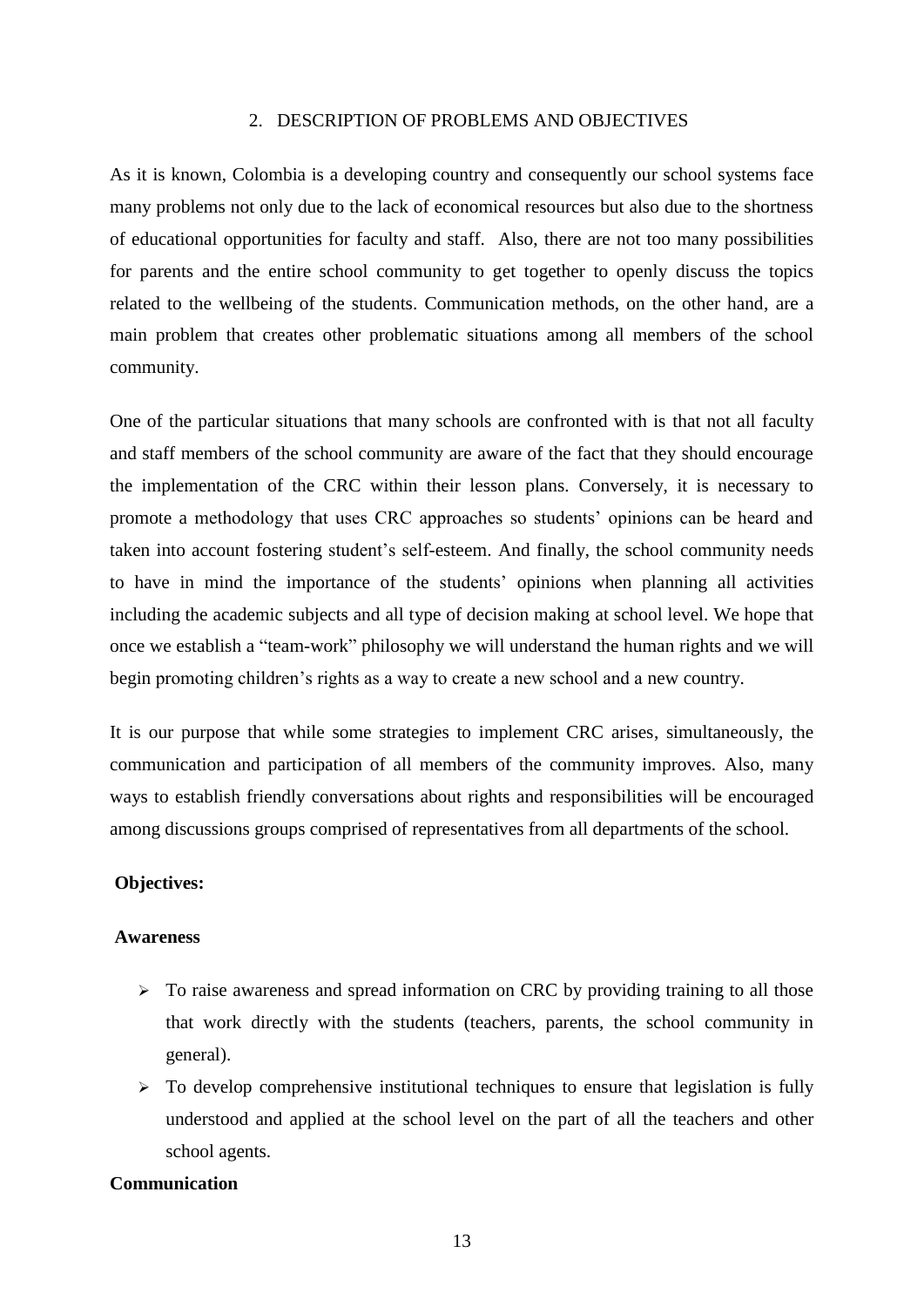$\geq$  To ensure that children have an effective means of communication when their rights are violated and insure that the proper corrective action is taken.

### **Participation**

- $\triangleright$  To close the gap between theory and practice of the CRC, by applying them in and out of the classrooms and promoting respect for children's points of view.
- $\triangleright$  To integrate CRC into the subjects and daily activities in order to improve quality in teaching learning process.
- > To improve Students Council participation in decision-making.

### **Situation analysis**

 $\triangleright$  To improve school environment by giving participation to all the agents in the school especially the students, to promote students leadership, democracy and a culture of dialogue, listening and everyone's comprehension in order to analyse situations that may affect the students rights.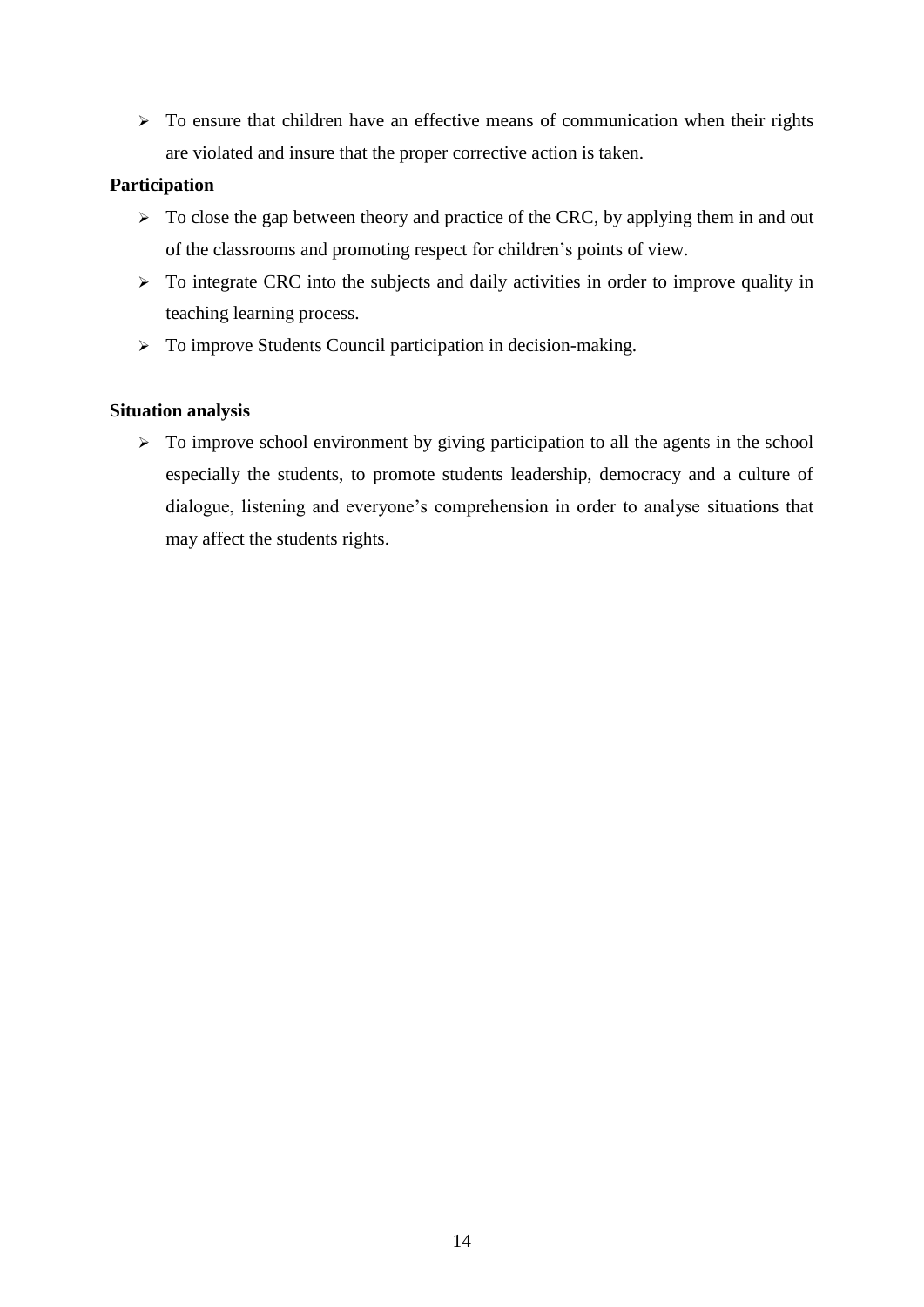# 3. IMPLEMENTATION STRATEGIES FOR COLEGIO DISTRITAL TECNICO MENORAH IN BOGOTÁ.



# 3.1 **Local background**.

*Menorah School building*

 Bogotá is the capital of Colombia and the city where the headquarters for the central government is located**<sup>10</sup>**. The Secretary of Education of Bogotá is one of the largest school systems in the country. As in many of the cities and towns in Colombia, Bogotá has public and private schools all under the supervision of the Secretary, which controls the administration of the curriculum, teachers and budgeting.

Menorah school is one of the 377 public institutions that belong to the school system in Bogotá $^{11}$ . However, Menorah School in some ways has an advantage over other public schools due to the fact that it is partially sponsored by a women's association<sup>12</sup>. They founded the school thirty-three years ago with the goal of helping needy girls to become good citizens who will look out for their own progress as well as that of their families and for society. Menorah is a technical school in the area of business and commerce, which offers education to 2050 girls from pre-school to high school (11 grades). The faculty and staff are comprised of 66 teachers, 5 management staff, a psychologist, a nurse, a social worker and a dentist.

The faculty, staff, students, parents and other members of the school community work as a team to provide an integral education to all the students; to promote human values within the

<sup>&</sup>lt;sup>10</sup> See [www.alcaldiabogota.gov.co](http://www.alcaldiabogota.gov.co/)

<sup>&</sup>lt;sup>11</sup> For further information, visit the web site [www.sedbogota.edu.co](http://www.sedbogota.edu.co/)

 $12$  Additional information can be found at [www.menorahfoundation.org](http://www.menorahfoundation.org/)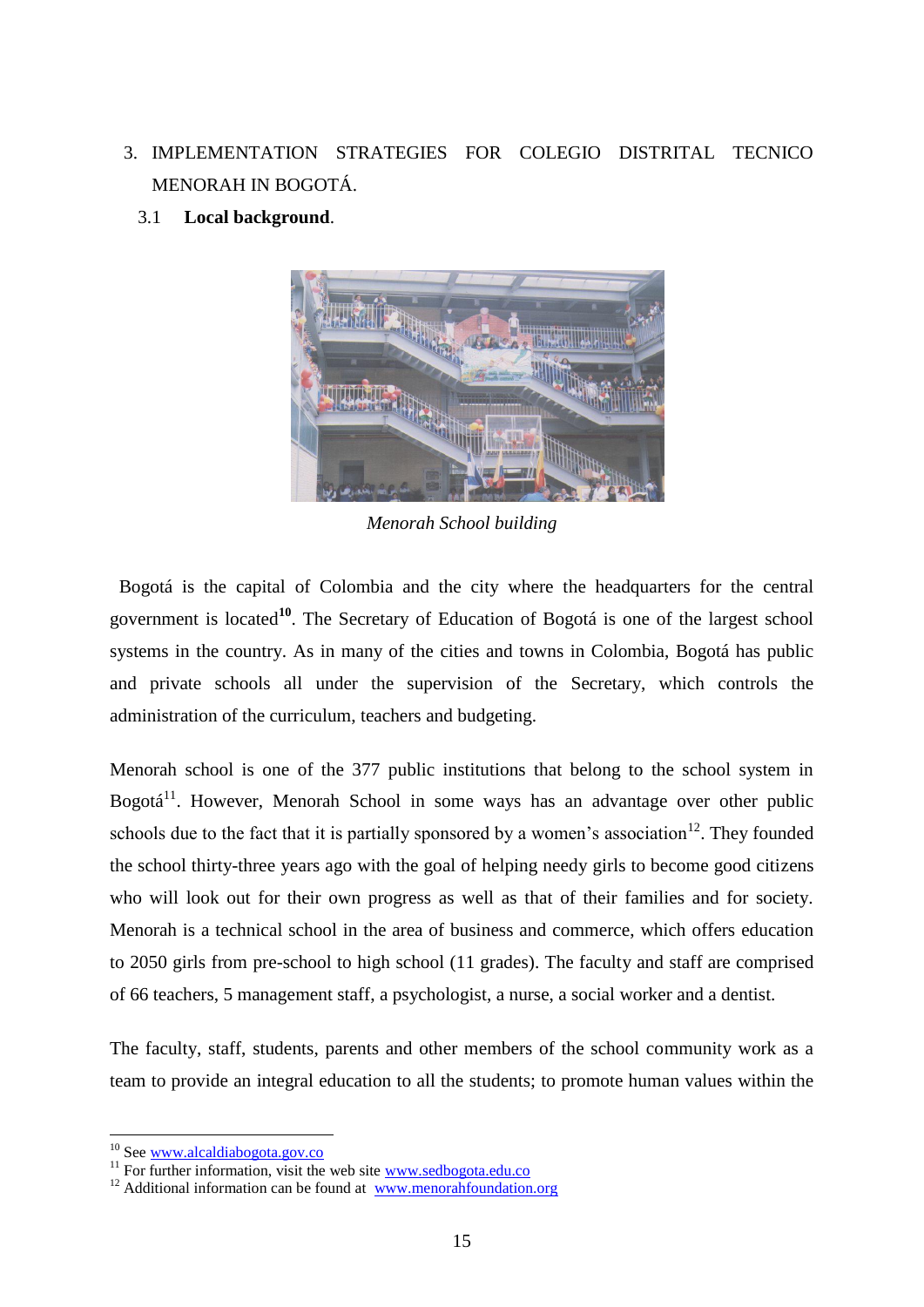members of the School community; to develop intellectual, social, technical and communicative skills in the students, to be well prepared for the job market, and to motivate students to continue their education at the university level<sup>13</sup>.

### **3.2 Defining the Task, Target group(s) and Limitations**

### 3.2.1 Main activities

**Awareness:** Human Rights education. Raising awareness of the importance of CRC among children and adults, (parents, students, faculty and staff), through the preparation of workshops, discussions, debates and conferences with the participation of all members of the school community. As a result of the awareness about the importance of implementing CRC at all levels, there will be a brainstorm session of ideas to decide the ways to generate awareness.

**Communication:** We prepared meetings, with the participation of all members of the school community, to study the new children and adolescents' Colombian code. We also prepared some forums with the participation of children to discuss issues related to the CRC. New ways of communication were established in order to keep all members of the school community informed of what is going on both inside the classroom and at a school level.

**Situation analysis:** We developed a plan to promote teamwork between children's rights committees in order to analyze specific situations taking into account the national children's code as well as the school code. The CRC committee is the responsible to analyze not only the problems that may arise but also to establish a plan to promote the CRC and to make it work at all levels.

Participation: We must establish Children's Rights Committees (CRC) at class and school levels in order to start redefining ways to approach participation and autonomy in our school system. Also, define different approaches and techniques to encourage and ensure active students involvement in and out of the classroom. Through participation and a good study of the new code for children and adolescents, we are in the process of structuring a new school code in which CRC's are being promoted.

 $13<sup>13</sup>$ **<sup>13</sup>** The school web site has a link included in the district web site and can be found visiting the URL: [www.redcademica.edu.co.web-colegios/14/menorah](http://www.redcademica.edu.co.web-colegios/14/menorah)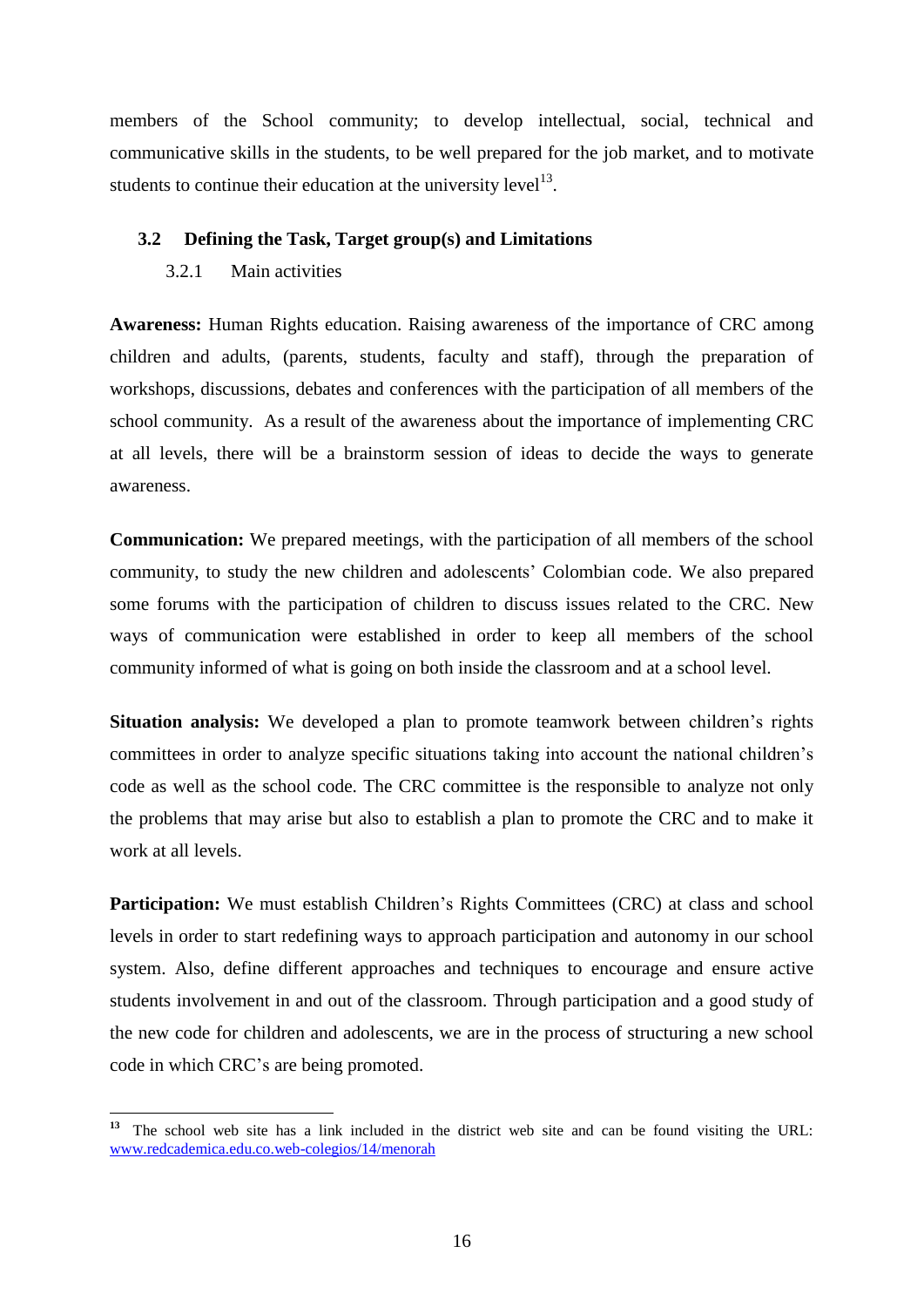The strategies to implement CRC at Menorah school were established by the entire group of teachers and management staff as a result of organized workshops with them. They suggested practical ones to CRC implementation both in and out of the classroom. They also agreed that they would do their best in everyday school activities since we are aware of the fact that there is a real need, not only to know or identify children rights and responsibilities, but also to present to them simple situations as part of their classes (subjects) that will help them with their daily life. We understand it is not easy to make changes but it is necessary to start changing our culture to a more humanitarian one, with the hope that, little by little, we can (and will) make the difference.

Also we give students more opportunities to participate in subject planning, methodology, and evaluation strategies and, at the same time, allow students to participate in school decisions by enhancing the students' council.

The strategy consists on four principles and four practices that are interconnected and must be worked continuously in order to maintain the dynamic of the process.

The four principles are:

- 1. Awareness: We want to make the entire school community aware of children's rights and responsibilities, established by the 1989 Convention and the new Colombian Code for children and adolescents, through Social studies classes and workshops with students, teachers and parents. We include in the social study curriculum the analysis of the children's rights and responsibilities using all possible resources that are available on line (internet) as well as in the library. It is also important to make students aware of the fact that they have rights but also that they have some responsibilities with their parents, teachers, the school, the city, and with society in general.
- 2. Communication: teamwork and friendship among teachers, students and all members of the school community is very important and the process of communication must accomplish it. Teachers, management staff, counsellors, students and parents, need to work in an integral way to try to obtain the same goals in children's education.
- 3. Situation Analysis: There are different levels of analysis of the situations depending on the characteristics and particulars. It is important to have all members of the community go thru the process of situation analysis before making decisions. At the school level we established a committee integrated with representatives of all educational agents who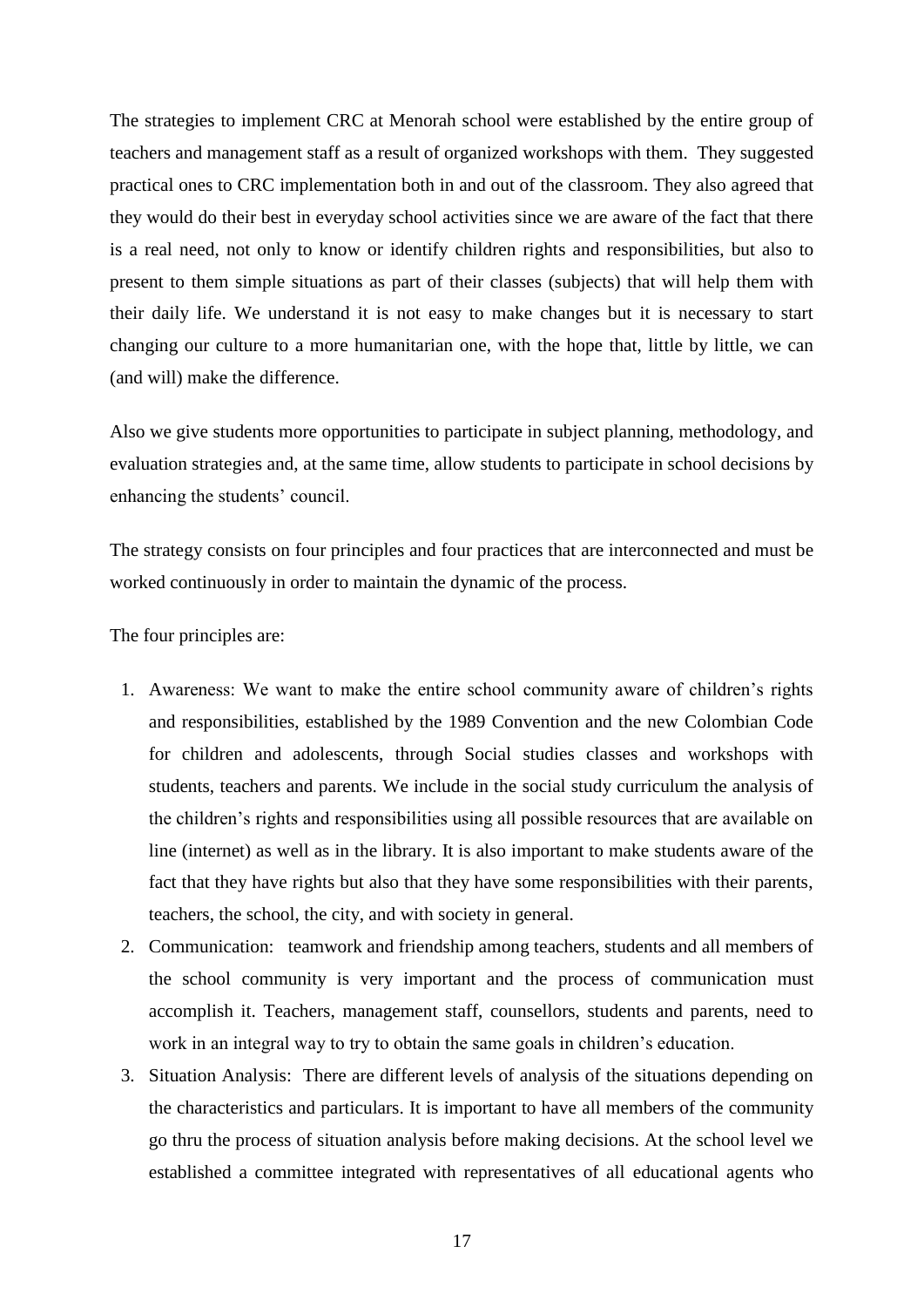will analyse the possible solutions to problems or activities to enhance the application of CRC.

4. Participation: Establish and promote committees with the participation of all school departments and groups in order to study the decisions about different situations. Also we want to link the school project with the projects that are currently in process in the 14 and 15 zones in the District of Bogotá $^{14}$ .

The proposed model takes into consideration 4 principles which clearly define the human dignity, the respect for everyone's differences and the coherence between theory of human rights and their application, and the ultimate goals of CRC implementation, as shown in the table 2. Each one of those principles when applied within the school community will have some consequences that are in the background of the school environment and will be present in all school activities.

|  | Table 2. Principles and practices of the proposed model to apply the CRC. |  |
|--|---------------------------------------------------------------------------|--|
|  |                                                                           |  |

| <b>PRINCIPLES</b>                                                                                       | <b>PRACTICES</b>                                                                                             |  |  |  |
|---------------------------------------------------------------------------------------------------------|--------------------------------------------------------------------------------------------------------------|--|--|--|
| Awareness and knowledge of the importance<br>of the CRC for the family and the society in<br>general.   | Leadership; behavioral changes in family<br>members or in school agents.                                     |  |  |  |
| Analysis of situations in cases of CRC<br>violations or any other situations regarding<br>them.         | Balance between rights-responsibilities; good<br>interpretation and application of conventions<br>and codes. |  |  |  |
| Participation as a way to avoid CRC<br>violations and in order to enrich the<br>application of the CRC. | Decision-making by making a good use of<br>liberty and equality.                                             |  |  |  |
| Communication in order to create a friendly<br>environment to protect the CRC.                          | good relationships;<br>Team-work;<br>good<br>treatment; friendlier interrelations culture.                   |  |  |  |

These principles and others established by a particular community, which are also represented in the following systemic chart must guide every day's activities at family and school levels to get a real CRC implementation and consequently a different culture which will contribute to our societies' change as a way to obtain at any time the development.

<sup>1</sup>  $14$  Bogotá is divided in 20 zones and Menorah School belongs to the zone 14.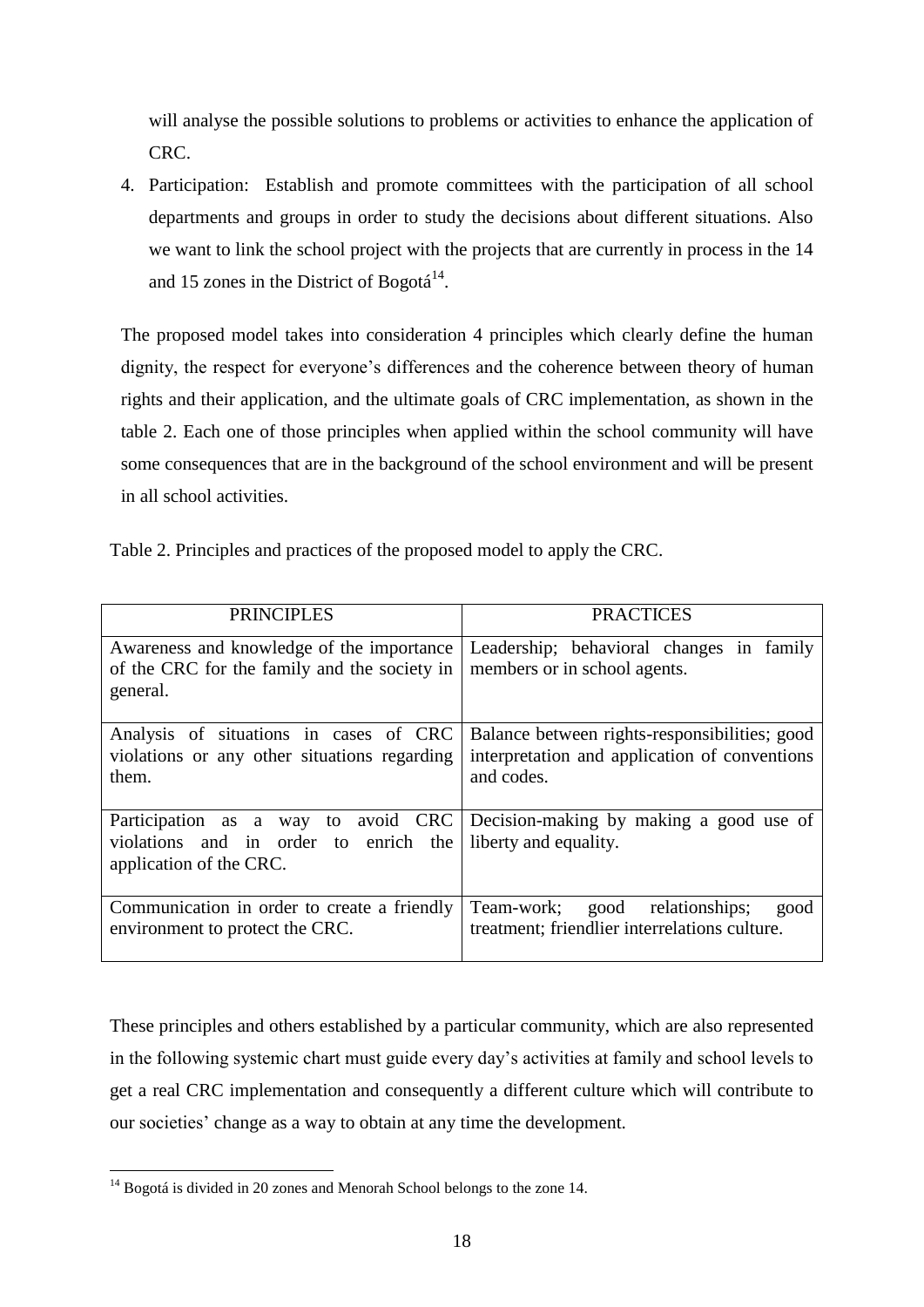The diagram shows the connections between the principles and the practices.

- **1.** A higher awareness about the CRC will foster the sense of leadership from the part of those members of the community that want to improve the practice of human rights.
- **2.** The communication principle will develop the abilities to work as a team in a collaborative way placing the well being of all the community before the individual achievements.
- **3.** The situation analysis is the mean to achieve a balance between rights and responsibilities. This will increase both the participation and the communication between all members of the school community so the decisions can be reached taking into account the opinions of all school departments and groups.
- **4.** As a result of the previous steps, the process ends with the decision-making as a final step derived from the participation of all members of the community.



3.2.2 Target groups:

The groups participating at school level in the project implementation include: management team, Academic Council, faculty members, counsellors, parent's council, and students Council. It is also important to include the groups participating from outside the school which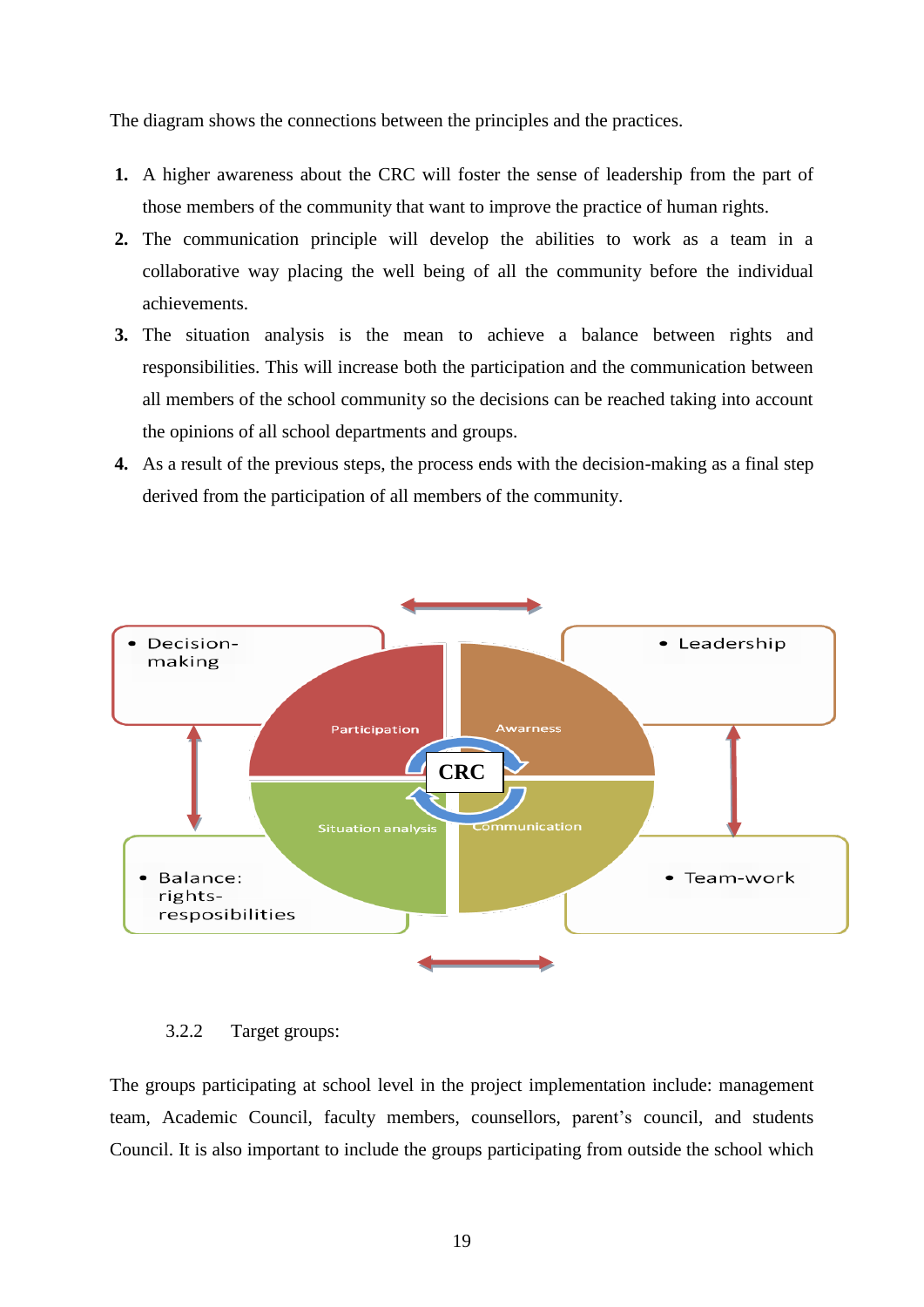mainly include the principals from 13 schools located in the same educational zone and all teachers, management staff and students who are part of the district Human rights net<sup>15</sup>.

#### 3.2.3 Barriers to implementation of CRC at the schools level

Some of the problems we face when trying to implement CRC at Menorah school have to do basically with time management, due to the fact that the school day is shorter compared with private schools. Public schools have two and some times three shifts and consequently there is a lack of time to meet with all teachers from both shifts to plan and assess the progress of the program. Also, there is a high student-teacher ratio that prevents us from being more individual oriented. Finally, there are not enough available resources and therefore we need to educate and concentrate more on the parents who commonly undermine children's rights. The communication process at the school level is highly affected by the fact that there is lack of human resources and we don't have the time to integrate all members of the school community.

### **3.3 Choice of Methods**

<u>.</u>

Menorah school adopted a strategy for CRC implementation following the model proposed. The first step was to establish a Children's rights committee to make important decisions about everything that affects the children who are part of the school community. In order to raise awareness of the importance of the CRC, workshops about the impact of the implementation of CRC were prepared which included all members of the school community taking into account their perspective about the decision-making process. Then, we prepared follow-up meetings to evaluate and re-structure the plan to implement CRC, spreading the project at local and city levels. We supported the leadership of the school academic council and encouraged teamwork during any time of the implementation process: academic council, students' council, social studies teachers, child rights committee, staff, and parents. We established this kind of methodology since we believe in active participative leadership as it is stated by Yukl (2006). This methodology involves delegation and empowerment in the sense that the perception by members of an organization will have the opportunity to determine

<sup>&</sup>lt;sup>15</sup> The District Human rights' net is the group of representatives of all the schools that form part of the educational system at district level.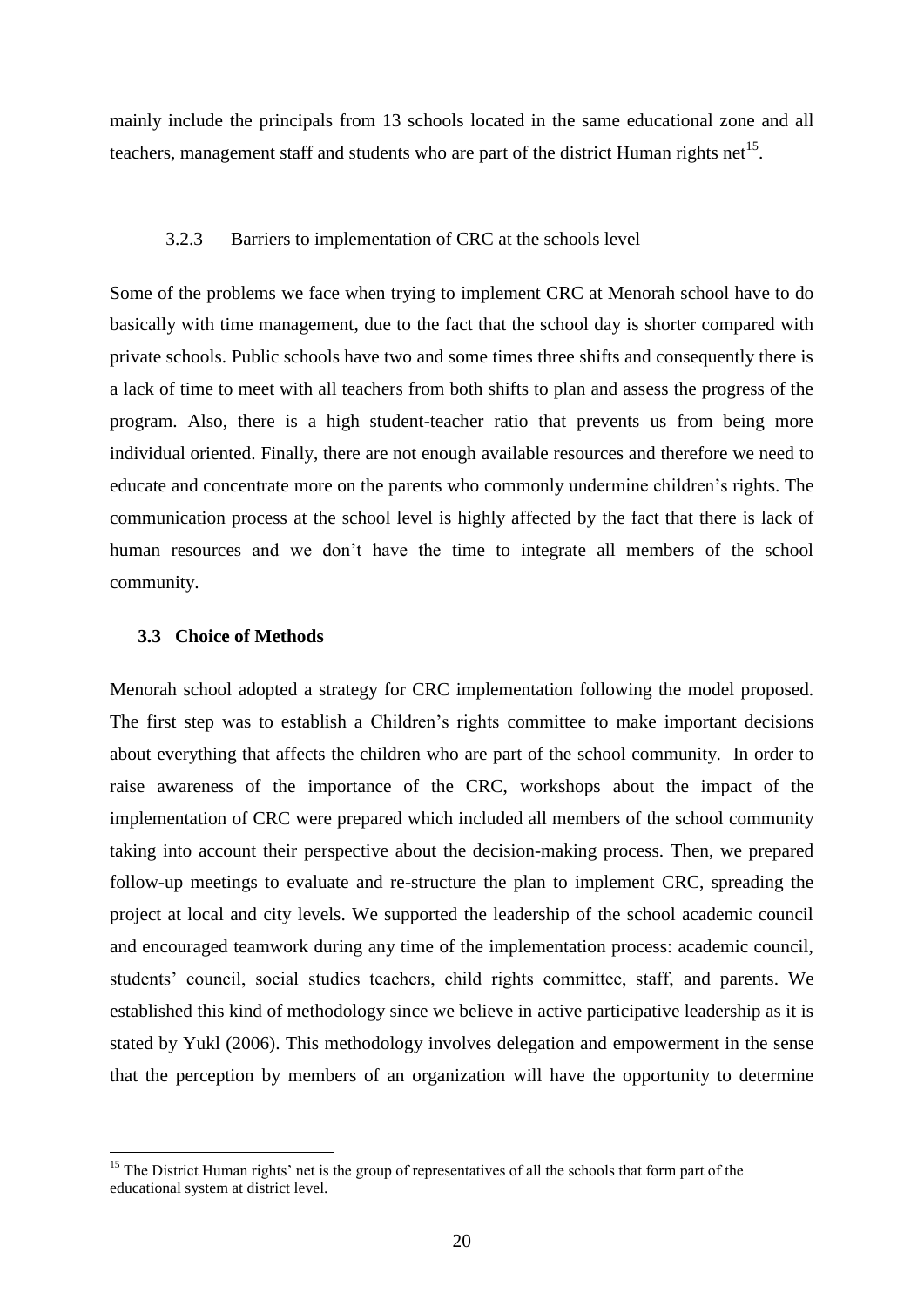their work roles and accomplish meaningful work as well as influence important events, as a good way to achieve better results.

Taking into consideration the work made by all the members of the school community, the school management as well as the Social Studies teachers prepared a power point presentation of the project which has been used to share what is being done at Menorah school with the rest of public school at all zone and district levels. This experience has been used as a way of giving feedback to the project and plan its way up.



*Secondary school students at Menorah School*

## **3.4 Collection of Data/Material**

In order to apply the project we used written materials such as the 1989 CRC convention, education for all convention, the new Colombian code for children and adolescents, workshop written guidelines and questionnaires applied mainly to students and teachers. Data was collected by using group discussions and written conclusions, as well as questionnaires completed by the entire group of students and staff. We are attaching, as appendixes, some of the instruments mentioned before as such as a workshop guide and questionnaires.

One of the main strategies that were used in order to apply the project was the scheduling of the workshops and debates that became the method of communication to spread the importance of working to improve the implementation of children's rights at all levels. At the same time, these workshops allowed all members of the community to express their points of view and their ideas on how to proceed in the application of the laws related to CRC that are in place in the country.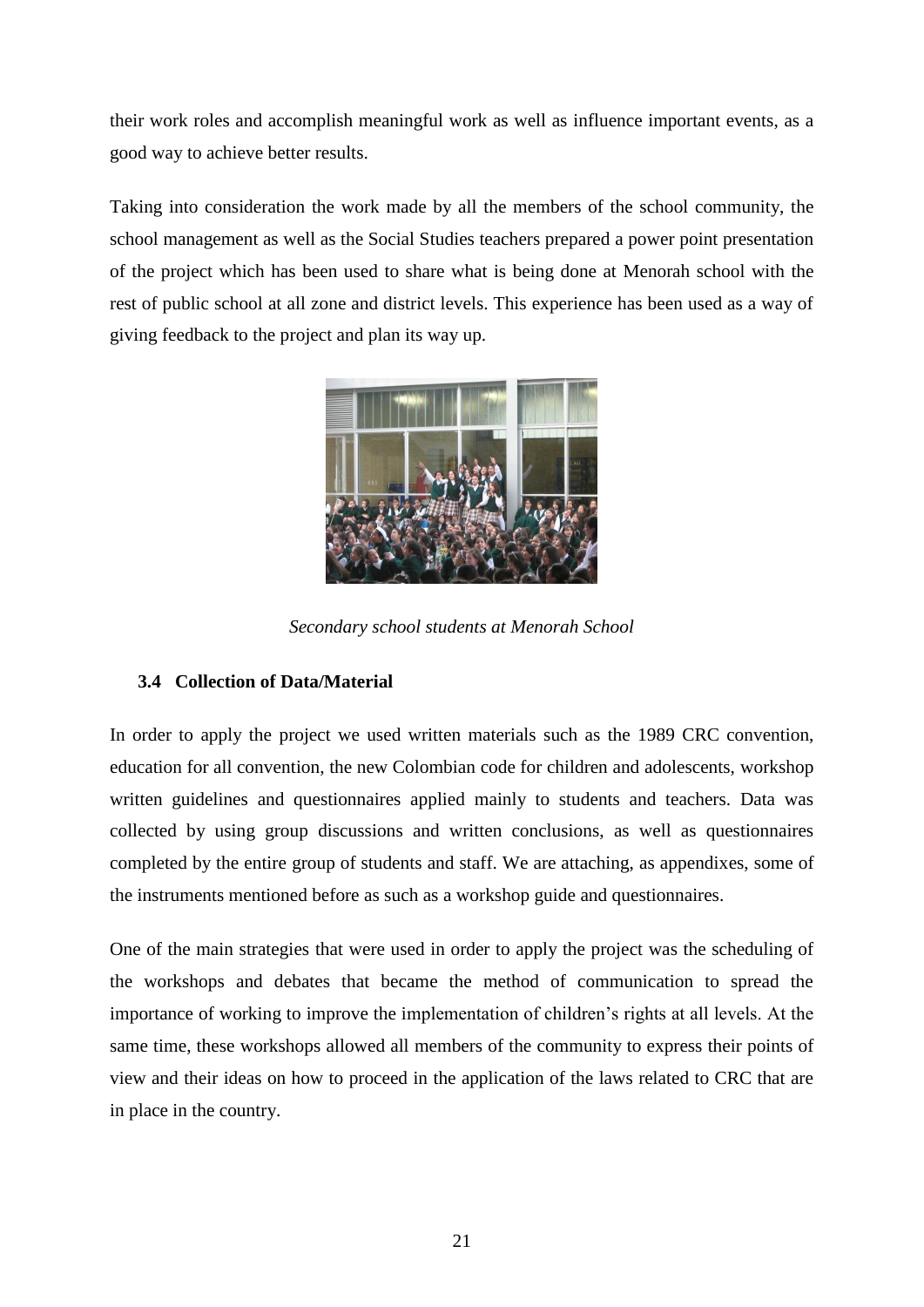#### **3.5 Participants in the Project Work**

All members of the school community participated in the project one way or another. The participants include:

- 70 faculty and counsellors
- 2040 students from two school shifts.
- 20 staff members (maintenance staff, volunteers and others)
- 5 management staff
- 13 management staff members from other schools located in the same educational zone.

#### **3.6 Project Resources**

To develop the project we have used the school's own human, institutional, technological and economical resources, taking into consideration that we assume the CRC project as an important part of the curriculum and, of course, as a significant fact in our students' lives plan. This means that we have inserted the project into the ones already established at the school level in an interdisciplinary way, so that it reinforced or improved them at a higher level, with significant positive results.

#### **3.7 Drawing up a Work Plan and a Time Table**

The timetable is shown in the appendix 8.2.1 and includes the main activities that were planned in order to make sure that the goals of the project were accomplished. The development of the forums and workshops are primarily the activities that comprise the plan along with the establishment of a committee that will oversee the implementation of the CRC and the application of the principles that were proposed by the school community.

#### **3.8 Outcomes of the project**

Considering the pilot project outcomes, we could say that some of them are being obtained in a certain way, since we are aware of the fact that they are going to be worked by all the members of the school community in a continuous and unrelenting manner. By this means, we can establish some behaviour practices as part of the desired culture among us, in an extended period of time. This fact would lead us to obtain a better school environment, better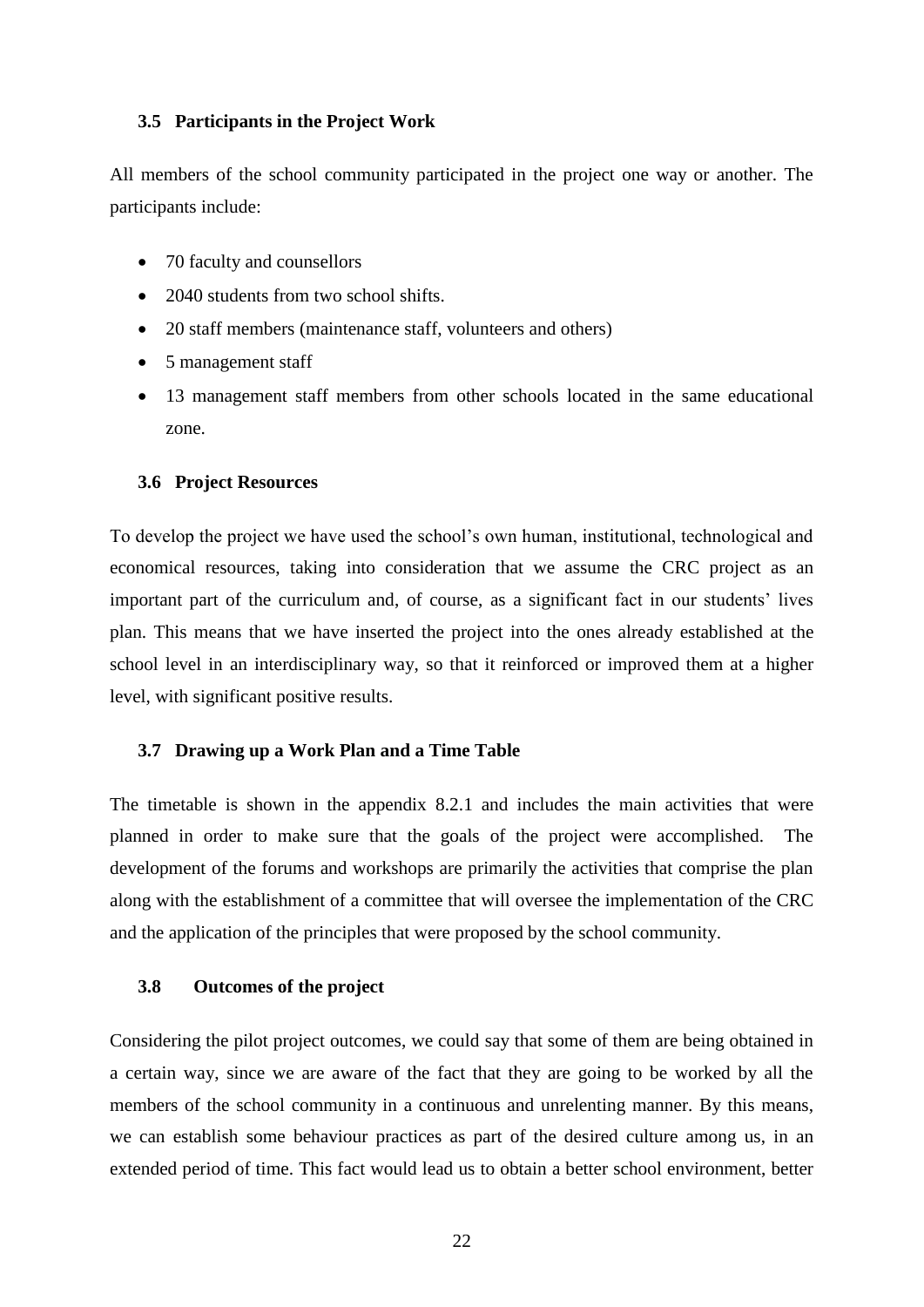relationships among students, teachers and parents and a more realistic participation in school activities and decisions, enhancing the students' council role.

Being realistic, the fully implementation of the pilot project, requires time, patience and determination on the part of all the members of the school community. Working with people, that is to say, students, parents, and teachers, is not easy especially when a culture is already established. Changing a culture takes a long time and requires leadership from the education leaders at family or school levels. Nevertheless, the most difficult steps of the project have already started in our school and we can be assured that it is a good beginning, which promises to be sustainable. Big changes are taking place at Menorah school environment and students' centred approaches are being used little by little on the part of teachers guiding different knowledge areas.

From the questionnaires' answers analysis we can conclude, on one hand, some strengths in CRC implementation into the subjects and out of the classrooms. It is generally recognized the existence of good relationships between members of the school community and good opportunities to participate in different activities. The students feel that the school protects them and their rights as children. They recognize the school adults as protecting and taking good care of them and assuring that their rights are being properly applied.

Also, the students stress in the privilege they have with all the services (psychologist, nurse, dentist, medical doctor, social worker). Teachers' positive attitude is also recognized by the students who feel that most of them give more than they expect and they give plenty of possibilities to get promotions in their academic endeavours. In general, the school environment is good; nevertheless it is necessary to keep working in an integral way to make improvement in those fields where there is room to do so. This is also the teachers' thoughts shown in the questionnaire applied to them and appreciated in the appendices.

On the other hand, Menorah students show in some of the questionnaire answers that we have some weaknesses. Some of them feel that they are not being listened to and therefore their points of view are not taken into account both at class and school levels. Sometimes they are afraid of talking since they experience hostile attitudes and oral answers on the part of some adults. They believe that some teachers don't always apply the school code the way it is stated; instead they use their own policies.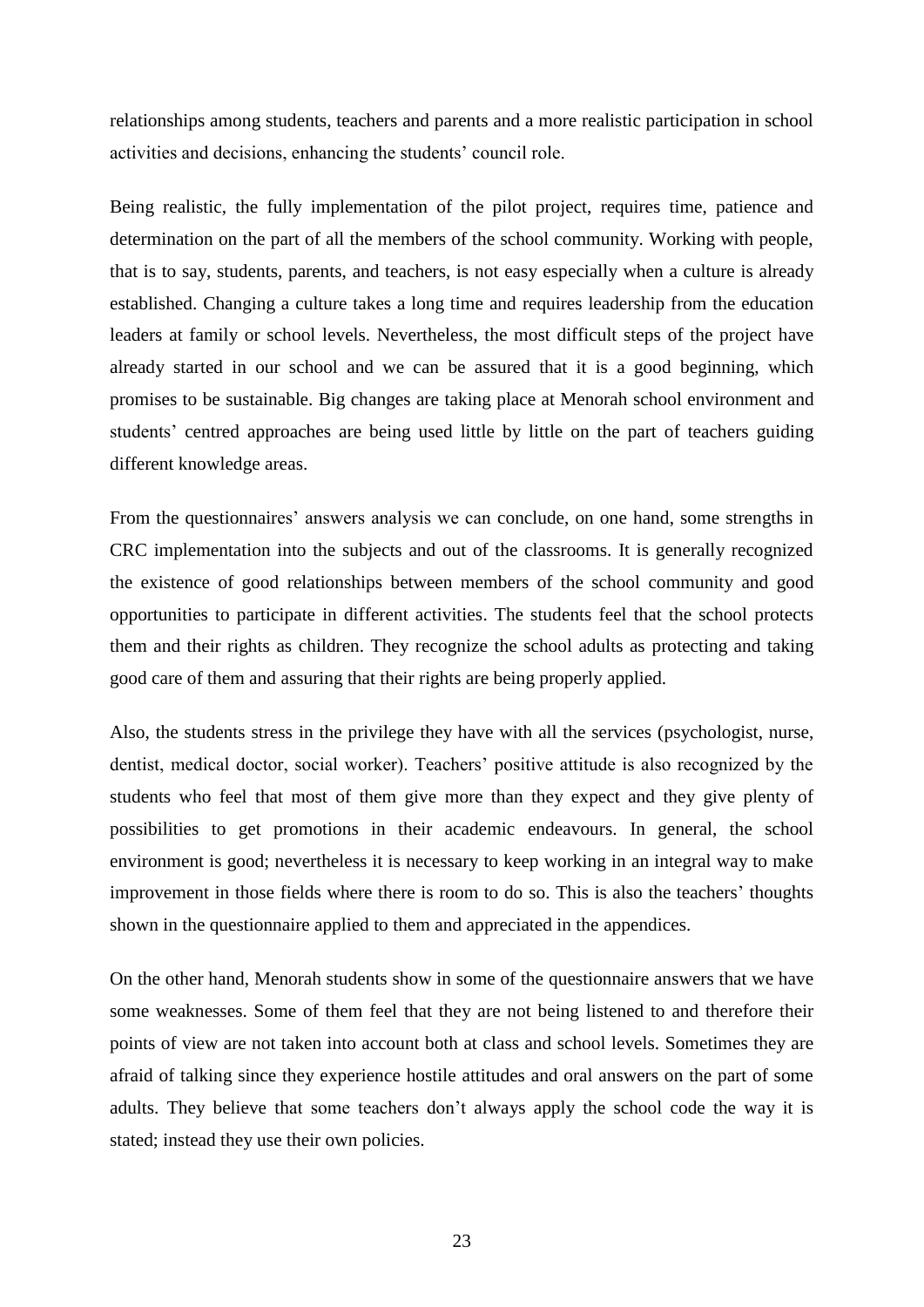The previous considerations and questions from the students become the base to continue CRC implementation at class level as well as school level on the basis of equality and balance between rights and responsibilities as it is analyzed by Osler (2000). It is said that human rights means teaching responsibilities as well and that they are not about individuals in isolation but a system for ensuring respect for mutual responsibilities.

One of the main outcomes of the implementation of the project is that as a result of the communication and participation processes, the community established a model to work with the CRC in order to set up some basic principles and some practices to work along the process as part of the school routine.



*Menorah high school students team work*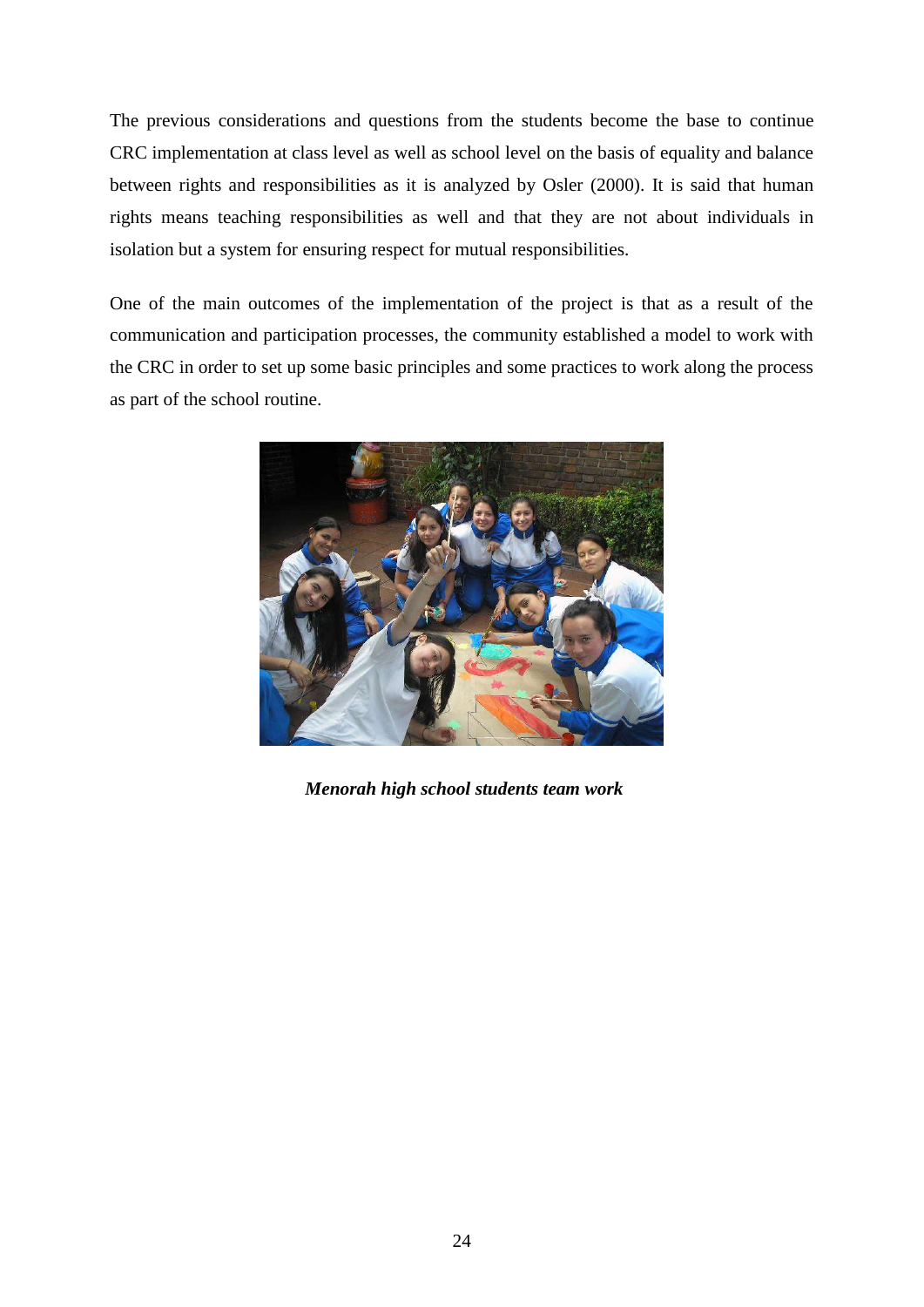4. IMPLEMENTATION STRATEGIES FOR NORMAL SUPERIOR "SEÑOR DE LOS MILAGROS" AND COLEGIO COOPERATIVO SIMÓN BOLÍVAR LOCATED IN ANTIOQUIA.

# 4.1. **Local background**.



*Normal Superior Señor de los Milagros building*

San Pedro de los Milagros is a municipality one hour to the west of Medellin city, which is the capital of Antioquia. It is also the place where the first school is settled and named Normal Superior Señor de los Milagros. A Normal is defined as a Teachers Training School. It is a cold region where dairy products are the basis of its economy.

The Simon Bolivar Co-operative School is a private institution located one hour from Medellin in the Northeast part of Antioquia. Geographic conditions are much different than San Pedro. It is a hotter region and agriculture, mainly pineapple and sugar cane, is the strongest part of the economy.

The first school is run by a religious order and originally was a private school. Now, it is a public school. Simon Bolivar School is still private. In both schools a high percentage of the families are peasants of which many are without any literacy level.

Violence among family members is common in both regions and that factor strongly affects children education and their way of living. So it was thought it would be a good idea if both schools had the opportunity to grow by developing values and by creating a culture of respect as well as promoting a healthy learning environment according to CRC. This would create a new beginning with the possibility of sharing and growing together as members of the same regional community. Everybody must promote a peaceful interaction where the CRC has an important role.

On the other hand, both schools work with several rural schools and this is an excellent opportunity for them to spread the CRC implementation in the classroom at a wider level in the region of Antioquia.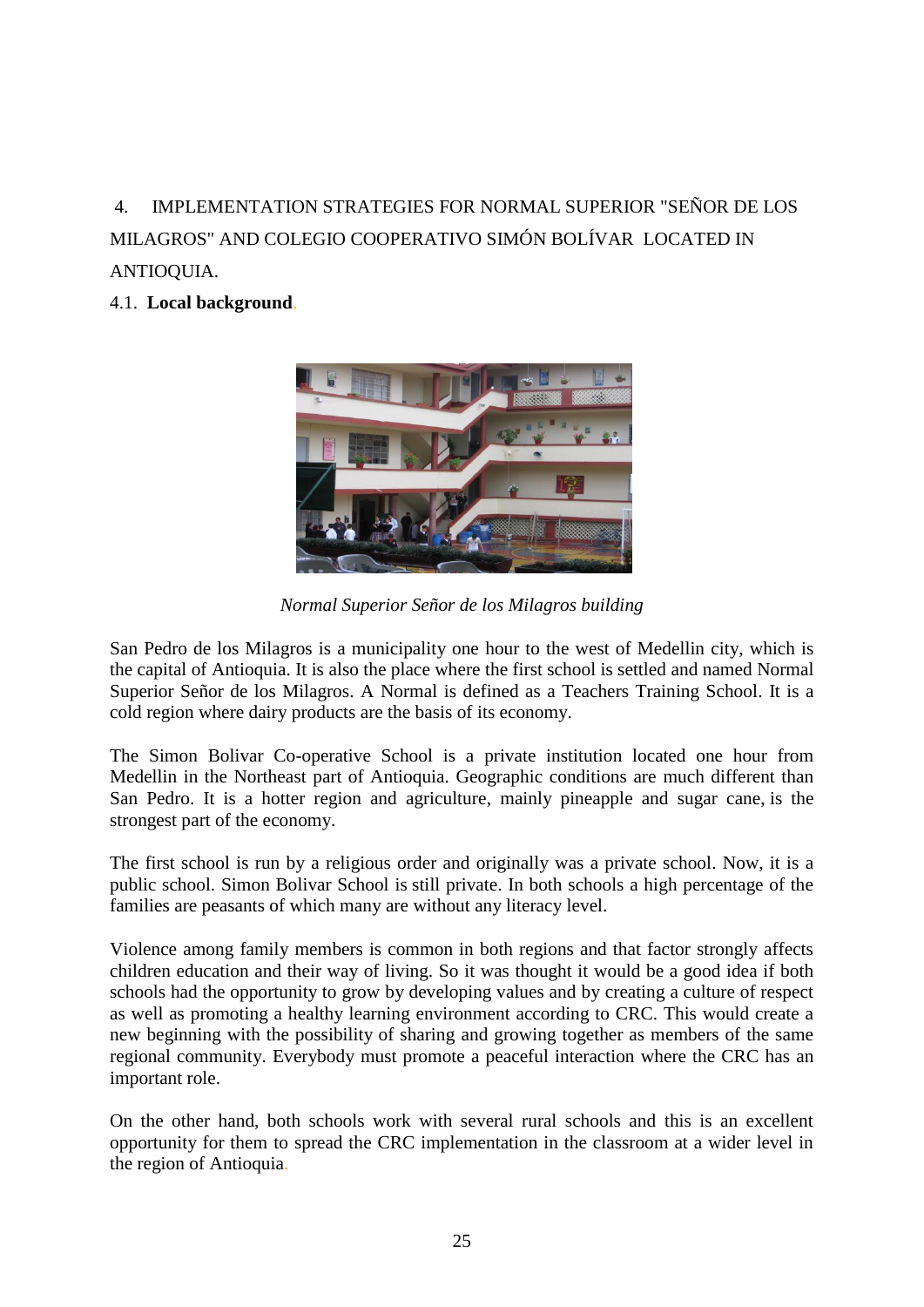The Normal Superior has around 1500 students ranging from Pre-school to High School, which is called CICLO. This is a level where students who have finished the High School and want to become teachers can continue their studies. In two years they are prepared as Primary Teachers. There are around 12 rural schools where CICLO students can practice teaching and improve their teaching skills.

# 4.2. **Defining the Task, Target group(s) and Limitations**

### 4.2.1. Main activities

Things have been delayed in the *Normal Superior "Señor de los Milagros"* because the response of some members of the staff was negative. They simply did not understand the real dimension and importance of the project. So, there has been slow progress where the team of five teachers (Social Sciences (2), Ethics (1), Technology (1) and me, the English teacher) have tried to show them that the implementation of the project is easy and benefits every member of the School Community. The reply has been good.

Because of the problems in the *Normal*, everyone began discussing the project at the Secretary of Education of Antioquia where it was approved. At that time the work team was established comprised five teachers with excellent social and human skills. They decided to participate in the project facing the many problems and try to get the best results despite the difficulties.

In the *Normal* discussions of the Swedish experience was conducted by the entire teaching staff as well as head master and Coordinator. Then the team began to work in class and students council meetings.

I have been implementing activities through art expressions, which are an excellent way to develop different children skills. Leadership and self –confidence among others are some of the skills.

Future teachers, students who will graduate next November, have to create a Graduation project where CRC's are implemented. This will be mandatory to complete graduation. They must do it at Primary School level because this will be their work area.

 A Behaviour Committee, which includes the coordinator, some teachers, and a Psychologist has been established to oversee progress. It has many interesting projects, which benefit the students but communication, and timing is difficult. CRC project implementation is thought to be a good tool to solve many of those problems; however understanding the problems by all the groups will be a lengthy and somewhat difficult process.

Students in different contexts have analyzed some CRC's. They have just begun the process and it will be finished through all the different subjects. It is what various team works have planned. An important emphasis has been given to the students about the way they discriminate against others who have health problems. They have to learn to respect and help those who are different. They need to learn the right way to become better people each day.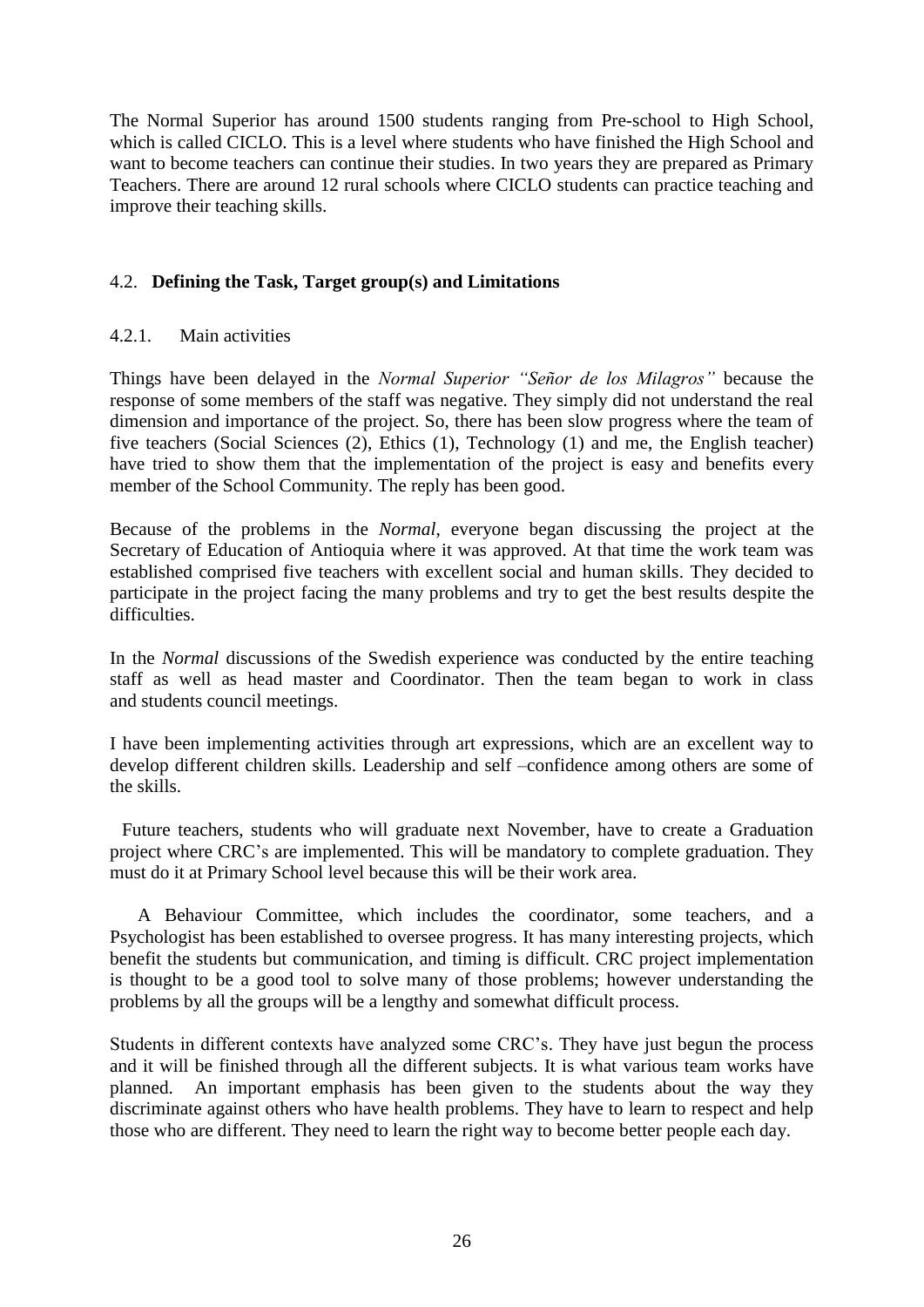There was "A CRC week" when students listened about what Children Rights are according to the international Convention. They discussed each of the rights and created a leaflet where their own conclusions were presented. They had to talk about what Children rights are broken in their environment and, as a goal, they had to reflect about the *responsibilities* they have as citizens to face the challenges that a new and violent society presents to them. There is a permanent reflection about their role as "change agents" in the current Colombian society. It was a very interesting experience because of the students' interest and the lack of importance that administrative staff and some teachers gave to the activity. They think that they have to know about their responsibilities and that talking to them about their rights is not good. It was nice to teach them how children can analyze and come to important conclusions and decisions about their lives if they have a guide if they have the time to reflect.

A new principal arrived to the school two months ago and she expressed her desire to continue with the project, which becomes an important step in the continuation of the CRC implementation. The team has introduced the project and what has been accomplished thru the implementation of CRC in the classroom. Also, the Secretary of Education has shown interest in including the project in the 2008 budget.

In order to arrange the new school curriculum for 2008, I began by including students in making decisions about what topics they will be interested in during the school learning process. Some primary students were included in this process. It has been very interesting how they think and discuss the many things their town needs and what affect it would have if the entire community would work together thinking of the common benefits that would be gained by all This improves the sense of leadership which is something that is often times missing. All this means a "meaningful and qualified learning process" and is a way to show other teachers, through the action, that many things are possible. I want to show other teachers how classroom interdisciplinary work is possible and is better if we start with the students<sup>\*</sup> opinions and analysis. This has been another hard "wall to break" in the teachers way of thinking.

The *Simon Bolivar Co-operative School* is a private institution, located one hour from Medellin, in the Northeast part of Antioquia.

It has 440 students in the municipality and 415 in the rural area. It is sponsored by a private Cooperative which supports around 16 rural schools and its main objective is teaching them different ways to create their own business and ways to promote leadership and protection of the environment through projects what are called *"sustainable development projects".*

The cooperative, which sponsors Simon Bolivar School, needs economic support in order to improve and enhance services to the different rural schools. It also needs technical support. It is thought that through improvement of techniques, it could get better results in order to get enough money to continue with the excellent projects they have in the rural area. At the moment they have two main projects, which include growing bamboo crops and worm farming. Both have excellent trading perspectives. Other interesting projects like raising rabbits, fish hatcheries, and chicken breeding were stopped because of the lack of money. Students in the rural schools are completely involved in the projects. This means a business opportunity for them and their families. The work is done in a very friendly environment and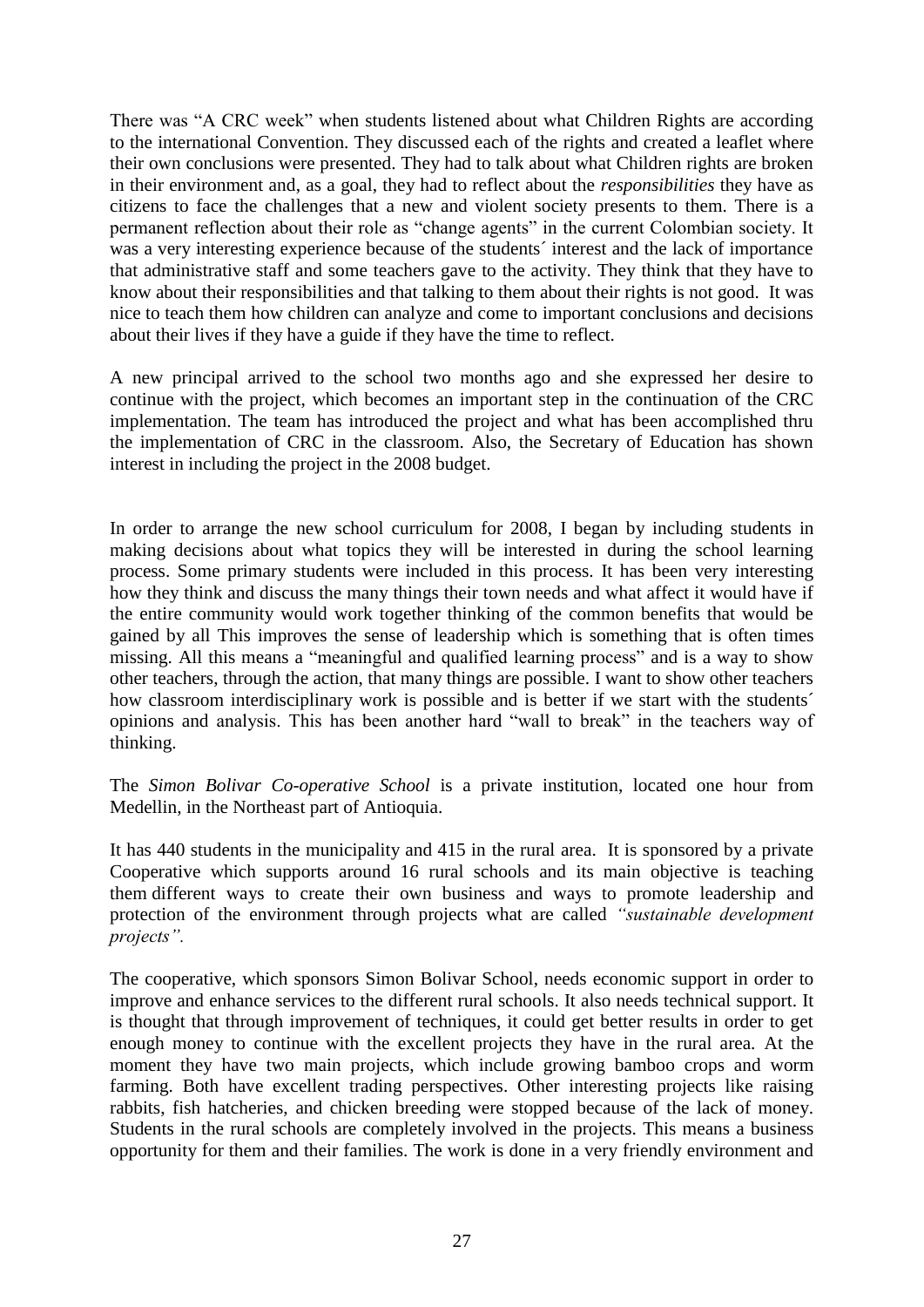CRC's have been viewed as a positive way to improve children's leadership in different senses.

Things have been easier because there have been no problems with the Head Teacher and Directive staff approval of the project. However, progress has been slow because it is a long process and they have chosen just 2 groups to implement the Pilot Project. Chosen for the project were the Fifth and Sixth grades, one group each. They are working with the Police and the Municipal Personero in order to show others what CRC and the new Colombian Code about Childhood and Adolescence are all about

The process of socializing the project started with a workshop with the participation of the Faculty and staff led by the Social studies, Ethics, Spanish and English teachers. It has been easier since the school has only one shift and there are only 36 faculty members (28 in the urban School and 8 in the rural school).

There have been several activities in order to show all members of education community how CRC must work. They asked help from the Police because they have a special group who is responsible for Human Rights care and promotion. Two students per group work with the Police and then talk to their classmates about activities and government policies to protect their rights. They are working with the New Colombian Child Code and discuss one Right per month. Many activities are done around this. For example, a Human Rights Festival was done among all the schools in the town and the municipality gave a prize to the best exposition. Money was given to the leader of the school that won so that he could invest it in students needs. This is new because in every school the school treasury manages money.

Children are in the process of realizing how important their participation is and that it is a right they have and that they should use it responsibly. They have chosen some topics related to CRC and have presented in front of their peers discussing the ways their rights are violated and the actions that should take place to avoid CRC violation.

The school does not have a Students Council but in spite of that, they have a Personero (a student leader, chosen by them among High School students) who works with two members of each school grade. There are usually two leaders who are in permanent contact with Directive Staff and teachers in order to arrange and/or solve any kind of problems students may have.

4.2.2. Target groups



*Elementary students at Normal Superior*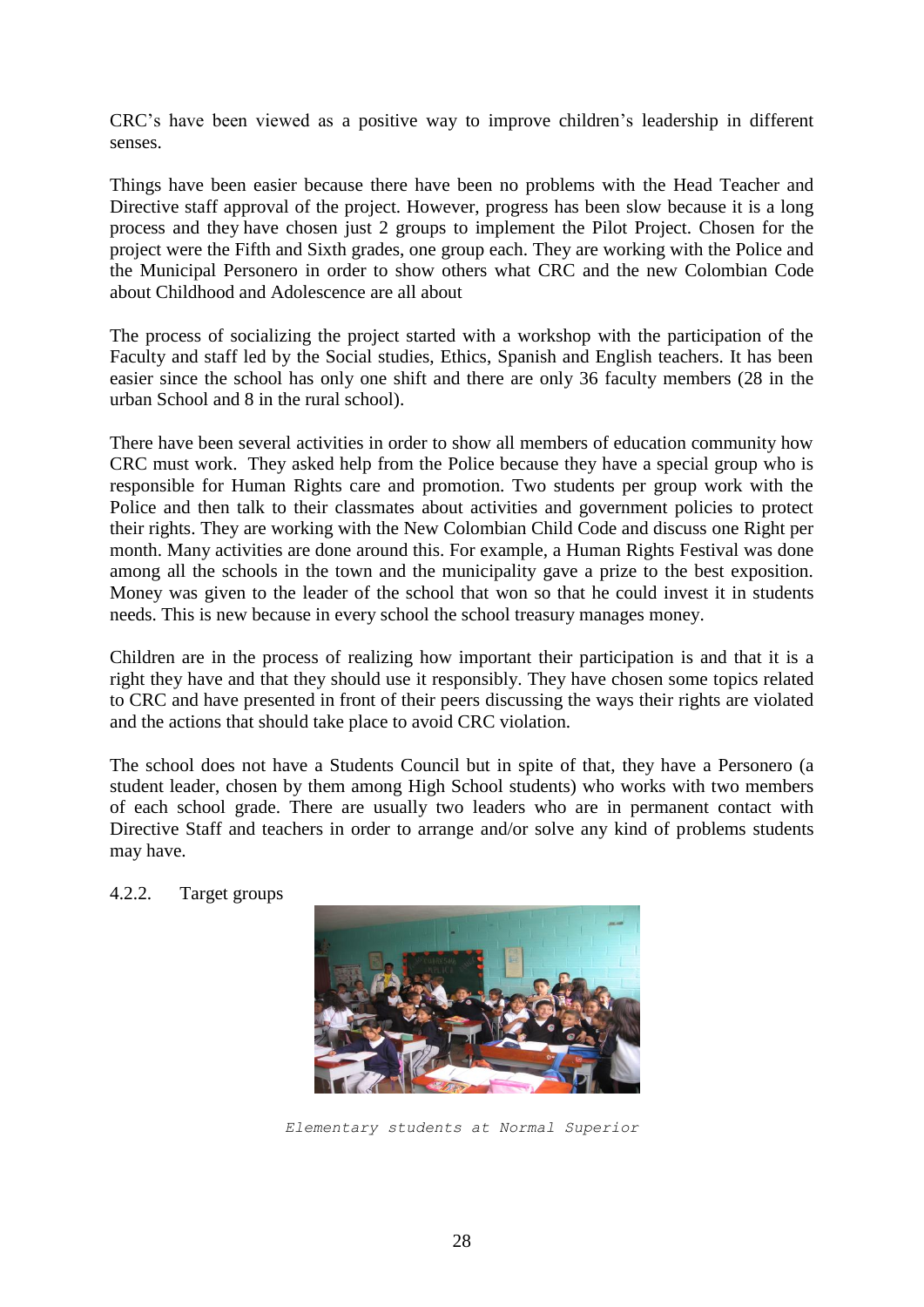The groups participating at school level in the project implementation include: management team, Academic Council, faculty members, counsellors, parents' council, and students Council.

### 4.2.3. Barriers to implementation of CRC at the schools level

Some of the problems schools have faced when trying to implement CRC at school level are basically time management. Because of the different activities they have to accomplish there is a lack of time to meet with all teachers to plan and assess the progress of the program. Also, in the *Normal,* for example there is a high student-teacher ratio that prevents teachers from being more individual oriented. On the other hand, there are not enough resources and it is necessary to educate and concentrate more on the parents who commonly undermine children's rights. Some teachers are not concerned about the project because they think it is a "utopia". The last one is a very difficult problem but I have taken advantage of the opportunity I have had to work as a Teachers trainer. I have talked to teachers in different regions of the state about the importance and obligation we have to include CRC in the schools curriculum and showing them that it is not difficult and that it will give benefits to everybody. Many of them have understood and things are going on step by step.

### 4.3. **Choice of Methods**

According to the way the directive staff faced the new idea, the first step was to establish a Teacher's rights committee made up of Social Studies, Ethics, Technology and English teachers. The committee's role is to make important decisions about everything that affects the children who are part of the school community. In order to raise awareness of the importance of the CRC, workshops about the impact of the implementation of CRC were prepared including all members of the school community taking into account their perspective about the decision-making process. Then, we prepared follow-up meetings to evaluate and restructure the plan to implement the CRC, spreading the project at the local level. We believe that we can teach much more effectively by example rather than words only. We think that delegation and empowerment are very important in the sense that the perception by members of an organization will have the opportunity to determine their work roles and will accomplish meaningful work as well as influence other important events. This will provide a good way to achieve better results. We are trying to get all staff members of the school get involved in the project. An example of an interdisciplinary activity was what we called "The Environment Week", where there were many interesting activities in order that the students understood that everything is important to get a friendly environment, even silence! The whole school had a one-hour silence class. The Excellent students answer was they be granted a new experience like this one, even longer.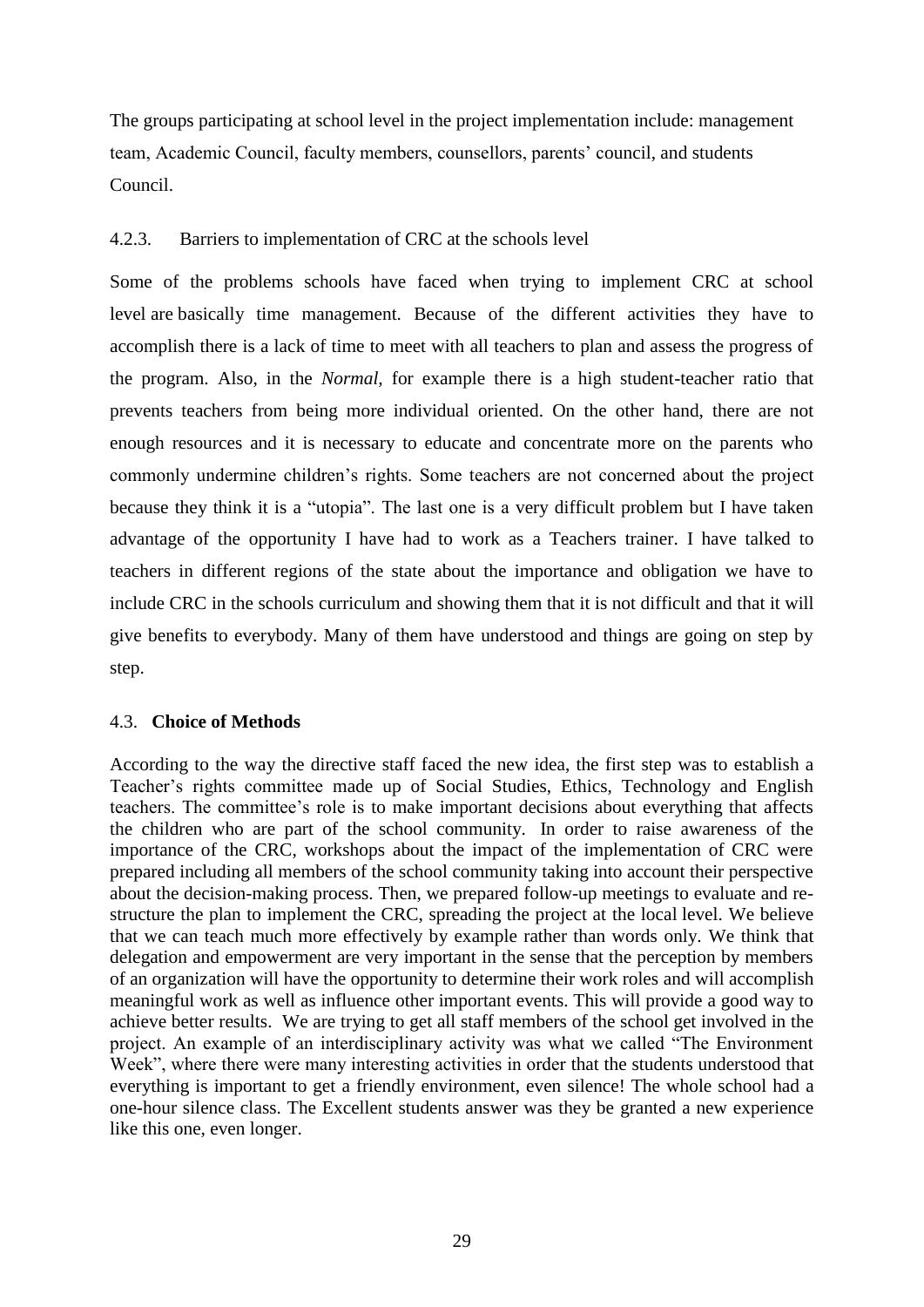We are preparing a presentation to some school coordinators who are interested in the project. And, like the Teachers Trainer, the English teacher of *Normal Superior,* who received the Swedish Training, is now talking to many teachers, even head teachers of different regions of Antioquia, in order to spread the importance of the project to any level and giving feedback.

## 4.4. **Collection of Data/Material**

In order to apply the project, we used written materials such as the 1989 CRC Convention, education for all conventions, the new Colombian Code for Children and Adolescents, workshop written guidelines and questionnaires applied mainly to students and we have some for teachers. Using group discussions and written conclusions, as well as questionnaires completed by some groups of students has collected data. We are attaching, as appendixes, some of the instruments mentioned before as such as a workshop guide (the same that Menorah School) and questionnaire for students.

# 4.5. **Participants in the Project Work**

Head masters, teachers and students in the participating schools.

# 4.6. **Resources for the Project**

School Human resources, like institutional, technological and economical resources, have been used to develop the project. We consider that because of the social characteristics of our country CRC must be the most important part of the curriculum therefore we are trying to implement it in a way that everybody works in an interdisciplinary way to reinforce different aspects in a permanent way.

# 4.7 **Drawing up a Work Plan and a Time Table**

The work plan is shown in appendix 8.2.2

# 4.8. **Outcomes of the project**

Giving consideration to the pilot project outcomes we could say that some of them are being obtained in a progressive way that will eventually be worked by many members of the school community in a permanent way. By this means, we can establish some behaviour practices as part of the desired culture among us, over an extended period of time. This fact would lead us to obtain a better school environment. This would lead to better relationships among students, teachers and parents and a more realistic participation in school activities and decisions. This ultimately would lead to enhancing the student council's role through an authentic leadership sense.

Being realistic, the full implementation of the pilot project requires time, patience and determination by all members of the school community. Nevertheless, the most difficult steps of the project have already started in our school and we can be assured that it is a good beginning, which promises to be sustainable. Big changes are taking place at the schools and students' collective approaches are being used little by little on the part of teachers who are guiding different knowledge areas.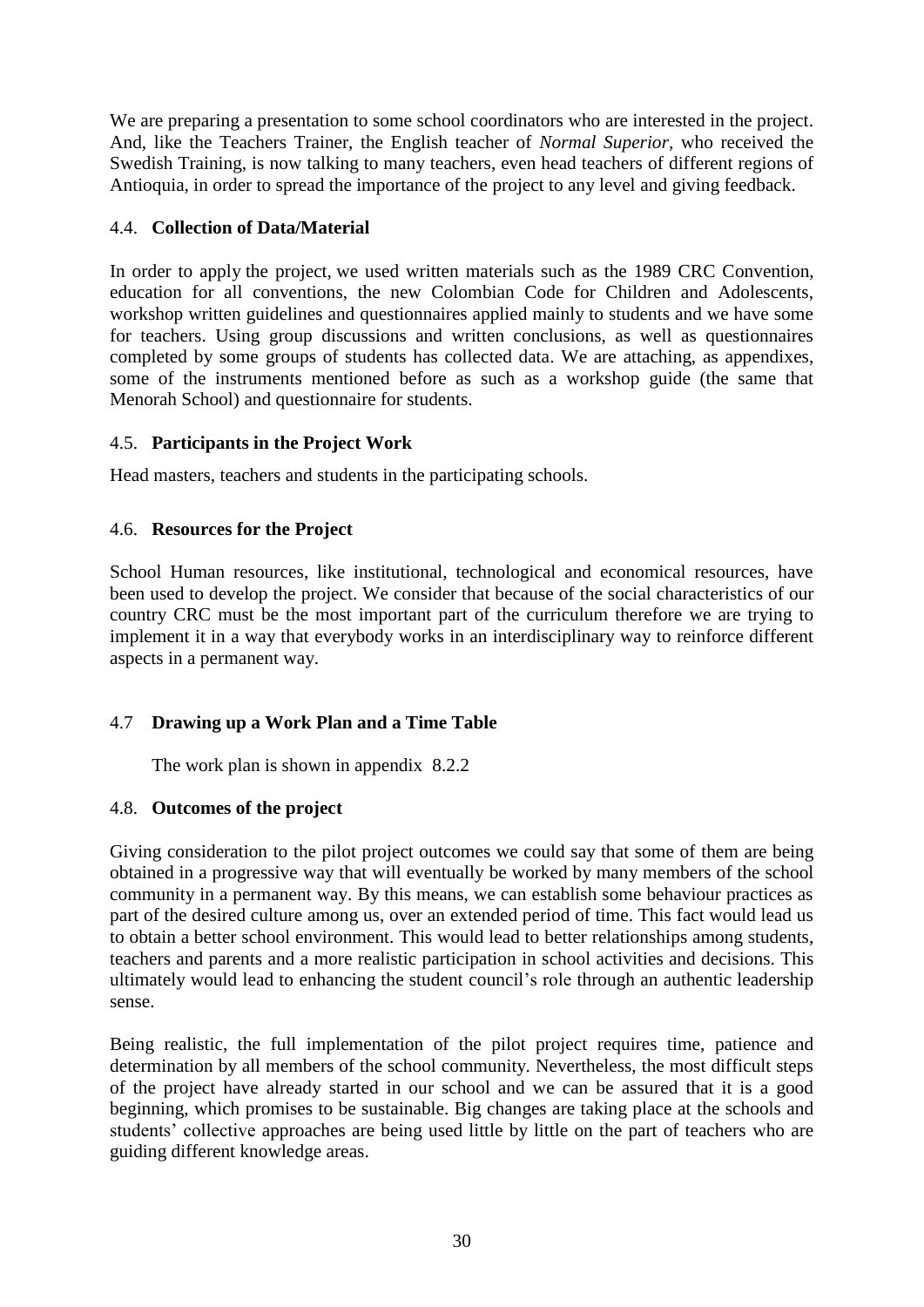By analyzing the answers on the questionnaires we have determined some positive strength's in the CRC implementation both in the subject areas and out of the classrooms. It is generally recognized that the existence of a good relationship among members of the school community presents good opportunities to participate in different activities. The students feel that the school protects them and their rights as children. They recognize the school adults as protecting and taking good care of them and assuring them that their rights are being properly protected. But some students in the *Normal Superior*, feel discriminated against because of their race or social status. Some of them feel that they are not being listened to and therefore their points of view are not taken into account both at class and school levels and that sometimes they are afraid of talking since they experience hostile attitudes and oral answers on the part of some adults. They believe that some teachers don't always apply the school code the way it is stated. Instead, they use their own policies they and think there are big differences between theory and practice when talking about CRC. Therefore it is necessary to work hard at it with all the members of the teachers and directive staff.

In general, students think the school environment is good. Nevertheless, it is necessary to keep working in an integral way to make improvements in those fields where there is room to do so.

The previous considerations and questions from the students became the base to continue CRC implementation at class level as well as school level on the basis of equality and balance between rights and responsibilities. It is said that human rights means teaching responsibilities as well and that they are not about individuals in isolation but a system for ensuring respect for mutual responsibilities.

Another school had been chosen in San Pedro town but they did not have an active role in the process, just one of the directive staff members and two teachers, wanted it, so, the objective is to work hard in the Normal Superior and then, step by step, show them that it is easy and possible. They have to see the advantages of the implementation of the CRC project. Other head teachers are interested, too.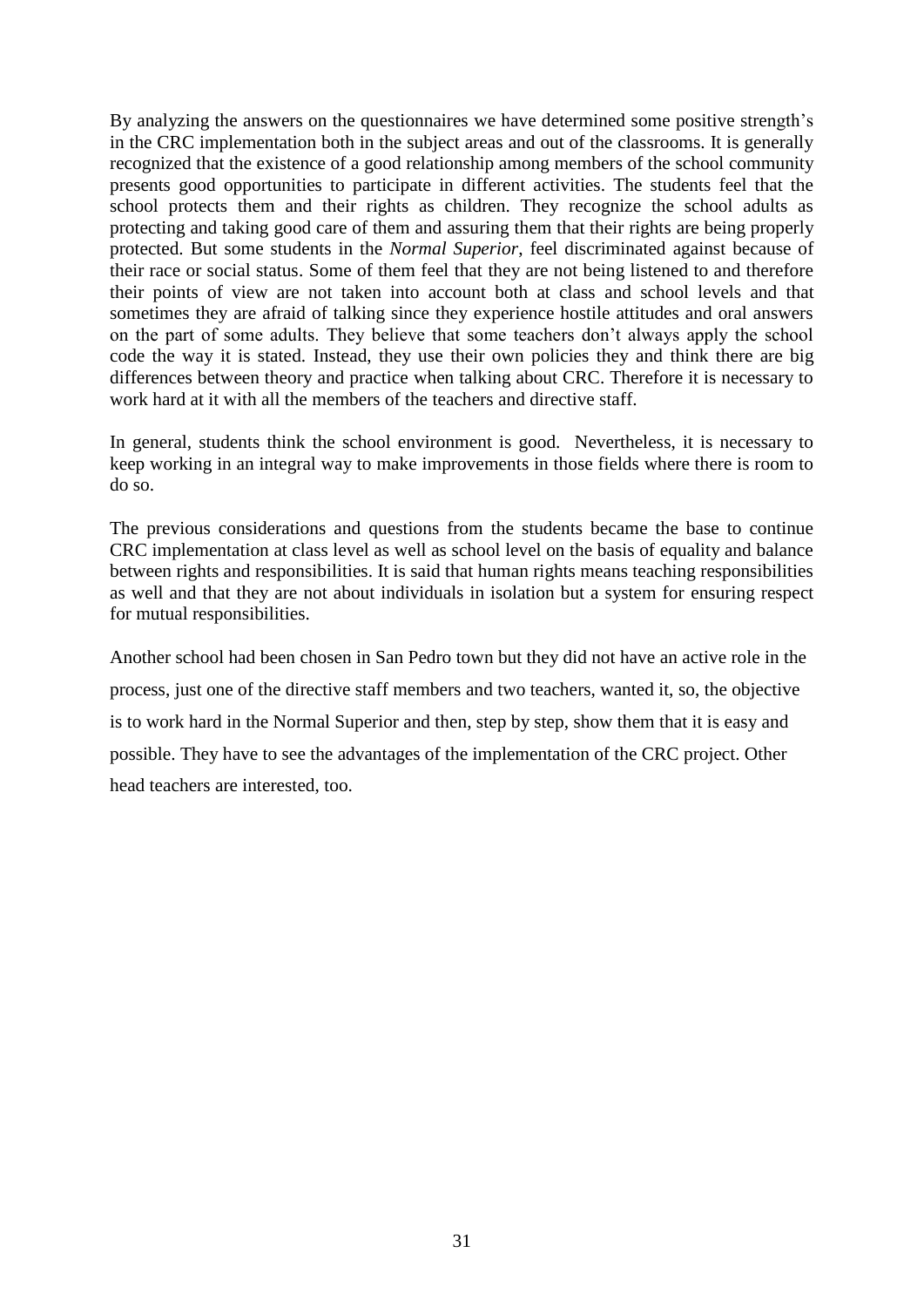### **5.** EVALUATION OF THE PROJECT RESULTS

Evaluation is considered a systematic process, which takes place at any time during the development of the project. Its objective is to continuously reflect on the strengths and weaknesses of what is being done and what is being received from everyone's action. This valuable feedback constitutes the basis for improving the whole CRC implementation process. Thus, evaluation is a major issue at Menorah School as well as in Normal Senor de los Milagros and Colegio Cooperativo Simon Bolivar. As a consequence, in the reflections mentioned before, everyone in the school community takes a role, which is headed by the academic council, and by using some standard forms established for this purpose, which will lead to discussions in the students' council, teachers meetings in each area of knowledge, parents' council.

In general, up to now, according to the results established by the instruments used for data collection in each one of the schools we can see that positive changes have been taken into consideration. There is more school agent's awareness on Child rights; there has been more participation, and more teamwork. Child rights are not only taught but also applied at classrooms and school levels. The most important thing is that there is an understanding of the need to establish, little by little, a new culture through humanistic approaches and focus.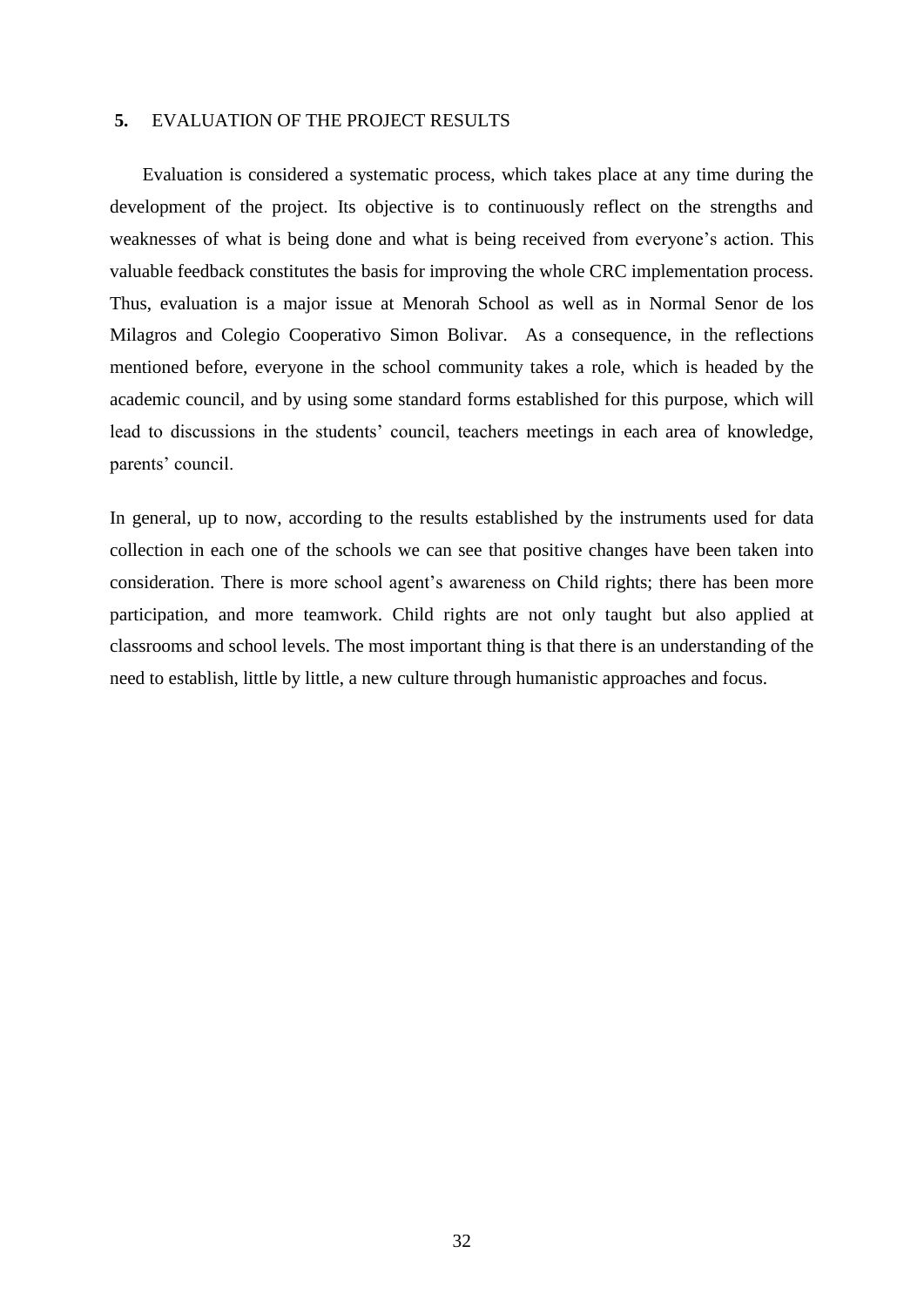#### **6.** CONCLUSIONS AND RECOMMENDATIONS

Children's rights are important in any society and for every community. There are many ways in which all members of the community can help in order to ensure that all children are receiving the treatment that they deserve. We acknowledge the fact that the way our children are treated and educated will have an impact in the way they will perform in society in the future. That is, the future of the country depends in many ways on the way we educate our children. They, after all, are the ones that are responsible for tomorrow's society.

There is an urgent need for all members of the school community to be aware of the contents of international and local conventions and decisions made about the CRC. All members of the school community agree to the fact that even though there are plenty of sites and other sorts of information through the media, it is important to get together to discuss and debate about ways to try to protect the children's rights. Conversely, it is important to make children aware that with every right they have there is also a responsibility that they need to fulfil to the best of their abilities.

It is clear that the authorities in charge of the children's welfare try to publicize and lay out the contents of documents and decisions such as the 1989 child rights convention, human rights universal declaration, Education for all, and each country's child rights codes. Despite of this, there is a real need for parents, teachers, school management staff; educational system leaders from a country, to get involved in the study of those documents to propose and establish ways of implement them to empower our children's dignity.

On the other hand, although some members of the community are knowledgeable of the importance of applying the children's rights in all school decisions, there has to be a true determination to close the gap between theory and practice at all levels of a society. That way we can reduce the possibilities of children's rights violations and our children will live knowing that the society is looking out for them. Hopefully this is a good way for children to have hopes for a better future.

In general, all members of the school community are conscious of the fact that CRC implementation doesn't require sophisticated techniques and expert's participation. There are simple actions that change someone's behaviour and make the difference while dealing with children. Those basic approaches include: listening to everyone, taking into account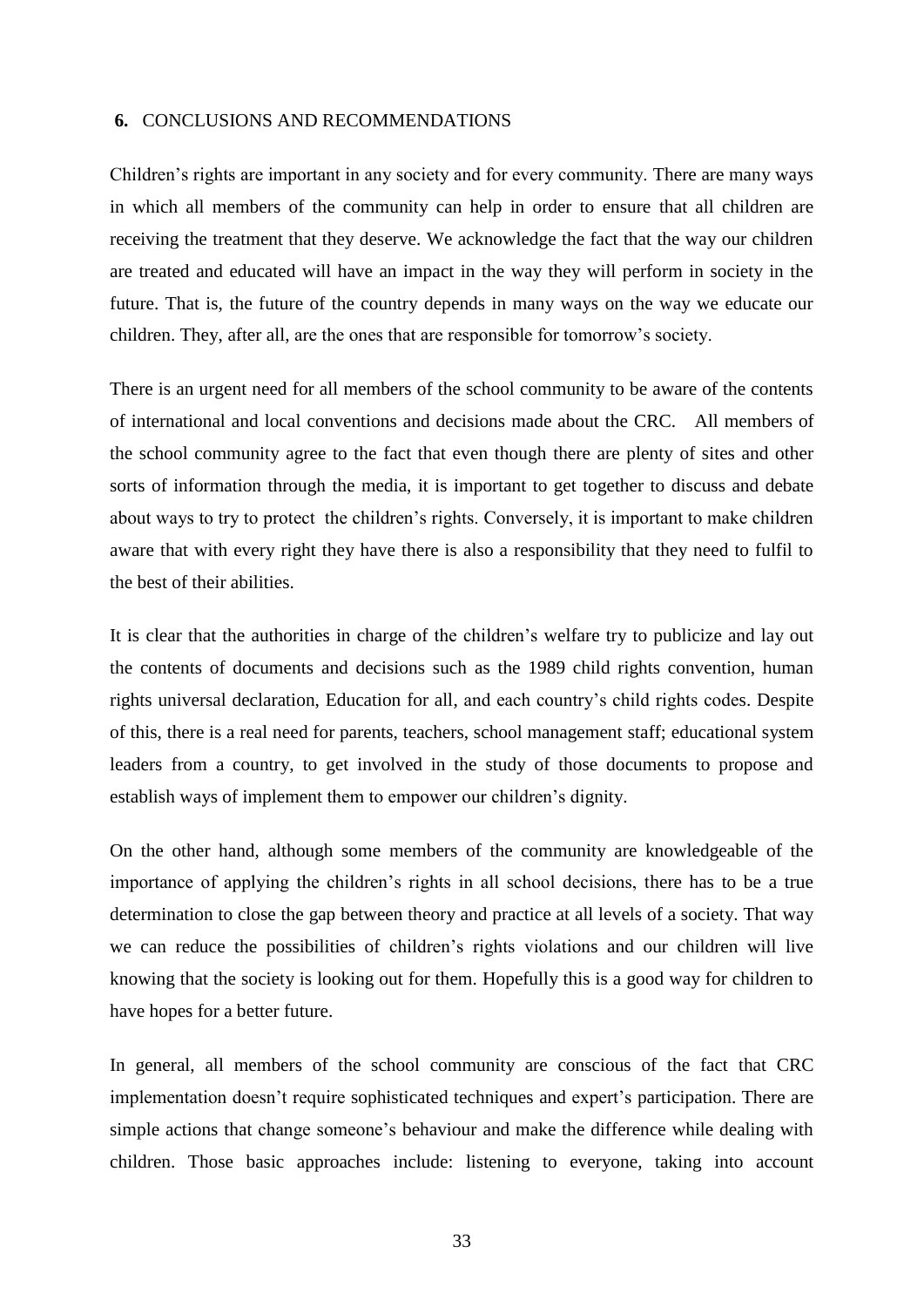everyone's opinions, respect everyone's differences, involve dialogue in problem solving as well as the establishment good channels of communication. A different culture at the school level emerges if we all try to apply the proper techniques to develop a good atmosphere of the school. Nevertheless, the real need to work with parents arises as a way to spread such a culture, as an extension of what is being done at school level.

After the implementation of the pilot project it is necessary to continue to put into action CRC at class and school levels not only in the schools where the project was applied but also in the community. It is also important to try to extend it at other educational zones, by standardizing a simple model as the one, which was used in the schools participating in the project. This model can be applied not only by the group of social studies teachers, but also by teachers from other subjects in an interdisciplinary way. It is utterly necessary to make everyone conscious of the fact that child rights implementation is an issue that concerns to all members of the school community. If we could change our way we cope with any situation of our lives, we could establish a different school culture.

As for the schools that participated in the project in different levels in Bogotá, we are working towards implementing the principles and the practices of the proposed model to work with the CRC. We realized of the importance of establishing ways to improve the levels of awareness, participation, and communication along with the process of situation analysis. The implementation of these principles will make a difference by creating a good teamwork environment, which will foster the leaders to surface and work to come up with ideas to resolve different situations. On the other hand, a positive work will make the decision making process easier with the participation of all members of the community and similarly, a balance between rights and responsibilities will be foster at all levels.

Finally, it is important to recognize and value the help of International institutions as the one given by SIDA and Lund University to developing countries like Colombia which needs their support to give our children better perspectives for their future, focusing on the respect of their dignity, recognizing their potentials and expectations to try to bring to reality the dreams of a society that is permanently in crisis but is wholehearted of wishes for a better tomorrow.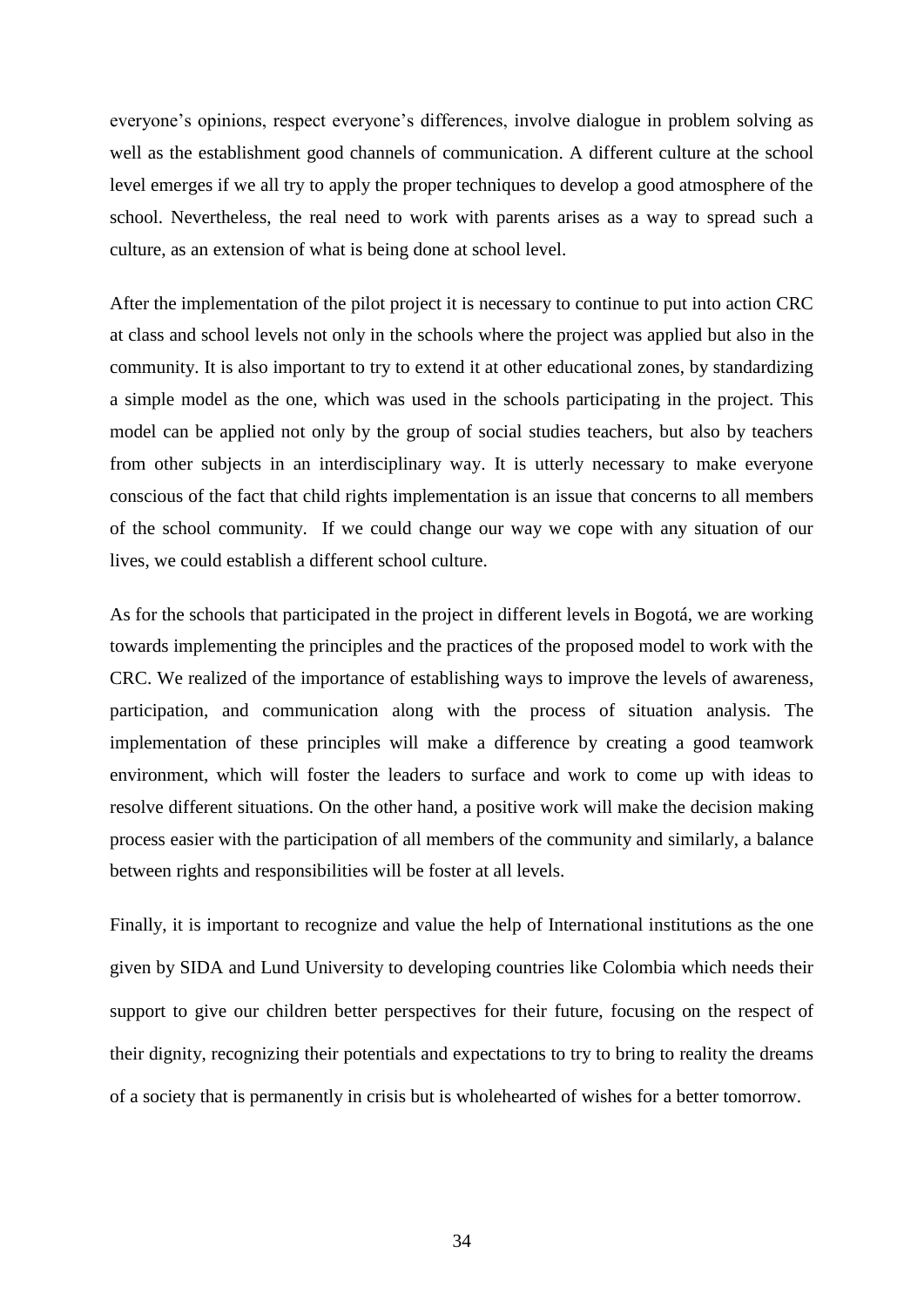# **7.** REFERENCES

Alcaldia de Bogotá. Web site [www.alcaldiabogota.gov.co](http://www.alcaldiabogota.gov.co/)

Colombia approves Child and Adolescents Code (2007). Source: agencia Pandi Colombia. [http://www.scslat.org/web/actualidad/interna\\_noti.php?xfontmore=2&xleng=i&xid=32](http://www.scslat.org/web/actualidad/interna_noti.php?xfontmore=2&xleng=i&xid=32)

Colombia's conflicts: more order and less law", *The Economist*, 9 November 2002 DANE - Departamento Administrativo Nacional de Estadística (Colombian Statistical Office) Web Site, 2001 available from [http://www.colombia.gov/educación/htm.](http://www.colombia.gov/educación/htm)

International Student guide from the Universidad Autónoma de Occidente(2005) Cali, Colombia available from [http://bach.uao.edu.co](http://bach.uao.edu.co/)

Ministerio Nacional de Colombia. http://www.mineducacion.gov.co/1621/channel.html

Montenegro, A. (Ed.). (1995). An incomplete educational reform: The case of Colombia. Washington, D.C.: The World Bank, Human Capital Development and Operations Policy, Working Papers.

Osler A. (Ed.).(2000). Citizenship and democracy in schools; diversity, identity, equality. Trentham Books.

Personería de Bogotá. Web site: [www.personeriadebogota.gov.co](http://www.personeriadebogota.gov.co/) 

República de Colombia. Constitución Política de Colombia. Pachón, Daniel (com.) (1998). Bogotá: Ediciones Jurídicas Gustavo Ibáñez. Also available at [http://abc.senado.gov.co/prontus\\_senado/site/artic/20050708/asocfile/constitucion\\_politica.pd](http://abc.senado.gov.co/prontus_senado/site/artic/20050708/asocfile/constitucion_politica.pdf) [f](http://abc.senado.gov.co/prontus_senado/site/artic/20050708/asocfile/constitucion_politica.pdf)

República de Colombia. Código de la infancia y la adolescencia. Ley 1098 de noviembre 8 de 2006.

Swedish International Development Cooperation Agency. [www.sida.se](http://www.sida.se/)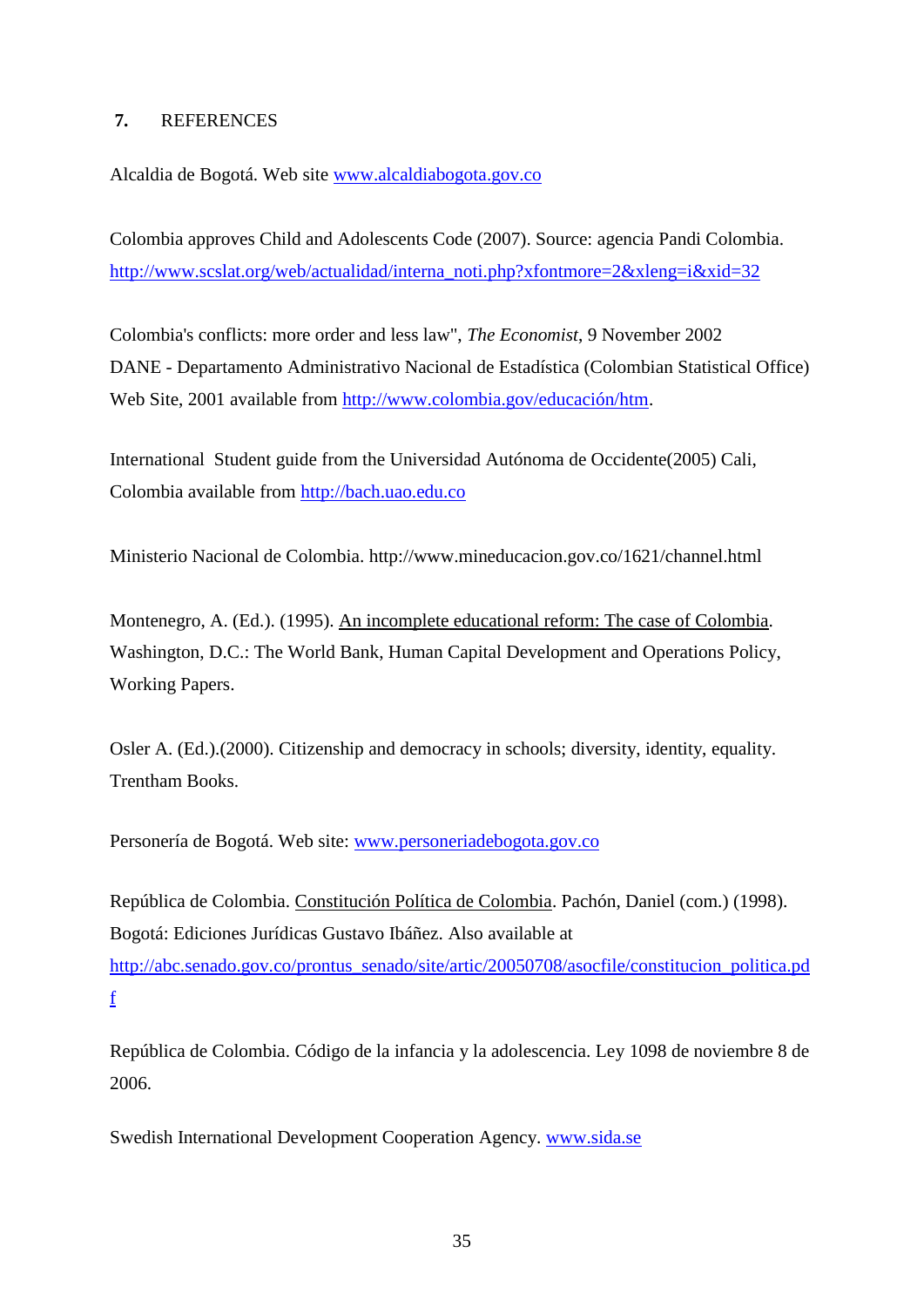The nature conservancy in Colombia, places we work (2005). <http://www.nature.org/success/art15924.html>

Lund University. [www.education.lu.se](http://www.education.lu.se/)

USC Centre for Global Education (2004). *Colombia: A Study of the Educational System of Colombia* <http://www.lmu.edu/globaled/ro/abstracts/abstract752.html>

Verhellen Eugeen (Ed.). (2000) convention of the Rights of the child  $3<sup>rd</sup>$  edition Garant.

Yukl, G. (Ed.) (2006) Leadership in organizations,  $6^{Th}$  edition, university of Albany State University of New York, Person Prentice Hall.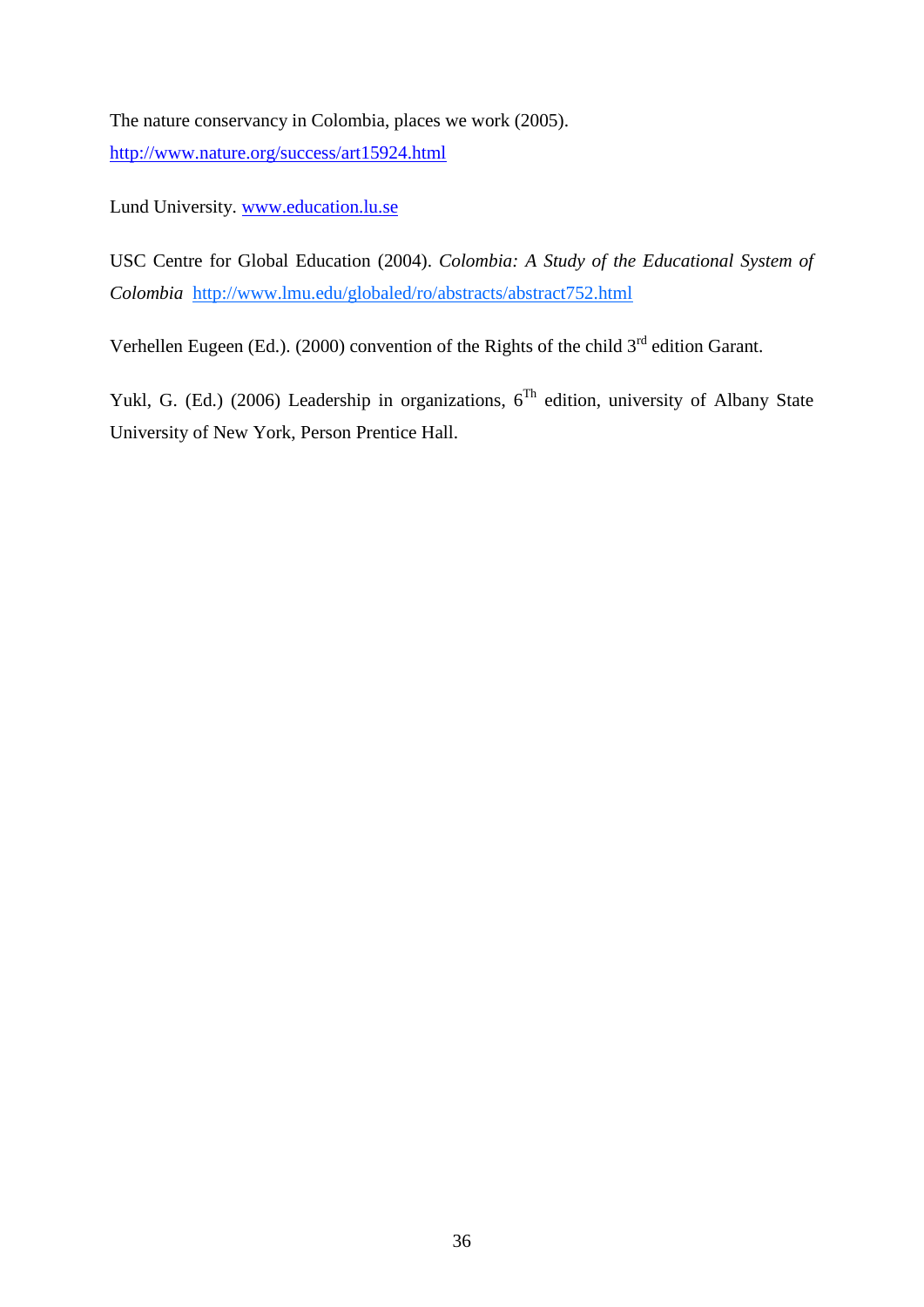### 8. APPENDICES

## **8.1 Description of the objectives of the International Programme**

The goals of the training program are:

- 1. To develop skills, understanding and attitudes in favour of rights-based educational work at classroom and school level, taking into consideration the experience of the participants, a comparative perspective and the Convention of the Rights of the Child, Education for All (EFA) and other internationally agreed declarations.
- 2. To stimulate and contribute to the development of methodologies in the area of child rights in the classroom and for school management at the country level.
- 3. To familiarize participants with Swedish and other international practices at school and classroom levels in relation to democratic principles and human rights<sup>16</sup>.

### **8.2 Work plans**

1

8.2.1 Work plan to develop the proposed model to apply the CRC at Menorah School.

| <b>DATE</b>                         | <b>ACTIVITIES</b>                                             |  |  |
|-------------------------------------|---------------------------------------------------------------|--|--|
| October, 2006                       | Sharing main ideas of CRC Program with school members         |  |  |
| November, 2006                      | Multidisciplinary discussion panels with teachers, students   |  |  |
|                                     | and parents councils about CRC.                               |  |  |
| December,<br>2006<br>$\overline{a}$ | Planning strategies for CRC implementation within             |  |  |
| January, 2007<br>(one               | subjects with the whole staff.                                |  |  |
| week in each):                      |                                                               |  |  |
| February 2007                       | Implementation of CRC techniques into the classrooms by       |  |  |
|                                     | all teachers, in an interdisciplinary way.                    |  |  |
| March 2007                          | First week. Submission of report.                             |  |  |
|                                     | Second and third weeks. Preparation for Vietnam               |  |  |
|                                     | workshop                                                      |  |  |
| March-April 2007                    | Participation in the second face of the project: follow up in |  |  |
|                                     | Vietnam.                                                      |  |  |
| April-September 2007                | Continuation of CRC the implementation process at             |  |  |

<sup>&</sup>lt;sup>16</sup> The goals will be found visiting the web site  $\frac{http://www.education.lu.se/o.o.i.s/2686}{http://www.education.lu.se/o.o.i.s/2686}$  $\frac{http://www.education.lu.se/o.o.i.s/2686}{http://www.education.lu.se/o.o.i.s/2686}$  $\frac{http://www.education.lu.se/o.o.i.s/2686}{http://www.education.lu.se/o.o.i.s/2686}$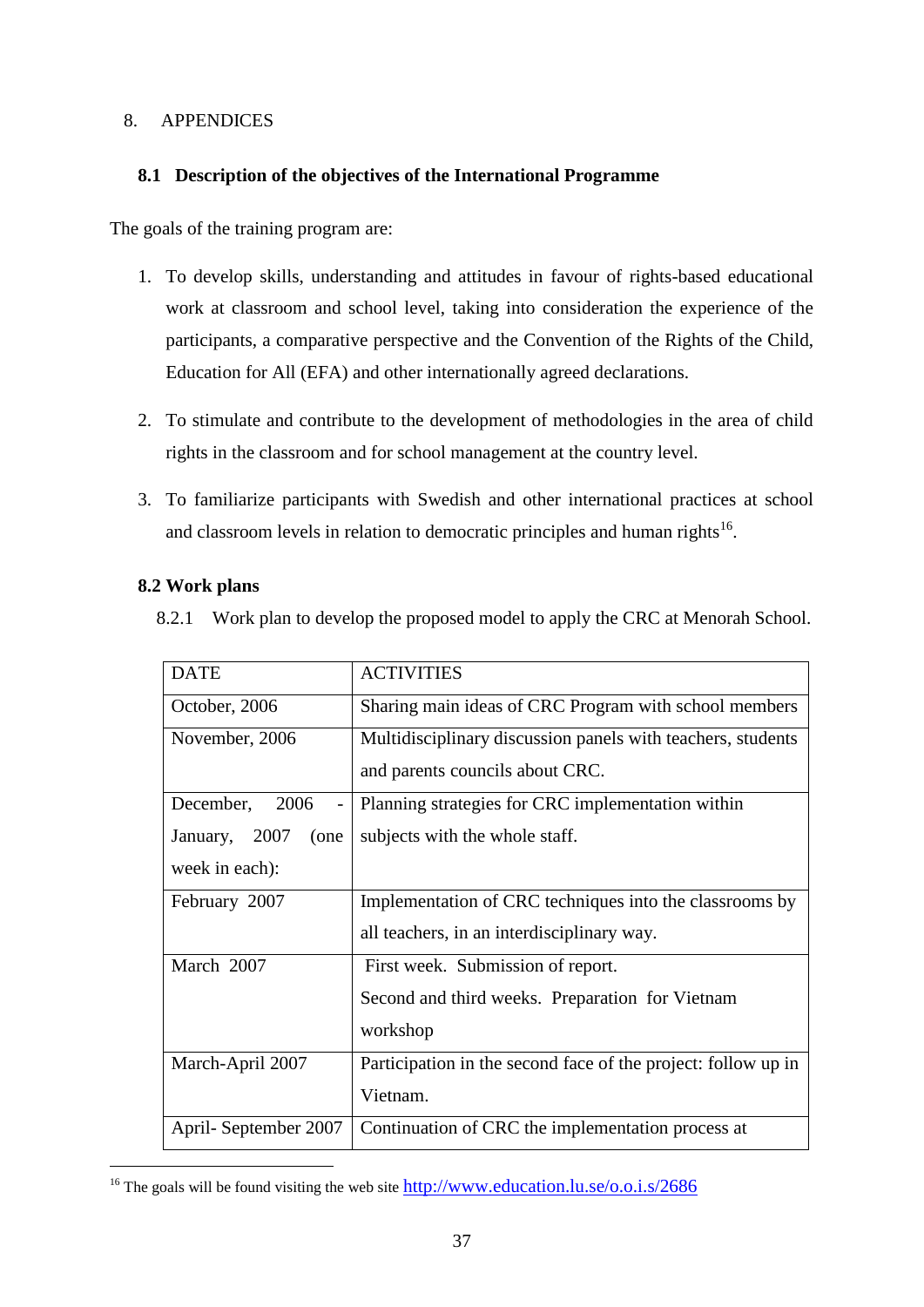|                                 | school level and linking the project with the ones at zone |
|---------------------------------|------------------------------------------------------------|
|                                 | and city levels.                                           |
| July $20^{th}$ – July $28^{th}$ | Third facet of the project: mentor's visit to Bogotá and   |
| 2007                            | Medellin schools. Meetings with education authorities in   |
|                                 | the same cities                                            |
| September $15^{\text{th }2007}$ | Submission of the final project report to Lund University  |
|                                 | and SIDA                                                   |
| Up to September 2007            | Continuation of CRC implementation to get a                |
|                                 | comprehensive culture.                                     |

8.2.2 Work Plan and a Time Table for Normal San Pedro.

| <b>DATE</b>    | <b>ACTIVITIES</b>                                                                                                                                                                                                    |
|----------------|----------------------------------------------------------------------------------------------------------------------------------------------------------------------------------------------------------------------|
| November, 2006 | Sharing main ideas of CRC Program with Directive<br>Staff.                                                                                                                                                           |
| January, 2007  | Meeting with the Education with Quality Office<br>Manager in the Secretary of Education. Explanation<br>about the project.                                                                                           |
| February, 2007 | Meeting with the entire teaching staff to discuss the<br>project. General information about Sweden, SIDA<br>and project.                                                                                             |
| March, 2007    | Meeting with Students Council members and groups<br>leaders<br>(SVEA)<br>information<br>and<br>Leadership<br>concept).                                                                                               |
|                | Future Teachers (CICLO Students) have to create a<br>Curriculum for Primary School where CRC is<br>implemented in an interdisciplinary way (they will<br>work on it the whole year. It is mandatory to<br>graduate). |
|                | First week. Submission of report.                                                                                                                                                                                    |
|                | Second and third weeks. Preparation for Vietnam<br>workshop                                                                                                                                                          |
| May, 2007      | Implementation of CRC techniques<br>the<br>into<br>classrooms by all teachers who are leading the<br>project in an interdisciplinary way.                                                                            |
|                | Participation in the second phase of the project:<br>follow up in Vietnam.                                                                                                                                           |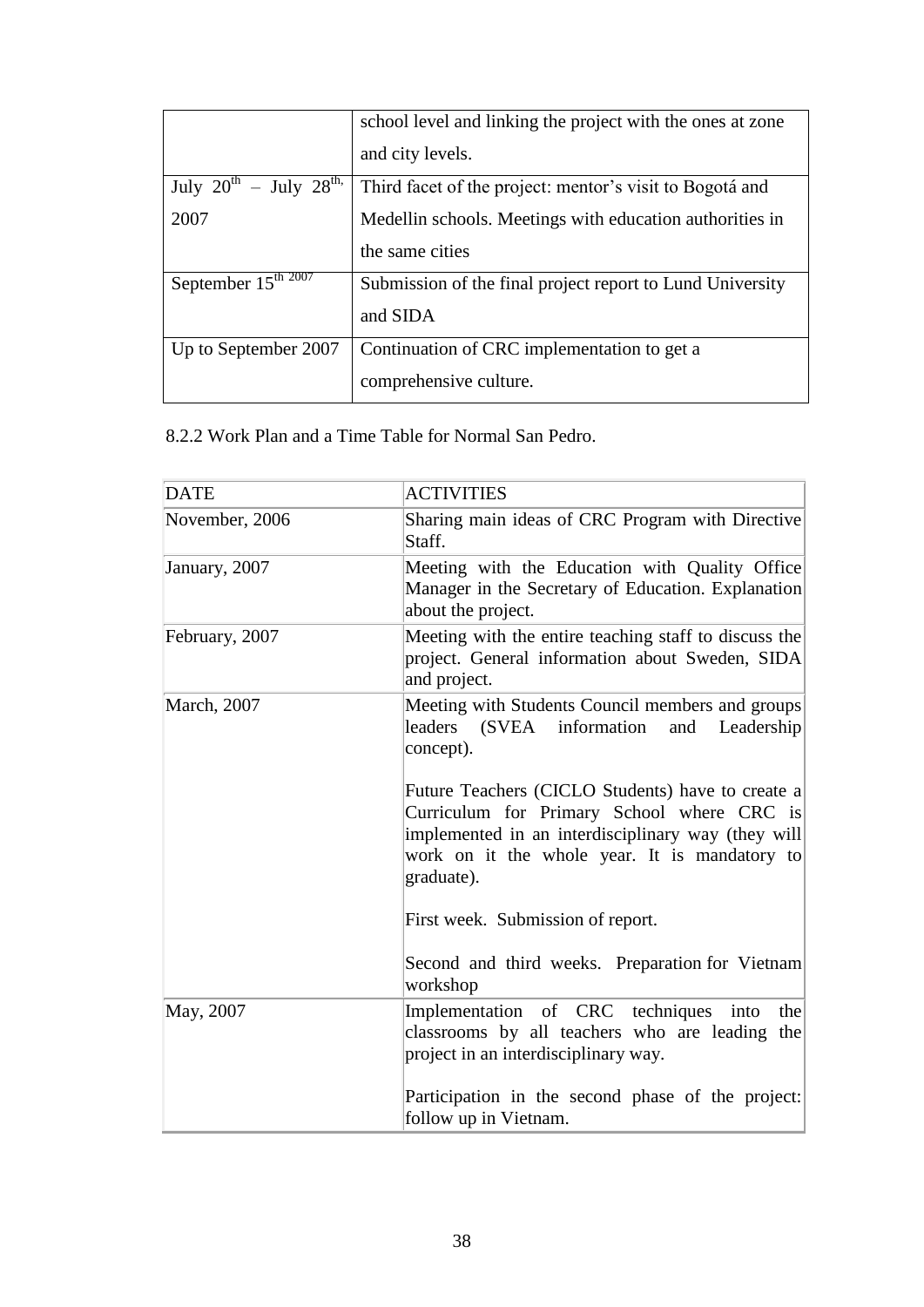| July, 2007               | Third facet of the project: mentor's visit to Bogotá<br>and Medellin schools. Meetings with education<br>authorities in the same cities                                                                             |
|--------------------------|---------------------------------------------------------------------------------------------------------------------------------------------------------------------------------------------------------------------|
|                          | Swedish Visit to Normal Superior School. The event<br>included local government presence that is very<br>project because<br>the<br>of its<br>interested<br>in<br>coherence with the municipality educational needs. |
|                          | New Head Teacher decided that the project should<br>be managed from Social Studies group but with the<br>same teachers who began the project.                                                                       |
|                          | General workshop conducted with students about<br>CRC and their meaning in order to reflect and think<br>about their responsibilities. They had the "CRC<br>WEEK" (August)                                          |
|                          | In the Simon Bolivar they had the CRC FESTIVAL<br>at a municipality level.                                                                                                                                          |
| September 16             | Deliver the final project report to Lund University<br>and SIDA                                                                                                                                                     |
| September 25             | Workshop conducted with the entire teaching staff<br>about CRC and the New Colombian Code about                                                                                                                     |
| Up to September 2007     | Childhood and Adolescents.                                                                                                                                                                                          |
|                          | Continue with the CRC implementation to get a<br>comprehensive culture about it with the teachers<br>from different regions.                                                                                        |
| 2007 (one week in each): | December, 2006 - January, Planning strategies for CRC implementation within<br>subjects with the whole staff.                                                                                                       |

# **8.3 Workshop guide on CRC**

December 2006

Bogotá Colombia

GOALS:

1. To share with the entire faculty from the three schools participating in the project, some of the theoretical aspects related to the 1989 CRC convention and the new Colombian legislation regarding children and adolescents as proposed on November  $8^{th}$  2006.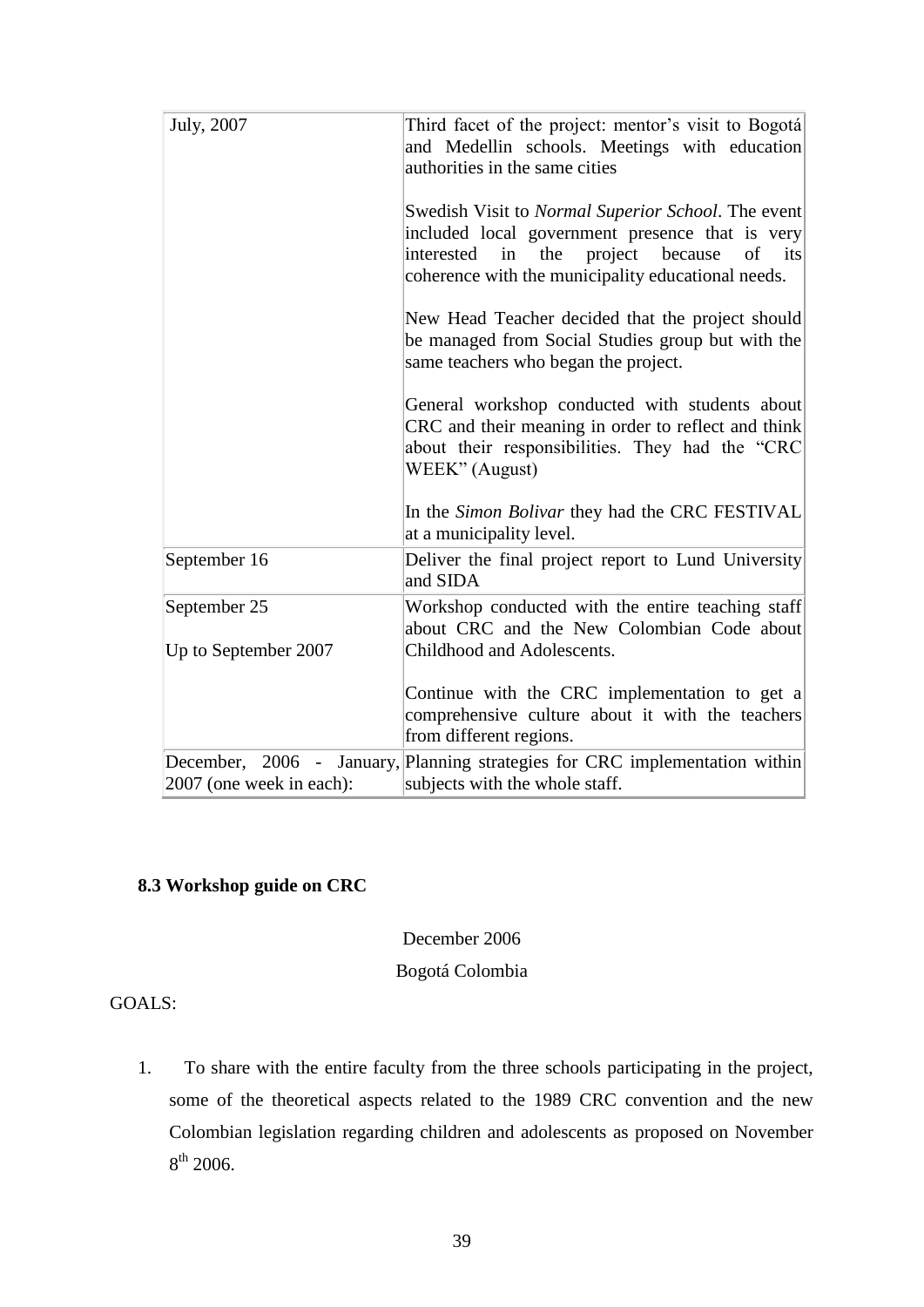2. To coordinate and plan collaboratively, with the faculty and staff of the schools participating in the program, some strategies to apply CRC in an interdisciplinary way across the curriculum developed in each of the schools, both in and out of the classroom.

### ACTIVITIES:

- 1. Introduction and welcome to the CRC workshop.
- 2. To motivate the faculty and staff of the school community about the immediate need to apply CRC through approaches focused on the student, both in class and at school levels, by showing them a video.
- 3. Reflection and discussion about the video's content.
- 4. Divide the participants into groups of five using group activities.
- 5. Reading and understanding the main ideas of the 1989 CRC convention as well as the new Colombian Laws for children and adolescents.
- 6. Group 1: CRC articles 1-27 Group 2: CRC articles 28- 54 Group 3: Colombian Law, title 1: general dispositions. Articles 1-16 Group 4: Colombian Law articles 17-37 Group 5: Colombian Law, articles 38-45
- 7. Plenary session: discussion with all attendees about the main theoretical aspects previously discussed.
- 8. Coffee break.
- 9. Gathering activity.
- 10. Small group discussions. (Teachers in each one of the Learning areas: social studies, science and mathematics, humanities, and technical areas). In each group the teachers will develop practical strategies to apply CRC in each class subject in and out of the classroom. They can take into account considerations like these:
- Listening to each other with respect,
- Giving a chance to speak,
- Allowing students to participate in class and in making school decisions,
- Increase dialogue opportunities between the members of the school community,
- Respect to each other and their opinions,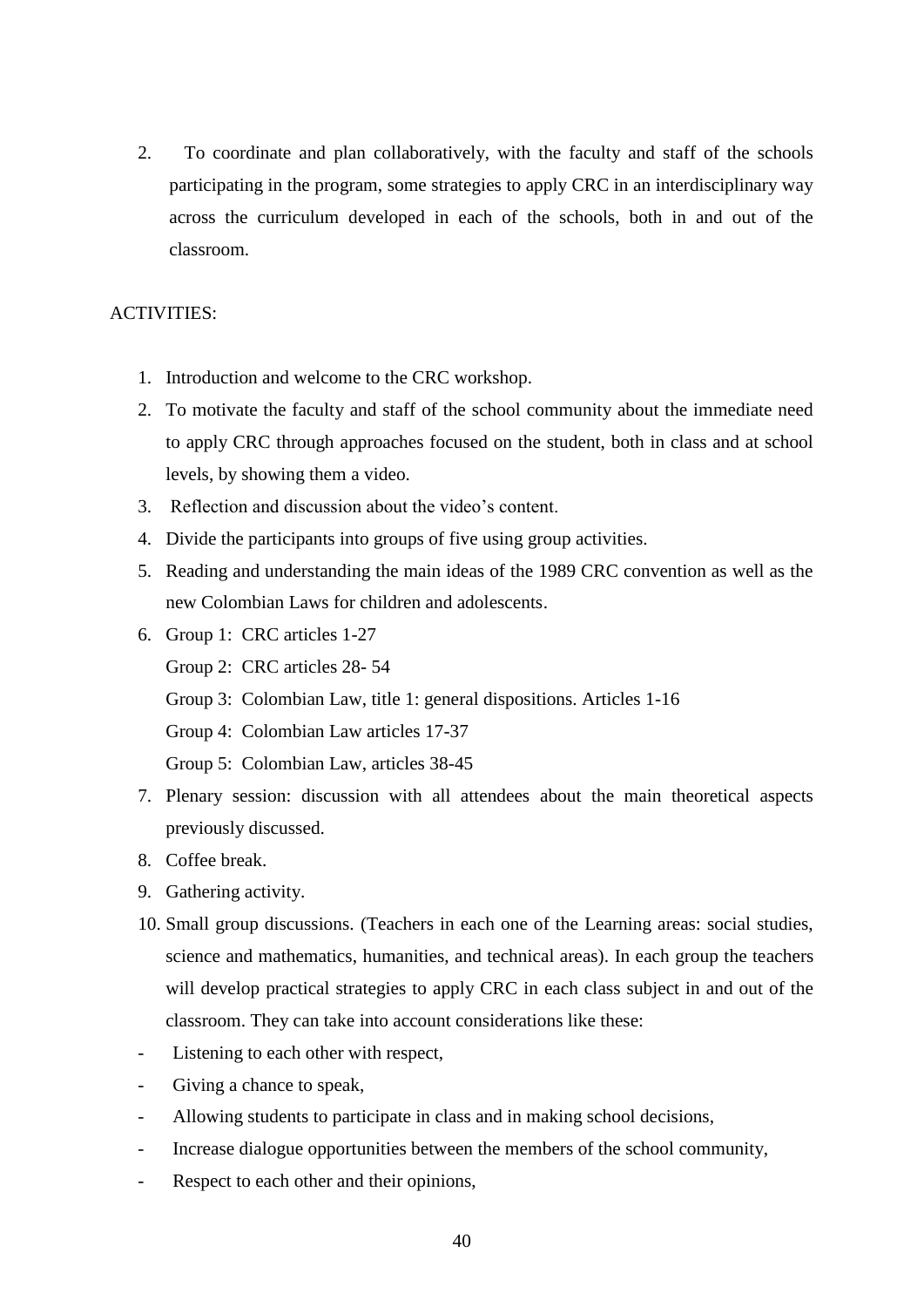- Problem solving through dialogue, etc.
- 11. Plenary session about the previous group work.
- 12. Final conclusions and wrap up: The conclusions in this part of the workshop will relate to the entire work session. They are going to be the basis for planning activities in an integral program to be developed throughout the areas and school projects during the academic year 2007. Also, the results of this work are going to be taken into account along with the students, teachers and parent's seminars.
- 13. Complete final evaluations.

NOTE: All the activities in the workshop and the ones, which are going to be developed during the school year, are lead by the school principal, vice principals, counsellors and social studies teachers. The academic council and the school board will also be actively involved in leading and implementing the activities.

## **8.4 Questionnaires**

8.4.1 Questionnaires used at Menorah School

Dear students from Menorah school:

In order to reinforce our Human Rights Project, we would like to ask for your opinion about some important issues that are essential to create a friendlier school environment. Please be sincere with your answers. If you would like to add something else you can use the observations space at the end of this questionnaire.

Place a check mark ( $\checkmark$ ) in front of each choice according to your point of view.

| N <sub>0</sub> | Statement                               | I Totally | I agree | <u>I disagree</u> | I totally  |
|----------------|-----------------------------------------|-----------|---------|-------------------|------------|
|                |                                         | agree     |         |                   | disagree   |
|                | You are well treated and without any    | 133-24%   | $186 -$ | 163-30%           | $61 - 12%$ |
|                | kind of discrimination on the part the  |           | 34%     |                   | 100        |
|                | school faculty and administrators.      |           |         |                   |            |
| $\overline{2}$ | You feel that you are treated with      | 118-21%   | $166 -$ | 175%--32%         | $84 - 15%$ |
|                | kindness and without any kind of        |           | 30%     |                   | 98         |
|                | discrimination on the part of all staff |           |         |                   |            |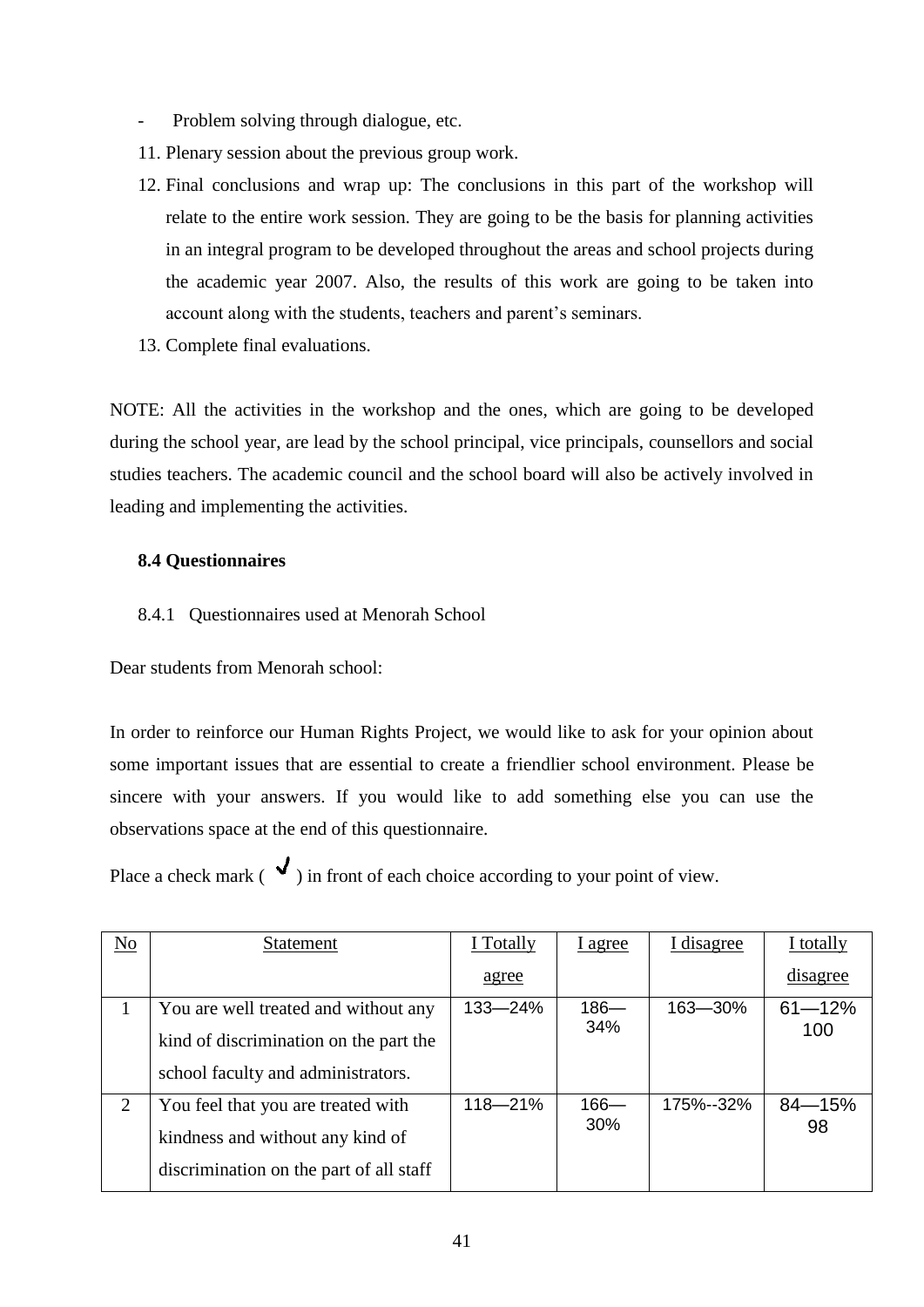|                | members other than teachers.           |         |                |             |            |
|----------------|----------------------------------------|---------|----------------|-------------|------------|
| 3              | You think you are well treated and     | 200-36% | $200 -$        | 114-20%     | 29-5.5%    |
|                | without any kind of discrimination on  |         | 36%            |             | 97.5       |
|                | the part of the custodians and school  |         |                |             |            |
|                | guards.                                |         |                |             |            |
| $\overline{4}$ | Everyone at school gives you the       | 147-27% | $226 -$        | 132-24%     | $38 - 6%$  |
|                | chance to participate in classes,      |         | 41%            |             | 98         |
|                | school or class projects, and extra    |         |                |             |            |
|                | curricular activities.                 |         |                |             |            |
| $\mathfrak{S}$ | At school you are permitted to freely  | 98-18%  | 206--45%       | 137-35%     | 102-18%    |
|                | express your own ideas. Your           |         |                |             | 116        |
|                | opinions are taken into consideration. |         |                |             |            |
| 6              | Recreational activities at school are  | 152-27% | $166 -$        | 138-25%     | $87 - 16%$ |
|                | given in pre-established periods of    |         | 30%            |             | 98         |
|                | time and you participate.              |         |                |             |            |
| $\overline{7}$ | At school there is consistency         | 158-29% | $200 -$<br>36% | 140-25%     | $45 - 8%$  |
|                | between theory and practice of         |         |                |             | 98         |
|                | Human Rights.                          |         |                |             |            |
| 8              | You have a very good relationship      | 101-18% | $228 -$<br>41% | 161--29%    | $53 - 9%$  |
|                | with everybody at school.              |         |                |             | 97         |
| 9              | Your teachers explain what you don't   | 120-22% | $257 -$        | 172-31%     | $50 - 9%$  |
|                | understand and at the same time they   |         | 36%            |             | 98         |
|                | give you the chance to overcome        |         |                |             |            |
|                | your weaknesses in any subject.        |         |                |             |            |
| 10             | The school enforces and insures your   | 242-44% | $209 -$        | $67 - 12%$  | $25 - 4%$  |
|                | children's rights.                     |         | 38%            |             | 98         |
| 11             | There is democratic and equal          | 189-34% | 206%--<br>42%  | $90 - 16\%$ | 58-10%     |
|                | participation in the school            |         |                |             | 102        |
|                | government.                            |         |                |             |            |
| 12             | Menorah school environment is          | 135-24% | $198 -$        | 152-27%     | 58-10%     |
|                | generally pleasant.                    |         | 36%            |             | 97         |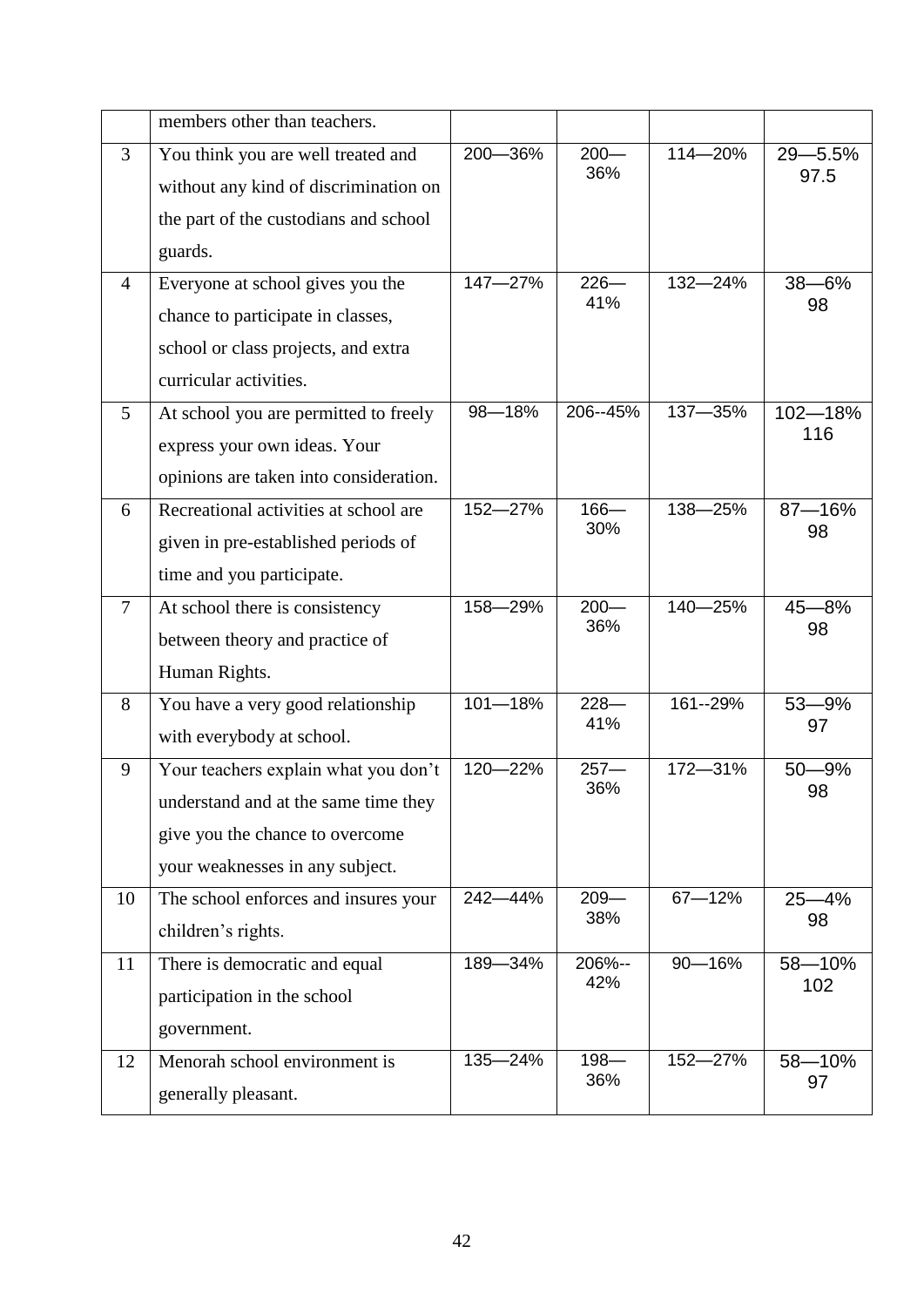#### OBSERVATIONS AND COMMENTS

Some teachers and administrative staff give us maltreatment by using a hostile voice. Some of them are not very kind. Some students are not very kind either.

There is ample participation in activities and school projects especially if the teachers motivate students. If students don't participate it is because some of them are lazy or because they are not interested in them.

Some recreational activities can't be developed since the noise disturbs the other academic activities.

Some teachers don't apply the school code the way it is stated, instead they create their own rules, and they need to listen to students' explanations more.

In general there are good relations among school members, nevertheless we need to learn to tolerate more, and we are learning how to live together respecting everyone's differences.

Most of the teachers give extra explanations. Some of them evaluate without explaining the topic in advance.

Even though there is a lot of participation of students in activities and school projects it is necessary to enhance more communication techniques so that everybody gets to know what is gong on at the school.

The school environment is very agreeable due to the good relationships among people at school. Everyday the school is reinforcing it and this is important to quality life.

Thank you very much for your time.

Dear teachers from Menorah school:

In order to reinforce our Human Rights Project, we would like to ask for your opinion about some important issues that are essential to create a friendlier school environment. Please be sincere with your answers. If you would like to add something else you can use the observations space at the end of this questionnaire.

Place a Check mark ( $\checkmark$ ) in front of each choice according to your point of view.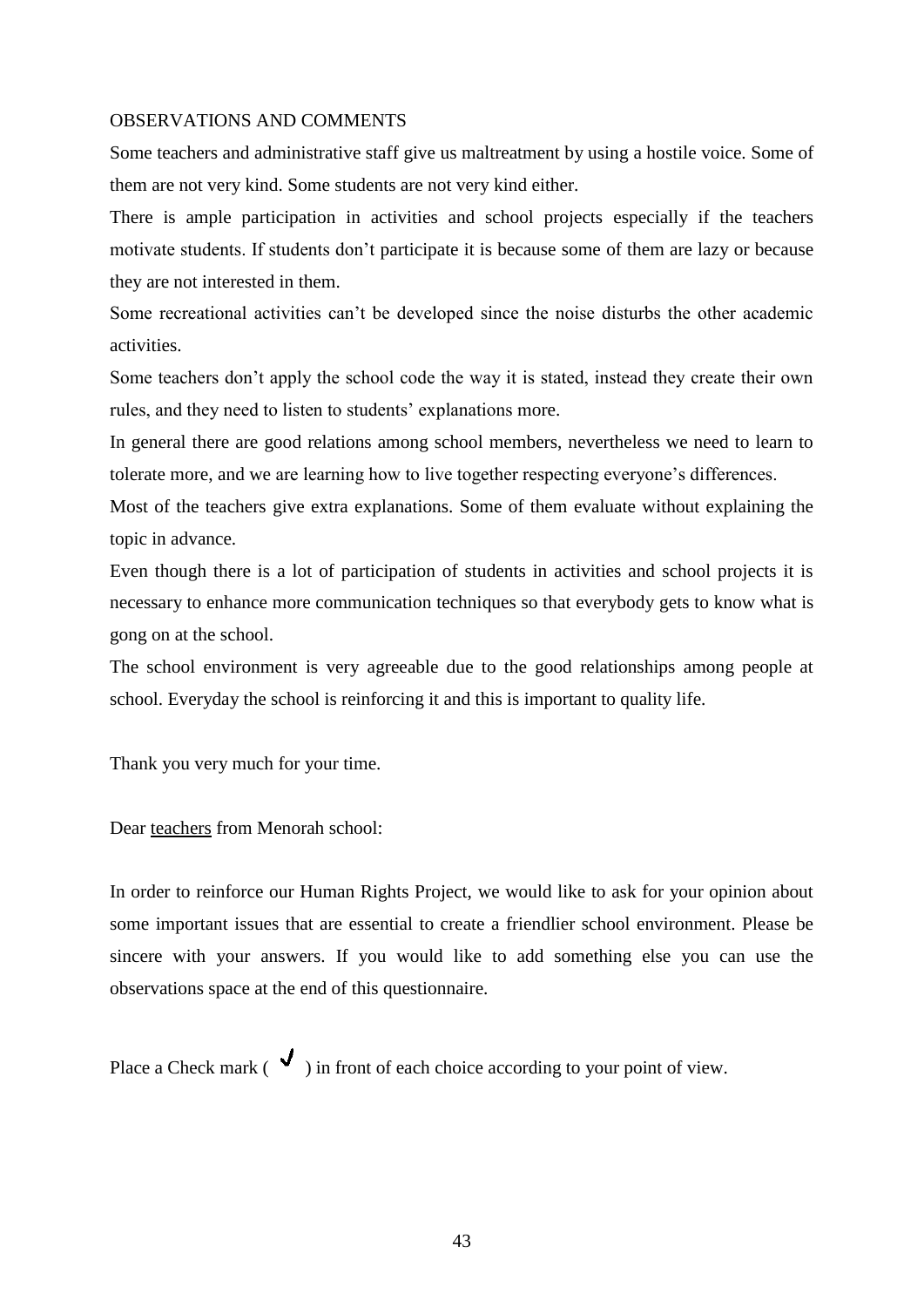| N <sub>0</sub> | <b>Statement</b>                        | I totally | I agree | I disagree     | I totally    |
|----------------|-----------------------------------------|-----------|---------|----------------|--------------|
|                |                                         | agree     |         |                | disagree     |
| $\mathbf{1}$   | You are well treated and without any    |           |         |                |              |
|                | kind of discrimination on the part the  | 16        | 39      | 5              |              |
|                | school faculty and administrators.      |           |         |                |              |
|                |                                         | 26.6%     | 65.0%   | 8.4%           |              |
| $\overline{2}$ | You feel that you are treated with      |           |         |                |              |
|                | kindness and without any kind of        | 19        | 37      | 6              |              |
|                | discrimination on the part of all staff |           |         |                |              |
|                | members.                                | 30.6      | 59.7%   | 9.7%           |              |
| 3              | You think you are well treated and      |           |         |                |              |
|                | without any kind of discrimination on   | 23        | 34      | 5              |              |
|                | the part of the administrative support  |           |         |                |              |
|                | workers.                                | 37.1%     | 54.9%   | 8.0%           |              |
| $\overline{4}$ | You think you are well treated,         |           |         |                |              |
|                | without any kind of discrimination on   | 37        | 24      | $\mathbf{1}$   |              |
|                | the part of guardians and service       |           |         |                |              |
|                | staff.                                  | 60.0%     | 38.4%   | 1.6%           |              |
| 5              | You think you are well treated,         |           |         |                |              |
|                | without any kind of discrimination on   | 27        | 33      | $\overline{2}$ |              |
|                | the part of your students.              |           |         |                |              |
|                |                                         | 43.5%     | 53.2%   | 3.3%           |              |
| 6              | At school everyone has the chance to    |           |         |                |              |
|                | participate in the educational process. | 9         | 42      | 11             |              |
|                | Your opinions are taken into account.   |           |         |                |              |
|                |                                         | 14,5%     | 67.8%   | 17.7           |              |
| $\tau$         | Recreational activities are given at    |           |         |                |              |
|                | pre-established periods of time and     | 9         | 44      | 9              |              |
|                | you like them.                          |           |         |                |              |
|                |                                         | 14.5%     | 71.0%   | 14.5%          |              |
| 8              | At school there is consistency          |           |         |                | $\mathbf{1}$ |
|                | between theory and practice of          | 6         | 37      | 16             |              |
|                | Human Rights.                           |           |         |                | 1.7          |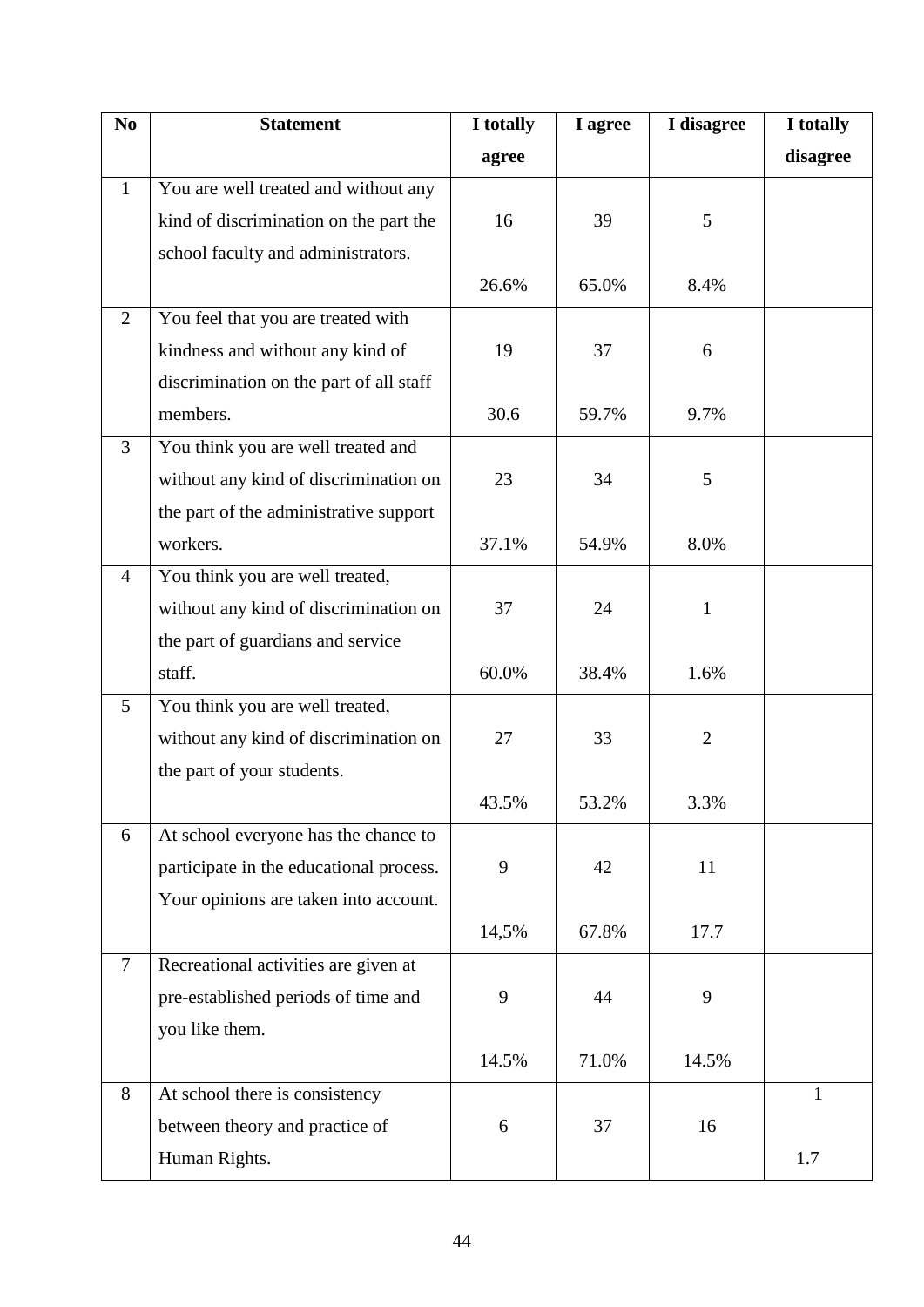|    |                                      | 10.0% | 61.6% | 26.7           |  |
|----|--------------------------------------|-------|-------|----------------|--|
| 9  | You have good relationships with all |       |       |                |  |
|    | the members of the school            | 21    | 38    | $\overline{2}$ |  |
|    | community.                           |       |       |                |  |
|    |                                      | 34.4% | 62.4% | 3.28%          |  |
| 10 | You offer your students              |       |       |                |  |
|    | complementary explanations related   | 38    | 22    | $\overline{0}$ |  |
|    | to the subjects you are teaching.    |       |       |                |  |
|    |                                      | 63.3% | 36.7% |                |  |
| 11 | There is democratic and equal        |       |       |                |  |
|    | participation in the school          | 19    | 34    | $\overline{7}$ |  |
|    | government.                          |       |       |                |  |
|    |                                      | 31.7% | 56.7% | 11.6%          |  |
| 12 | Menorah school environment is        |       |       |                |  |
|    | generally pleasant.                  | 16    | 42    | $\overline{4}$ |  |
|    |                                      |       |       |                |  |
|    |                                      | 25.8% | 67.7% | 6.5%           |  |
| 13 | You consider you implement CRC       | 34    | 25    | $\overline{3}$ |  |
|    | into your subjects.                  |       |       |                |  |
|    |                                      | 54.8% | 40.4% | 4.8%           |  |
| 14 | You consider you apply CRC out of    | 36    | 23    | $\mathbf{1}$   |  |
|    | the classroom                        |       |       |                |  |
|    |                                      | 60.0% | 38.3% | 1.7%           |  |

# OBSERVATIONS AND COMMENTS

Some teachers consider there is not enough coherence between theory and practice of Child rights implementation.

There is still hostile treatment on the part of some of the guardians and service staff.

Thank you very much for your time.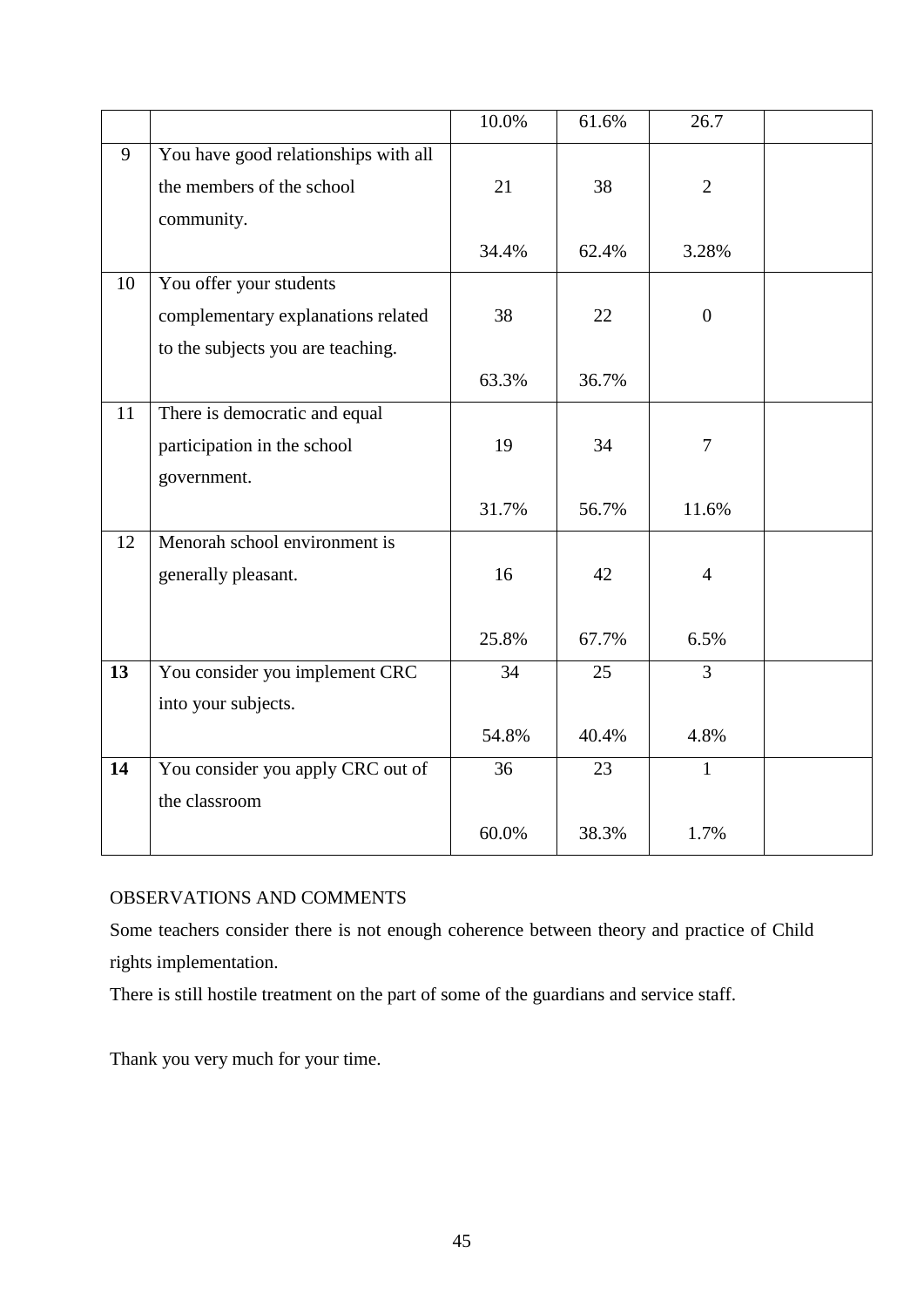### 8.4.2 Questionnaires used at Normal San Pedro

Answer the next questions. (53 students were the sample) See comments and results below.

- 1. Do you know the meaning of Human Rights?
- 2. Are Human Rights violated in your area, I mean, family or school? Give examples.
- 3. What Discrimination means?
- 4. Do you feel discriminated in the school? Explain.
- 5. Do you know the meaning of Democracy word? Explain.
- 6. Do you think you should take part in the curriculum planning?
- 7. Do you have a Study Plan? Do you like studying? Explain.
- 8. What do you miss most in the school? What is necessary to get a friendly learning environment?
- 9. What's your opinion about Students and Teachers Behaviour in the school?
- 10. What are the main Behaviour problems in the school?
- 11. What do you suggest to improve it?
- 12. Do you think that taking care of the Environment is important?
- 13. Do you take care of it? …What about the School? How?
- 14. What do you do in order to create a friendlier ambiance? Do you think that Environment is just plants?
- 15. Do you know how to recycle?
- 16. Is it done at school? At home?
- 17. Do you love your school? How do you show it?
- 18. Don't you think your parents should work in an active way with you thinking in the learning process? And work with the school thinking in the social projection of the school?
- 19. How do you think should be the process?
- 20. Is there coherence between theory and practice of Human rights in the school?
- 21. Can you express freely? Are your opinions important? Do adults in school and home hear them?

Thank you very much. Your opinion is very important for us. Just working together we could go ahead!

### OBSERVATIONS AND COMMENTS

- 1. Most of the students (43) said they know what Human Rights are. Ten (10) didn't know them.
- 2. 41 said Human Rights are violated in many ways around them;

| $\bullet$ | No freely expression.            |    |
|-----------|----------------------------------|----|
| $\bullet$ | No freedom                       |    |
|           | $\bullet$ No life right          | 3  |
|           | • Discrimination (economical s.) | 11 |
| $\bullet$ | Racism                           | 5  |
|           | • Maltreatment                   | 14 |
|           | • Social status                  | 4  |
| $\bullet$ | No food                          |    |
| $\bullet$ | People ignore them               |    |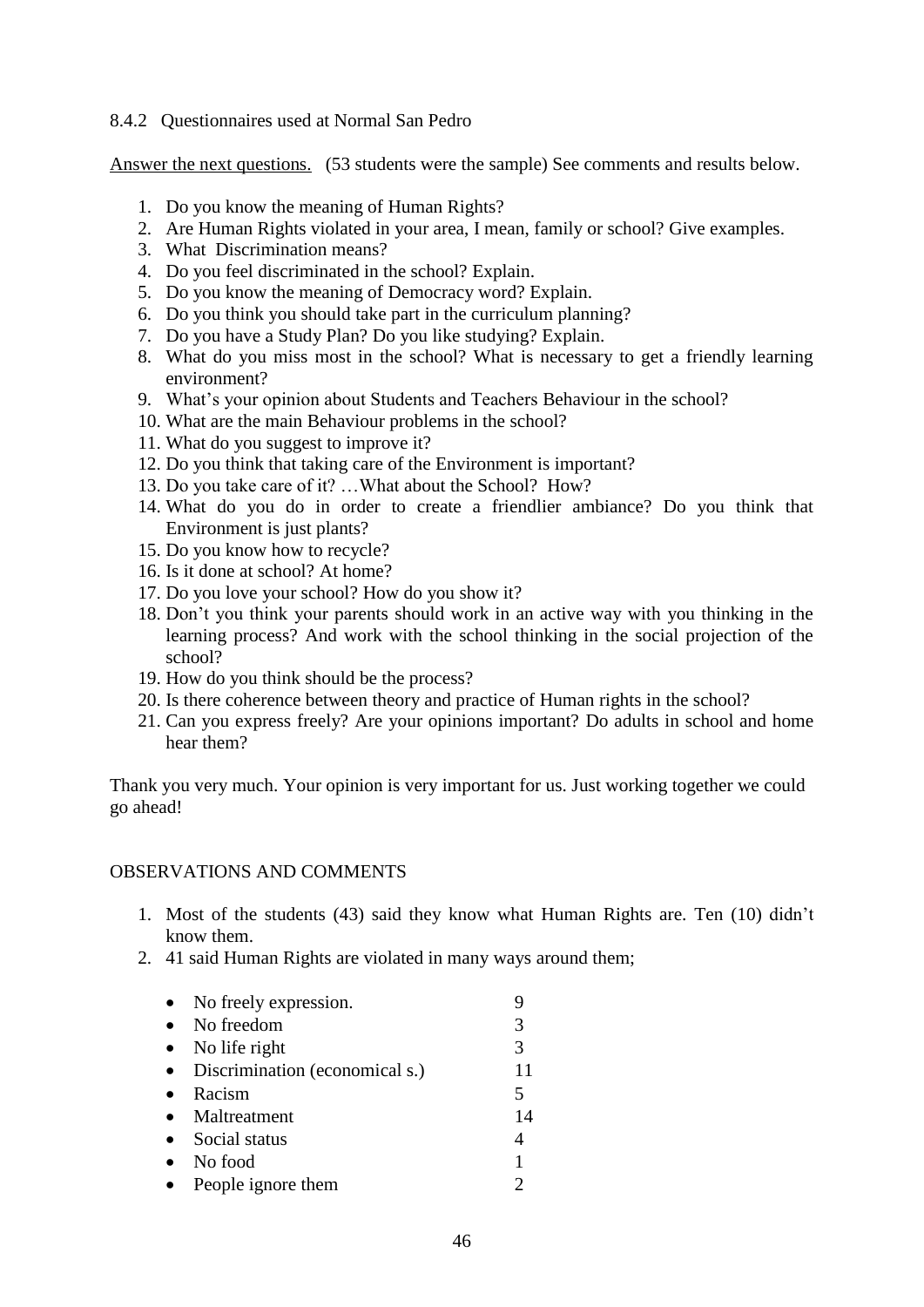| • Rape              |  |
|---------------------|--|
| • No education      |  |
| • Violence          |  |
| • Religious beliefs |  |

12 think everything is right.

- 3. All of them know Discrimination meaning.
- 4. 17 children feel discriminated in some way, 36 don't.
- 5. 50 children know what Democracy is. Three of them don't.
- 6. 50 think it is very important that adults take their opinion into account, 3 of them

Do not care of it.

1. Next are factors children think are necessary at school in order to improve learning environment:

| Understanding               | 5              |
|-----------------------------|----------------|
| Discipline                  | 9              |
| Organization                | $\mathbf{1}$   |
| Participation               | 3              |
| <b>CRC</b> respect          | 4              |
| Responsibility              | $\overline{2}$ |
| Communication               | 3              |
| Peace                       | $\mathbf{1}$   |
| Cleanliness                 | 4              |
| Confidence to express ideas | $\mathbf{1}$   |
| Physical space              | 2              |
| Better teaching methods     | 9              |

Just 2 children thought everything was right at school learning environment.

2. Talking about "friendly environment" in the school:

12 think it is agreeable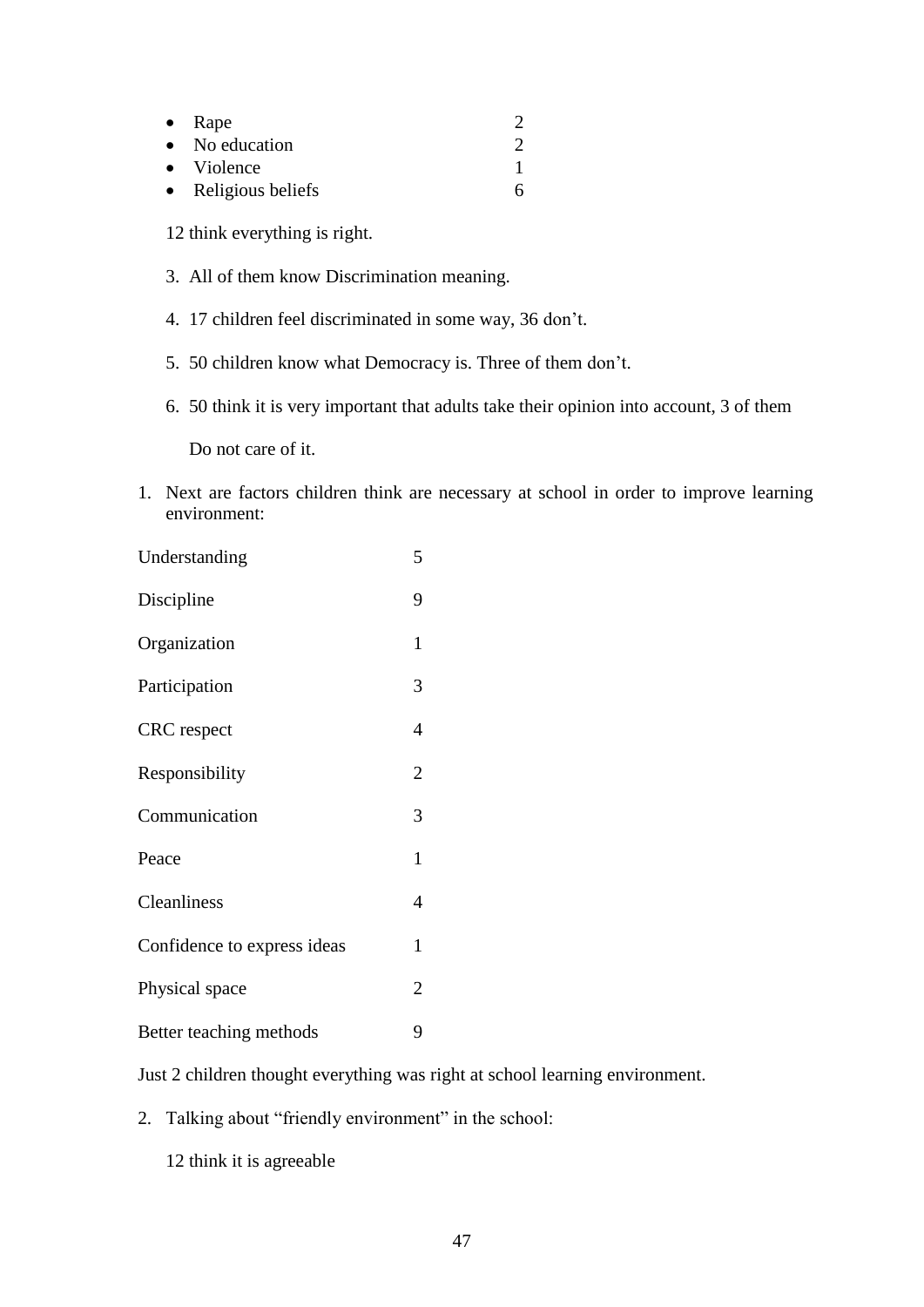14 say it is not good.

17 think it is regular.

3. About the main problems that affect the environment, they decided:

| Discrimination              |                |
|-----------------------------|----------------|
| Lack of communication       |                |
| And dialogue                | 11             |
| No tolerance                | 14             |
| Violence                    | 8              |
| <b>Selfishness</b>          | $\overline{2}$ |
| No cleanliness              | 3              |
| No opportunities to express | 1              |
| There are no problems       | 3              |

# 4. They gave the next suggestions to improve environment and discipline:

| Understanding and respect improvement campaigns                  |  |  |
|------------------------------------------------------------------|--|--|
| Dialogue                                                         |  |  |
| Tolerance                                                        |  |  |
| Take conscience                                                  |  |  |
| Giving opportunities to express ideas                            |  |  |
| Students meetings to share and work about it                     |  |  |
| No many compromises                                              |  |  |
| Didn't give any opinion                                          |  |  |
| All children think natural Environment is important.<br>5.<br>6. |  |  |
| 7. Not all take care of it:                                      |  |  |

| School is not worried about the environment |  |
|---------------------------------------------|--|
|---------------------------------------------|--|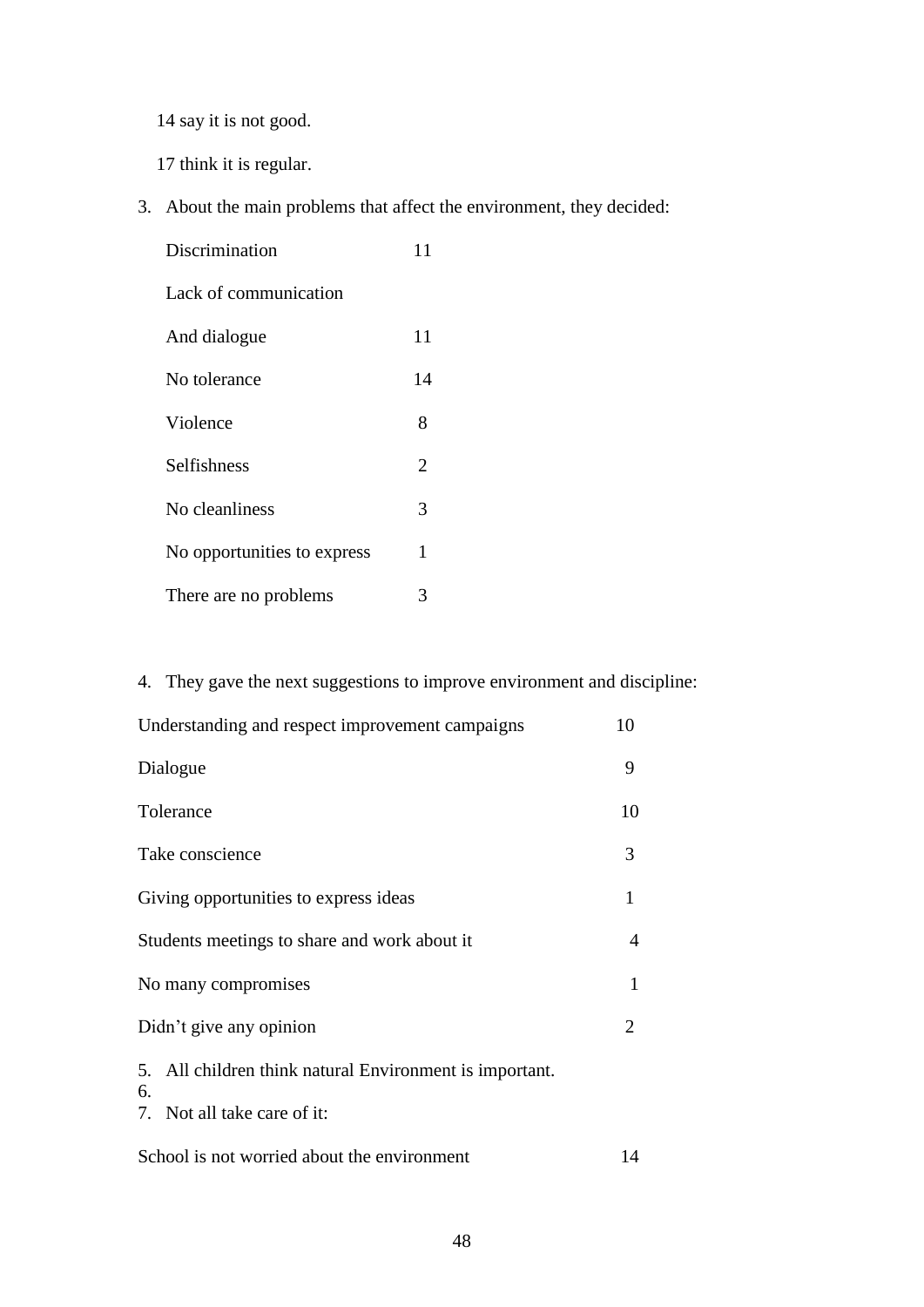|    | Care of natural Environment is regular                        | 8              |    |
|----|---------------------------------------------------------------|----------------|----|
|    | School takes care of natural environment                      | 30             |    |
|    | Does not have any opinion                                     | $\mathbf{1}$   |    |
| 8. | All of them know that not just plants mean environment        |                |    |
|    | And they try to be clean and think they are so noisy and      |                |    |
|    | Recognize it is not good to keep a good environment.          | 53             |    |
|    | They consider it is not easy to accomplish with the task      |                |    |
|    | of cleaning.                                                  | 25             |    |
|    | 14. All of them know about recycling and ecology              | 53             |    |
|    | 15. Most of them think that recycling is important at school. |                |    |
|    | And they know how to recycle.                                 | 49             |    |
|    | 16. Recycling is done at school.                              | 45             |    |
|    | It is not done.                                               | 8              |    |
|    | It is done at home.                                           | 53             |    |
|    | 17. I love my school.                                         | 53             |    |
|    | My interest in its activities and my opinion about how        |                |    |
|    | It works as well as my efforts to do things well is the       |                |    |
|    | Way I have to show it.                                        | 53             |    |
|    | 18. Parents don't have to be involved in school process       | $\overline{4}$ |    |
|    | They should be involved in our learning process               | 49             |    |
|    | 19. They should have meetings and be in contact with          |                |    |
|    | School through notes and direct tasks and activities.         | 49             |    |
|    | 20. There is coherence between theory and practice of CRC     |                | 13 |
|    | There is no coherence.                                        |                | 22 |